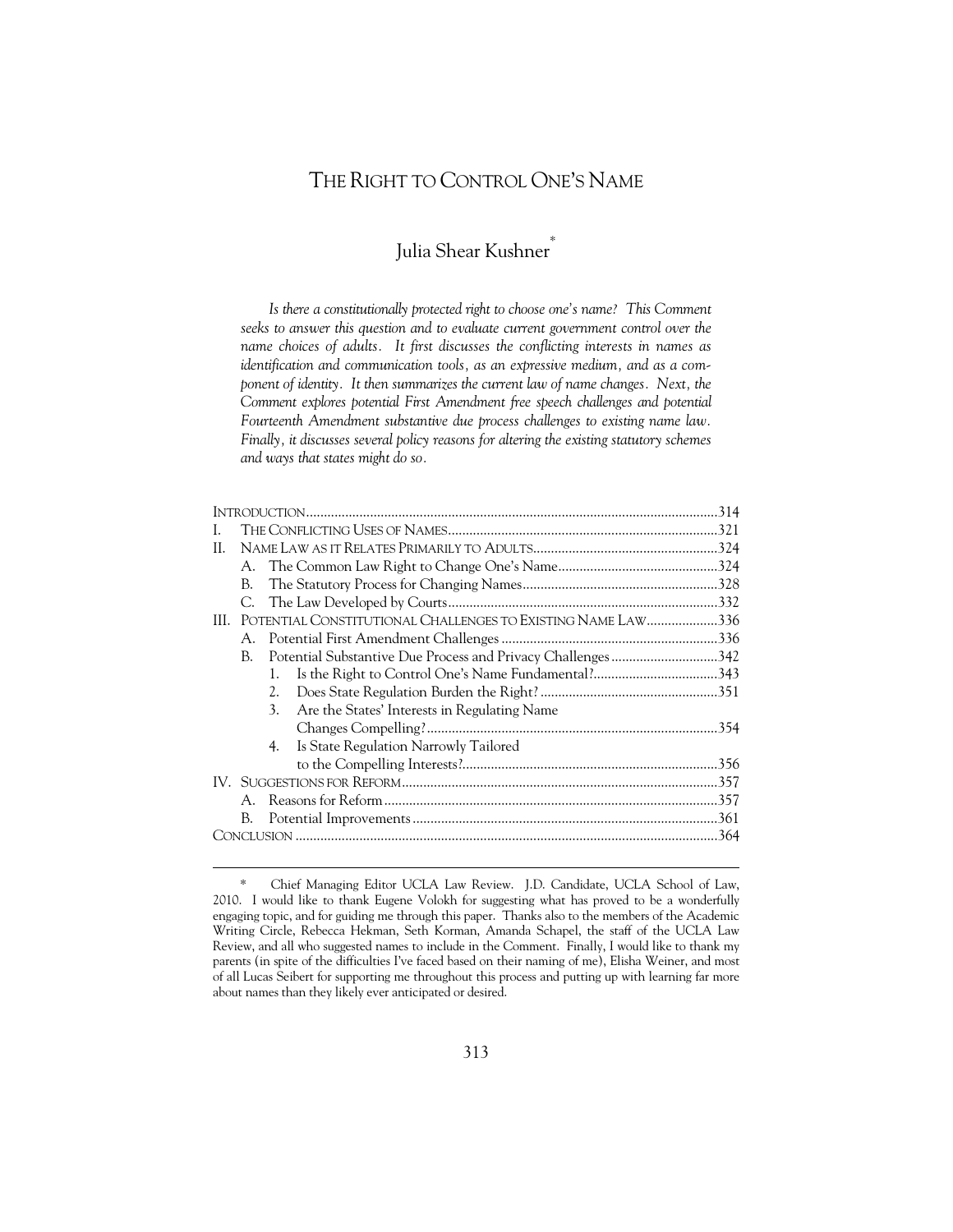*"Remember that a person's name is to that person the sweetest and most important sound in any language."*<sup>1</sup>

#### **INTRODUCTION**

In 2004, the New Mexico Court of Appeal permitted Snaphappy Fishsuit Mokiligon to change his name to Variable. $^2$  A few years later, Variable petitioned to have his name changed to Fuck Censorship!<sup>3</sup> The trial court denied his petition, explaining that the desired name was "obscene, offensive and would not comport with common decency."4 The appellate court affirmed.<sup>5</sup> The California Court of Appeal reached a similar decision in 1992, when it denied a petitioner's request to change his name to Misteri (pronounced Mister) Nigger.<sup>6</sup> Although both petitioners argued that denying their requests violated their First Amendment rights, the courts concluded that the problems risked by permitting names that contain offensive content—

 <sup>1.</sup> DALE CARNEGIE, HOW TO WIN FRIENDS AND INFLUENCE PEOPLE 133 (Simon & Schuster 1939) (1936). This is Principle Three in the section entitled "Six Ways to Make People Like You," and is also discussed in the chapter entitled "If You Don't Do This, You're Headed for Trouble." *See id.* at 103.

 <sup>2.</sup> *In re* Mokiligon, 2005-NMCA-021, 106 P.3d 584 (N.M. Ct. App. 2004). The lower court had denied his petition on the grounds that Variable was offensive. *Id.* at 586. Presumably, the petitioner acquired the name Snaphappy Fishsuit Mokiligon by an earlier petition that was not recorded. As a side note, although this Comment raises important and serious questions, it is an inescapable fact that some of the names cited and the legal reasoning are funny. I have found that attempts to ignore this humor are both undesirable and futile. Thus, I have tried to balance the entertainment value of the subject with the importance of the questions addressed. I have also tried to acknowledge humor in a way that respects the choices of the individuals whose petitions are examined. I apologize for any unintended offense and hope it will be mitigated by my esteem and respect for those choices. For further discussion of interesting and amusing name changes, see Eugene Volokh, *Talula Does the Hula From Hawaii: And Other Names So Weird That Judges Forbade Them*, SLATE, July 30, 2008, http://www.slate.com/id/2196204, and Eugene Volokh, *Fun Name Change Cases*, VOLOKH CONSPIRACY, July 30, 2008, http://volokh.com/posts/1217433440.shtml. My favorite name changes are two permitted in England: one nineteen-year-old changed his name from George Garratt to Captain Fantastic Faster Than Superman Spiderman Batman Wolverine The Hulk And The Flash Combined; another man changed his name from John Desmond to Tarquin Fin-tim-lin-bin-whin-bim-lim-bus-stop-F'tang-F'tang-Olé-Biscuitbarrel. *See Teenager's Name Change Is Fantastic*, BBC NEWS, November 3, 2008, http://news.bbc.co.uk/2/hi/uk\_news/england/somerset/7707098.stm (reporting on the former); The Legal Deed Poll Service, How Do I Change by Deed Pole, http://www.thelegaldeedpollservice.org.uk /page2.htm#2 (last visited Mar. 14, 2009) (noting the latter).

 <sup>3.</sup> *In re* Variable, 2008-NMCA-105, 190 P.3d 354 (N.M. Ct. App. 2008).

 <sup>4.</sup> *Id.* at 355–56 (quoting the opinion of the lower court).

 <sup>5.</sup> *Id.*

 <sup>6.</sup> Lee v. Superior Court, 11 Cal. Rptr. 2d 763 (Ct. App. 1992). Mr. Lee hoped that the use of the new name would help diminish the negative importance of the epithet. *Id.* at 764.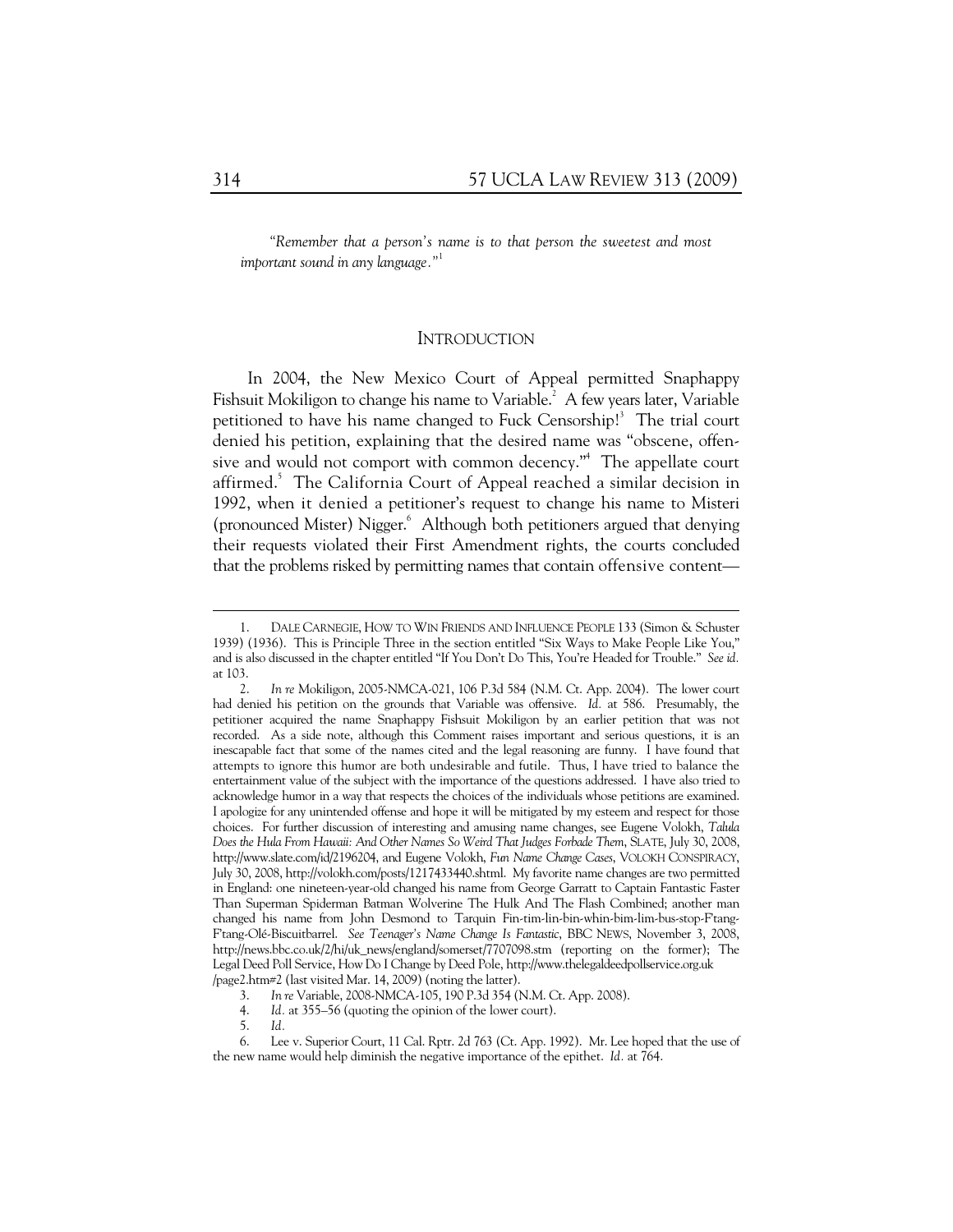for example those that might incite violence or be considered fighting words warranted denial.

This particular concern doesn't really apply to other desired names, for example those with nonalphabetical characters or otherwise unusual characteristics, though State courts have denied these petitions as well: The California Court of Appeal found no abuse of discretion after the lower court denied Thomas Boyd Ritchie III's request to change his name to III.<sup>8</sup> The supreme courts in Minnesota and North Dakota refused to change Michael Herbert Dengler's name to 1069.<sup>9</sup> In 1976, a New York court refused to allow a feminist to change her last name from "Cooperman" to "Cooperperson."10

In contrast, other state courts have granted petitions for unusual name changes. The journalist Jennifer Lee successfully changed her name to Jennifer 8. Lee.<sup>11</sup> In 2006, the California Court of Appeal found that a lower court did abuse its discretion in refusing to allow Darren Lloyd Bean to change his name to Darren QX Bean!.<sup>12</sup>

At times, courts have reached conflicting conclusions in cases in which petitioners have sought to change their names to single words, even though the courts were in the same state.<sup>13</sup> Such conflicting conclusions highlight

-

 11. *See* Jennifer 8. Lee, *Yes, 8 Is My Middle Name*, BOSTON GLOBE, Aug. 8, 1996. At least one court accepted a change of name to an equivalent of R0b3rt. Email From Eugene Volokh to [Anonymous] (July 31, 2008, 16:08:22 PST) (on file with author). The individual in this case has requested to remain anonymous. I have therefore provided a fictional name that is equivalent (in terms of the use of numbers as vowels) to the indivdual's actual name.

 12. *Bean*, 2006 WL 3425000, at \*1.Mr. Bean! originally tried to change his name to Darryl QX [pronounced "Lloyd"] Bean!. *Id.* The Court was reluctant to include the pronunciation clause, and Bean willingly removed it. *Id.*

 13. *See, e.g.*, *In re* Miller, 617 N.Y.S.2d 1024 (City Civ. Ct. 1994) (denying a petitioner's request to change her name to "Sena" because a single name would cause confusion); *In re* Cortes, 858 N.Y.S.2d 500 (Sup. Ct. 2008) (reversing a denial of a name change request to "Zea"). Mary Ravitch was unable to change her last name to R. for similar reasons of confusion. *See In re* Ravitch, 754 A.2d 1287 (Pa. Super. Ct. 2000). In a short work of parody, one commentator implies that this petitioner's desired

 <sup>7.</sup> *See Variable*, 190 P.3d at 356; *Lee*, 11 Cal. Rptr. 2d at 767.

 <sup>8.</sup> *In re* Ritchie, 206 Cal. Rptr. 239, 240 (Ct. App. 1984).

 <sup>9.</sup> *See In re* Dengler, 287 N.W.2d 637 (Minn. 1979), *cert. denied*, 446 U.S. 949 (1980); *In re* Dengler, 246 N.W.2d 758 (N.D. 1976). However, the Minnesota court acknowledged that a phonetic spelling of 1069 might generate a different result. *See Dengler*, 287 N.W.2d at 639–40.

 <sup>10.</sup> *See In re* Cooperman, *reprinted in* N.Y.L.J., Oct. 8, 1976, at 16. This case isn't one of unusual typographical characters, but still a named denied because it was unusual, or in the court's opinion, ridiculous. *See id.* In this and other cases, courts have initially denied a petition and subsequently granted it on appeal. *See, e.g.*, *id.*; *In re* Wurgler, 136 Ohio Misc. 2d 1, 2005-Ohio-7139, 844 N.E.2d 919, 920–22 (Ohio Com. Pl. 2005) (granting petitioner's request to change his first name to Sacco, after a famous anarchist, and his surname to Vandal, after, in the words of the magistrate judge who initially denied the application, "a Germanic tribe known for the destruction and sacking of Rome"). In contrast, it appears that the court allowed Karin Robertson to change her name to GoVeg.com when she first petitioned in 2003. *See* Bean v. Superior Court, No. D048645, 2006 WL 3425000, at \*3 (Cal. Ct. App. Nov. 28, 2006).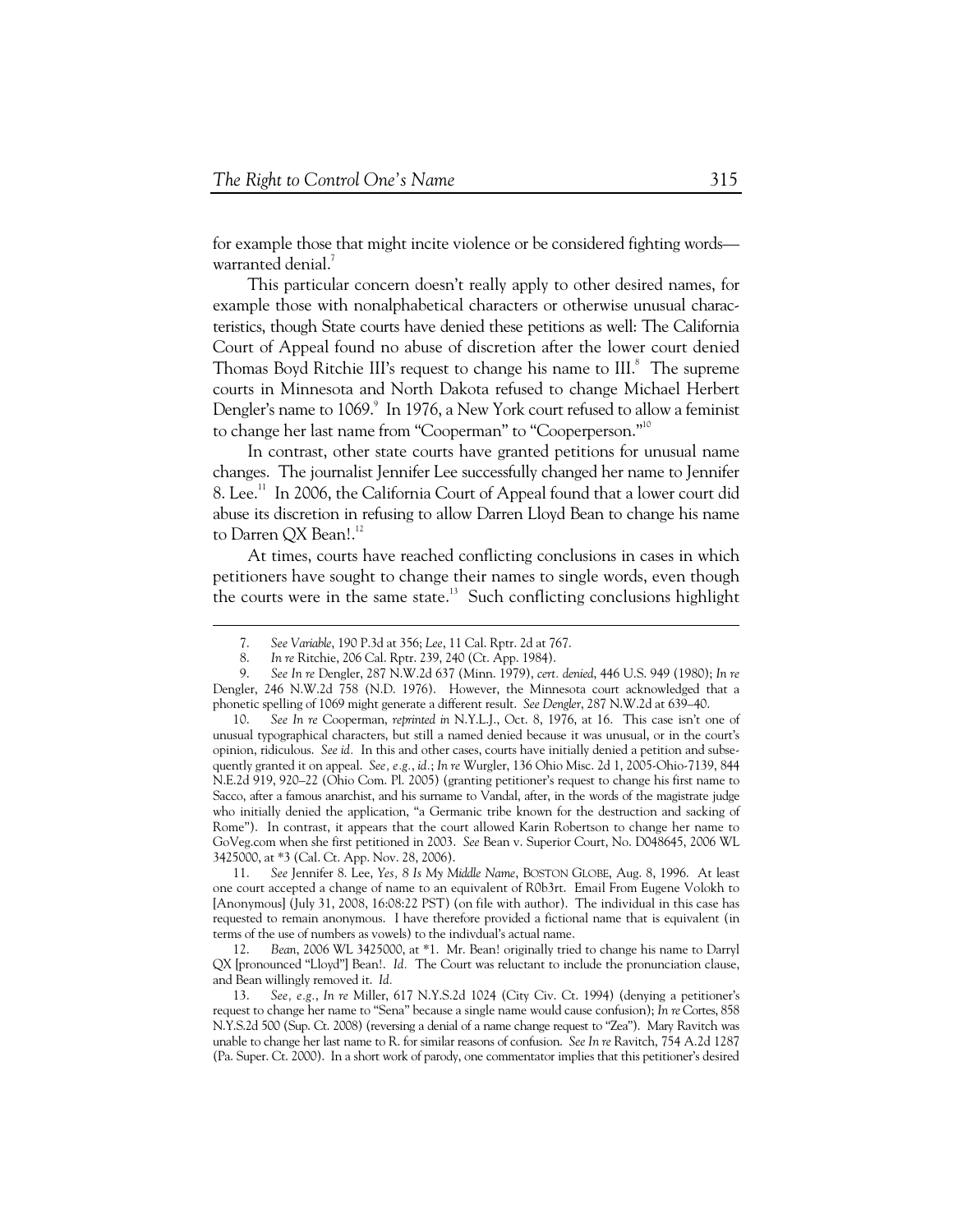a number of uncertainties: May states place a restriction on characters used in names or number of names based on practical necessity? Or do the opinions of courts in these cases rely on custom and conventional naming practices to deny petitions that ought to be allowed? How much evidence should be required of the impracticability of a name before it can be rejected? Is it proper for the court to define what a name is?

Courts will deny petitions in which evidence exists that the petitioner desires the name for fraudulent purposes or to interfere with the rights of others.<sup>14</sup> Courts similarly exhibit concern for members of the public in cases in which the names requested have the potential to confuse or mislead, even in the absence of nefarious intent.15 For example, in *In re Thompson*, 16 the New York Superior Court denied a man's petition to change his name to Chief Piankhi Akinbaloye.<sup>17</sup> The court reasoned that permitting the petitioner to change his name to Chief could lead people to believe the government had bestowed a title on him in violation of the Constitution and could cause confusion.<sup>18</sup> Little confusion or uproar seems to arise, however, when parents bestow their children with names such as Princess, Prince, Earl, or Duke, $^{19}$  rendering the decision in *Thompson* somewhat questionable. Two courts reached opposite results from one another on the issue of public confusion in cases in which petitioners sought to change their names to Santa Claus.<sup>20</sup> Where should courts

 15. Courts also cite confusion as a justification for denying changes to names with unconventional characteristics. *See supra* note 13.

17. *See id.*

name change might actually make Ravitch and other petitioners choosing unconventional names more identifiable because their names would be unlikely to be repeated. *See* Robert Raines, *When You Wish to Be an R*, 4 GREENBAG 333 (2001).

 <sup>14.</sup> For an example of a case in which a name change petition was rejected on grounds of fraud, see *In re Weingand*, 231 Cal. App. 2d 289 (Ct. App. 1964). The California Court of Appeal denied Eugene Weingand's petition to change his name to Peter Lorie, Jr. Weingand desired the change in order to aid his attempts to pass himself off as the son of the film actor Peter Lorre. *Id.* The restriction based on interference with the rights of others is mentioned often in cases reciting the common law, but little in actual application. It appears to refer to the procedure whereby other persons may object to a petitioner's name change for interference with their rights, for example, duplication of a trademarked or corporate name. *See, e.g.*, *In re* Serpentfoot, 646 S.E.2d 267 (Ga. Ct. App. 2007).

<sup>369</sup> N.Y.S.2d 278 (Civ. Ct. 1975).

 <sup>18.</sup> *Id.* at 279.The court referred to Article 1, Section 9 of the Constitution, which prohibits the government grant of titles.

 <sup>19.</sup> Or consider a famous literary example: Major Major Major Major in Joseph Heller's *Catch-22*. *See* JOSEPH HELLER, CATCH-22 *passim* (Simon & Schuster Classics 1999) (1961). Thanks to Eric Lindberg for insisting that Heller be cited here.

 <sup>20.</sup> *Compare In re* Handley, 736 N.E.2d 125 (Ohio Prob. Ct. 2000) (denying petitioner's request because he failed to establish sufficient reason for the change and because the change would violate public policy and mislead children), *with In re* Porter, 31 P.3d 519 (Utah 2001) (reversing a denial of a petition and noting that the change would not result in confusion or misunderstanding). In another case, a man was acquitted of carrying false identification for possessing a nondriver identification card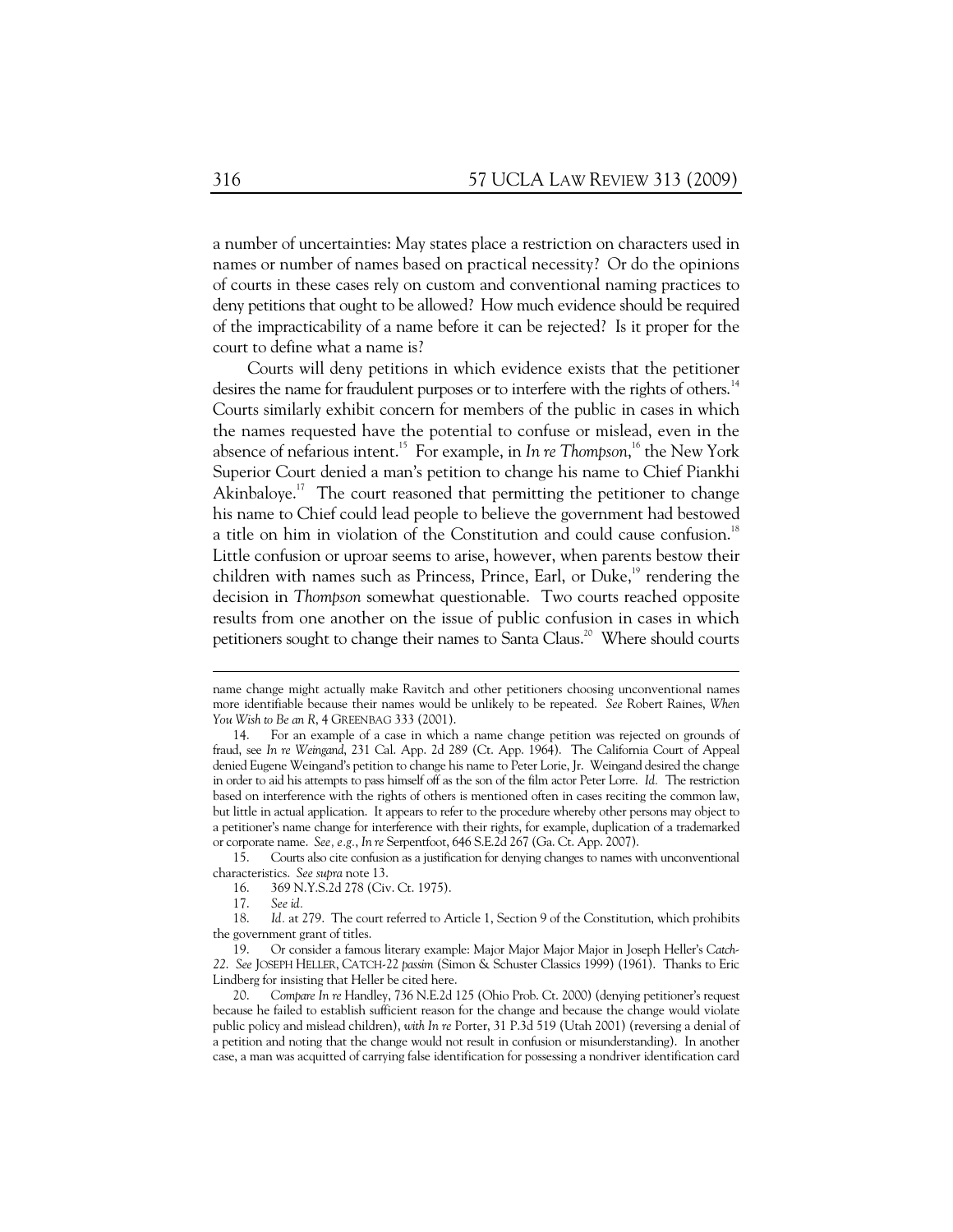draw the line between protection against hypothetical future harms to others, and protection of the interests of petitioners to choose their names? Which of these decisions are based on legitimate or reasonable concerns?

Sometimes courts have used the potential for public confusion or general policy arguments as justifications for decisions that seem to be based more on either personal or greater social values. Often, these values seem to future generations to be at best outdated and at worst small minded and discriminatory. For example, in Connecticut in 1936, the court denied Herman Cohen's petition to change his name to Albert Connelly.<sup>21</sup> Mr. Cohen had been using the Irish-sounding name because it enabled him to secure more work.<sup>22</sup> The court explained that Mr. Cohen "would lose the respect of Gentile and Jew alike by such a move . . . . Each race has its virtues and faults and men consider these in their relations with one another. The applicant would be travelling under false color, so to speak, if his request were granted  $\dots$ <sup>33</sup>. In the 1960s. a court denounced as un-American, in light of the atrocities committed by Germans during the Holocaust, one petitioner's request to change his name to reflect his German heritage.<sup>24</sup> More recently courts have struggled with the public policy implications of allowing transgender petitioners to change their names, and of allowing same-sex couples to change their surnames to match one another's.<sup>25</sup> Should we worry that decisions similar to *In re Cohen*<sup>26</sup> and the many cases like it may still occur today; that is, that grounds for denial that seem reasonable by current standards will be viewed by future generations as unreasonable, outmoded, and oppressive? Does appellate review of namechange denials adequately protect petitioners' rights?

These examples illustrate many of the difficult questions that arise in name-change cases. In order to begin to address these questions, this Comment

 $\ddot{\phantom{a}}$ 

issued by the state of Ohio identifying him as Santa Claus, in addition to a driver's license bearing the name Hayes, presumably his given name. *See* State v. Hayes, 119 Ohio Misc. 2d 124, 2002- Ohio-4228, 774 N.E.2d 807 (Warren Mun. Ct. 2002).

 <sup>21.</sup> *In re* Cohen, 4 Conn. Supp. 342 (Super. Ct. 1936). Similar denials were issued in New York and other states as late as 1963. *See, e.g.*, *In re* Filoramo, 243 N.Y.S.2d 339 (N.Y. City Civ. Ct. 1963).

 <sup>22.</sup> *Cohen*, 4 Conn. Supp. at 342.

 <sup>23.</sup> *Id.* at 343.

 <sup>24.</sup> *In re* Jama, 272 N.Y.S.2d 677 (Civ. Ct. 1966). The petitioner wanted to add "von" before Jama, because his father had told him that von Jama was their family name. *Id*. at 677. The court also noted that it chose to deny the petition because many Germans with "von" in their name were nobles (though the decision does not say that "von" was in fact a title). *Id.* at 678. This opinion is worth reading for the intensity of the language used by the court with respect to the desire of the plaintiff to identify as German, in light of the actions by Germans during the Holocaust. For further discussion of this case see *infra* note 125.

 <sup>25.</sup> *See, e.g.*, *In re* Golden, 867 N.Y.S.2d 767 (App. Div. 2008) (reversing a decision denying a name change request by a transgender person).

 <sup>26. 4</sup> Conn. Supp. 342.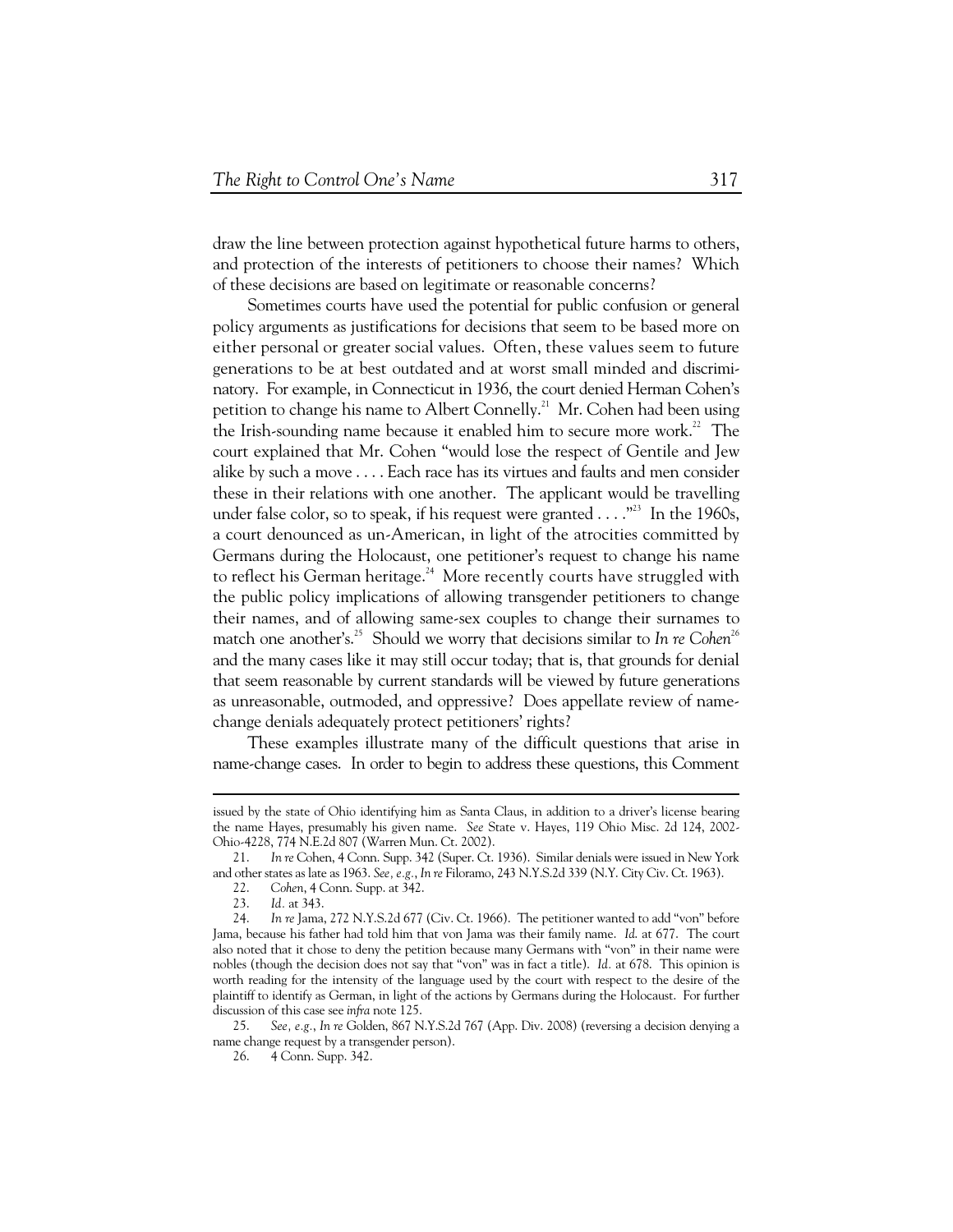attempts to determine whether control of one's name is constitutionally protected by the First Amendment right to free speech and as a fundamental privacy right under the Fourteenth Amendment.

Part I of this Comment discusses the different uses of names and the problems that arise because of the multipurpose nature of naming. One scholar describes this problem as the intersection of public and private, because names are used by the person to whom the name refers for the individual's own purposes, but are also used by others and thus serve public functions.<sup>27</sup> I divide these interests further. Two uses that are public, in the sense that they matter primarily to the state and to people other than the named or those who choose that name (such as the person's parents or guardian), are identification and communication. Identification refers to the state's ability to track records, allocate benefits, attribute blame or credit, grant rights, and impose responsibilities.<sup>28</sup> Communication refers to fostering interactions among individuals, organizations, and institutions.<sup>29</sup> The two private interests in naming, or those that our tradition recognizes as important to individuality and autonomy, are selfexpression and identity-formation.<sup>30</sup> Self-expression refers to a name's role as a speech act. Identity refers to a name's function in describing and symbolizing an individual. As Part I attempts to demonstrate, the four purposes of names may conflict with one another, so that a name that is perfect for one or more functions is inappropriate for another function, making regulation difficult.

Part II describes the law of name changes in the Anglo-American legal tradition. Most states continue to recognize a person's right at common law to change names through use and passage of time, without resort to judicial procedure.<sup>31</sup> I assert, as do most others who write on the topic, that this right includes the right to change one's name with legal affect without resort to state assistance or approval. However, given the proof-of-identity requirements to obtain government identification, and the practical necessity of such identification, regardless of the contours of the common law right, I argue that government recognition of name changes no longer occurs outside of the statutory process.

 <sup>27.</sup> *See* Aeyal M. Gross, Comment, *Rights and Normalization: A Critical Study of European Human Rights Case Law on the Choice and Change of Names*, 9 HARV. HUM. RTS. J. 269, 269 (1996).

 <sup>28.</sup> *See* discussion *infra* Part I.

 <sup>29.</sup> *See* discussion *infra* Part I.

 <sup>30.</sup> Ellen Jean Dannin recognizes only self-expression as the individual interest involved. *See*  Ellen Jean Dannin, Note, *Proposal for a Model Name Act*, 10 U. MICH. J.L. REFORM 153 (1976).

 <sup>31.</sup> However, there is a question what precisely this right ensures. See discussion *infra* Part II.A for support for the argument that the common law right refers to the right to change one's name with legal effect, not simply the right to use an alias.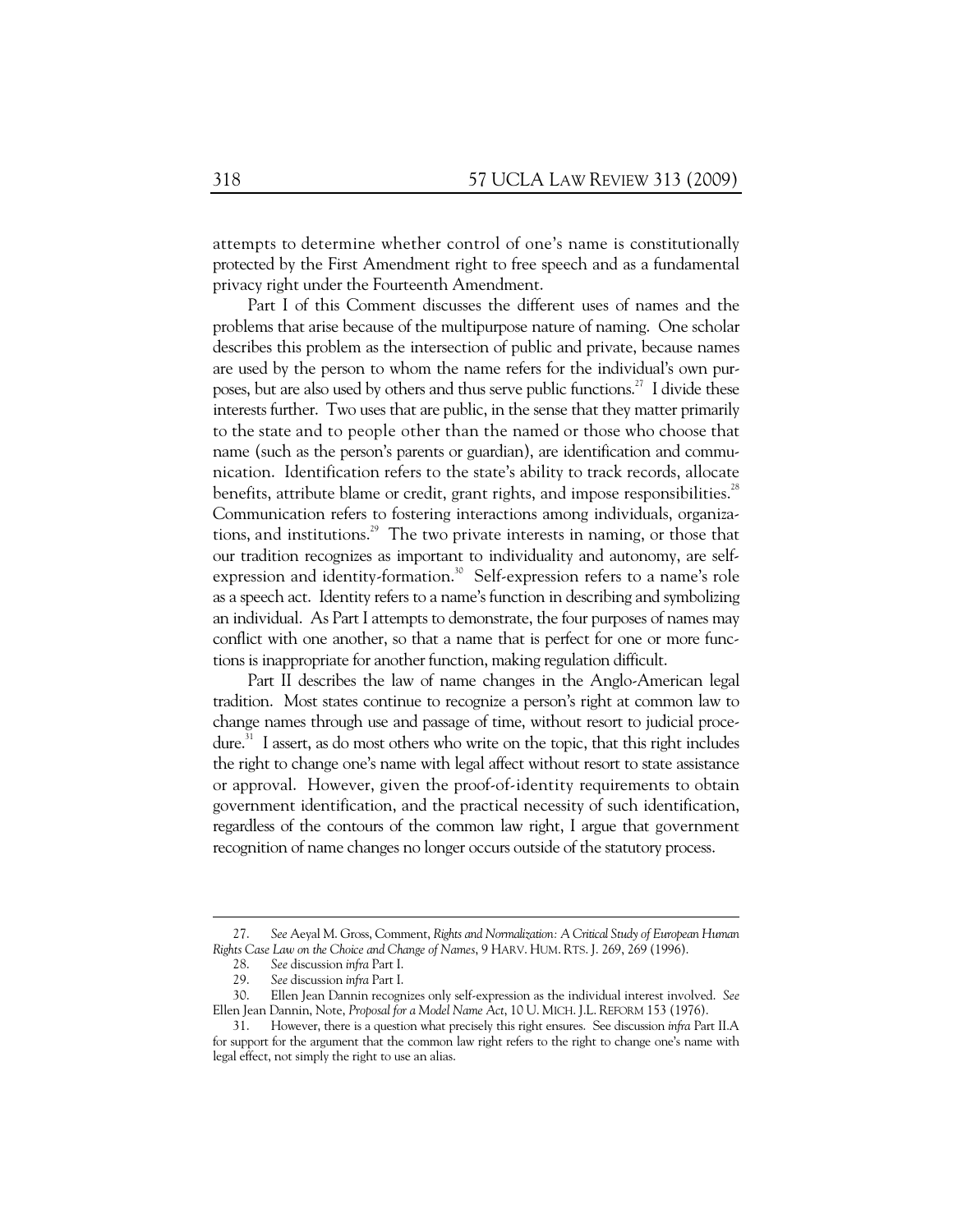In addition to recognizing the common law right, some states have also instituted statutorily prescribed procedures for effecting a name change.<sup>32</sup> A common feature of most statutes, and the focus of this Comment, is the broad grant of discretion to judges reviewing the petitions, and a general absence of statutory guidelines as to what types of name changes should be granted or rejected. In the absence of such guidelines, courts have developed their own standards of review; these standards closely resemble one another across states. Part II argues that, despite the general uniformity of judicially developed standards, judges retain broad discretion to grant or deny name-change petitions. This discretion results in rejections of petitions that are undesirable for policy reasons and may in fact violate a denied petitioner's First and Fourteenth Amendment rights. In practice, denials often appear to be influenced by personal opinion or governing social values.

Part III explores potential constitutional challenges to the statutory namechange process. Little has been written on the extent to which restrictions on names are constitutionally permissible as a general matter.<sup>33</sup> I first discuss potential First Amendment protections for name choice. I conclude that existing name law does not impose direct restrictions on speech. However, state regulation of naming may be viewed as giving a speech-related benefit. Applying cases that discuss government subsidy of speech,<sup>34</sup> I argue that denial of namechange petitions may be challenged as impermissible viewpoint discrimination in deciding to whom to grant a government subsidy/benefit for speech—but that this argument has limitations. Finally, I argue that denying a name change may result in a constitutionally impermissible speech compulsion. The impermissible speech compulsion results because, in order to fulfill civic

 <sup>32.</sup> Some states have abrogated the common law right altogether. *See infra* note 79 and accompanying text.

 <sup>33.</sup> One scholar raises, but does not answer, the question whether names are a fundamental right. *See* Ralph Slovenko, *On Naming*, 34 AM. J. PSYCHOTHERAPY 208, 210 (1980). Other articles on naming focus on narrow categories of cases or constitutional questions different from those addressed in this Comment, or do not address constitutional issues. *See, e.g.*, Omi, *The Name of the Maiden*, 12 WIS. WOMEN'S L.J. 253 (1997) (comparing the constitutional fights of married women for control of their surnames to the fights over parents' rights to name their children); Priscilla Ruth MacDougall, *The Right of Women to Name Their Children*, 3 LAW & INEQ. 91 (1985) (focusing on the right of women to control the names of their children); Dannin, *supra* note 30, at 154–59 (criticizing the current statutory naming process without discussing the potential constitutional issues with the state laws); Michael Rosensaft, Comment, *The Right of Men to Change Their Names Upon Marriage*, 5 U. PA.J. CONST. L. 186 (2002) (arguing that courts should find a fundamental right to change one's name at marriage, and that current treatment of husbands wishing to change their names violates substantive due process and equal protection).

 <sup>34.</sup> These include *Rosenberger v. Rector & Visitors of Univ. of Va.*, 515 U.S. 819 (1995), and *Sons of Confederate Veterans v. Comm'r of Va. Dep't of Motor Vehicles*, 288 F.3d 610 (4th Cir. 2002), both discussed *infra* Part III.A.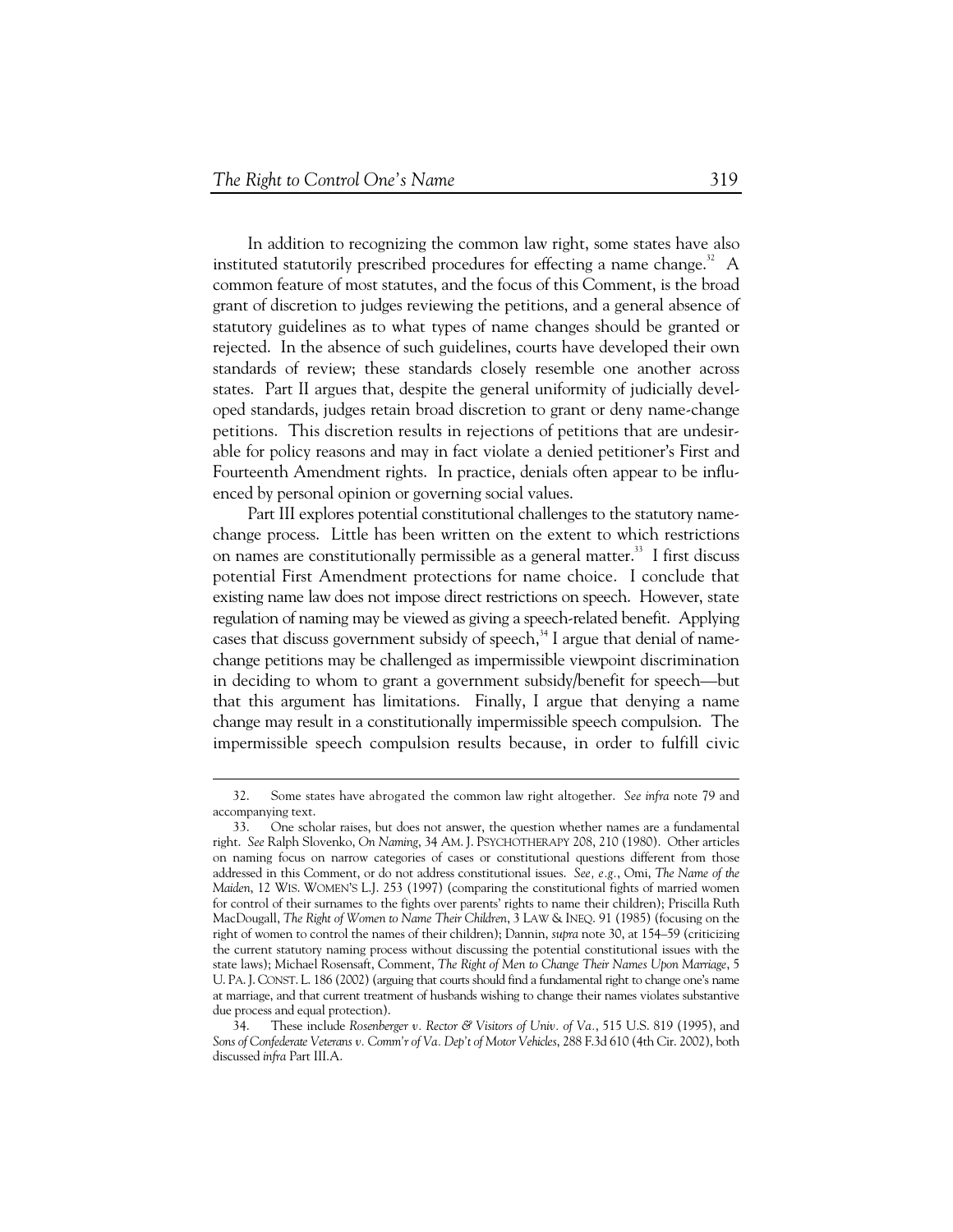obligations and exercise civic rights, a denied petitioner must use and allow herself to be called by the undesired name.

Second, I argue that control over one's names should be protected as a fundamental privacy right. I argue that considering control over one's name as a privacy right satisfies both the liberal and conservative fundamental rights tests set forth by the U.S. Supreme Court, and fits well in the existing privacy rights framework, because the proposed right shares important similarities with other well-established privacy rights.<sup>35</sup>

Part III also analyzes the burdens imposed on the right by existing statutory schemes. I argue that these burdens are substantial, because denied petitioners must use the name recognized by the state not only to function in society, but also because a person must acknowledge and use that name in order to exercise other fundamental rights, like voting, and perform responsibilities, such as paying taxes. This burden arises from the practical necessity of obtaining government identification, the near impossibility of gaining official recognition of new names outside of the statutory name-change process, and the broad discretion bestowed on judges to grant or deny name-change petitions. Part III concludes by examining the state's interests in regulating naming, and the extent to which the existing statutory regime is narrowly tailored to further those interests. I conclude that, although states have many compelling interests in regulating naming, the current statutory procedures are not narrowly tailored to ensure that names that do not interfere with those interests are permitted. The broad grant of judicial discretion without guidelines leaves open the possibility that many names that interfere with compelling state interests are permitted and others that do not are denied. Case by case adjudication can satisfy the strict scrutiny narrow-tailoring requirement, so long as courts only deny petitions for which there is evidence of interference with a compelling state interest that outweighs the individual interest in choice of name. However, as evidenced by the cases discussed, courts have not shown such restraint in practice. Given the costs of litigation and the requirements for mounting an appeal, most petitioners will find themselves practically without remedy.

Finally, in Part IV, I argue for the reform of existing name-change law, regardless of whether constitutional challenges succeed, or would produce different outcomes in many cases. I briefly discuss proposed improvements to name-change processes, and the benefits and limitations to these improvements.

 <sup>35.</sup> *See infra* Part III.B.1 discussing the tests set forth in such cases as *Planned Parenthood v. Casey* (on the liberal end) and *Washington v. Glucksberg* (on the conservative end).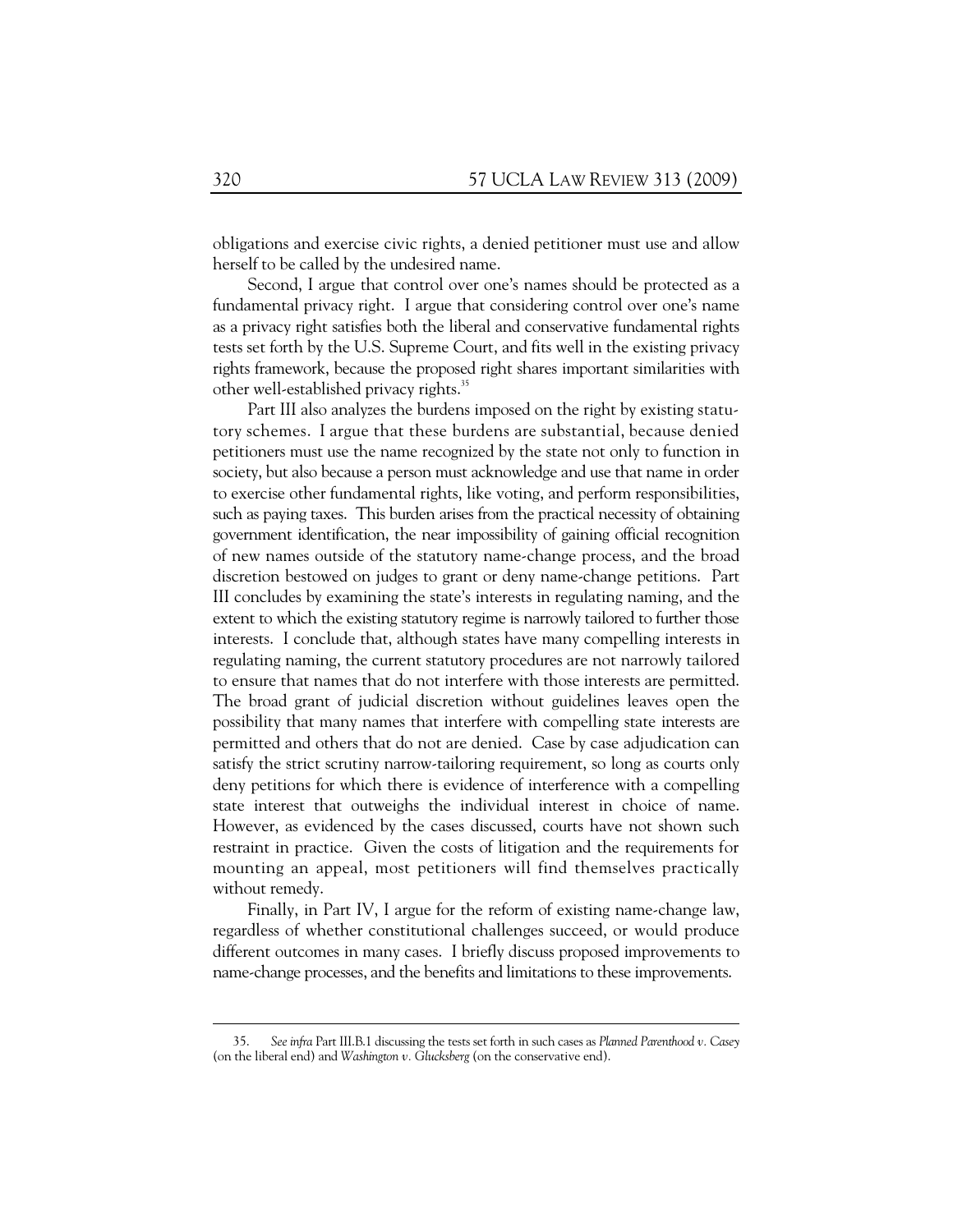## I. THE CONFLICTING USES OF NAMES

Regulation of names presents unique problems as compared with regulation of other methods of identification and self-expression because names serve both public and private functions.<sup>36</sup> Unlike other methods of identification, naming serves important private purposes. Few people are likely to object to the particular combination of numerals in their social security numbers, because these numbers are randomly generated by the state and are not considered by most to contain substantive information about the identity of their owners.<sup>37</sup> Likewise, other elements of self-expression, such as clothing, tattoos, or other personal affects, are not necessary for public communication. The content of a name may thus be as important to the individual as it is to the rest of society, which must use that name. Name-change processes must therefore balance fiercely competing public and private interests in the use of names.

To provide a framework for the analysis to follow, I divide the uses of names further into four different categories.<sup>38</sup> These are: identification, communication, expression, and identity. Expression and identity are private uses of naming, and serve as the bases for potential First Amendment and Fourteenth Amendment substantive due process claims, discussed later.<sup>39</sup> Identification and communication may be seen as public functions and provide the state with compelling interests in regulating names. Problems arise because some names that would be ideal for one or more uses are undesirable, inconvenient, or even unacceptable for others.

 <sup>36. &</sup>quot;[T]he name exists at the intersection of the 'public' and the 'private'; it is considered 'private,' and yet is subject to 'public' regulation." Gross, *supra* note 27, at 269; *see also* Slovenko, *supra* note 33, at 208 ("A name serves many functions. It identifies, it distinguishes, it provides control, it alleviates anxiety, and it is a means of self-expression."); Dannin *supra* note 30, at 160 (noting "several different characteristics of names: names as a means of self-expression, names as a type of property, and names as a means by which society, in general, and the state, in particular, can keep track of its individual members"). Another scholar notes that a name is considered to belong to the person to whom it refers, yet is given by and used more by others. *See* Gross, *supra* note 27, at 269.

 <sup>37.</sup> Social security numbers are given by the state to identify citizens, authenticate citizenship status, and aid in the distribution of benefits. The right to control a number created and provided as a benefit by the state does not have much support. Moreover, unlike names, social security numbers are not viewed as having descriptive or expressive characteristics. The assignment of identification numbers is generally far more random than the giving of names. *See* Rosensaft, *supra* note 33, at 189 ("Parents agonize over what to name their children—as well they should. No one calls such a parent's agony trivial, because it is deemed very important by society.").

 <sup>38.</sup> This Comment's focus on four uses of names is not to suggest that these are exclusive. Rather, the uses discussed in this Comment are those that produce the public versus private conflict at stake in determining permissible restrictions on the individual right to control one's name.

 <sup>39.</sup> *See infra* Part III.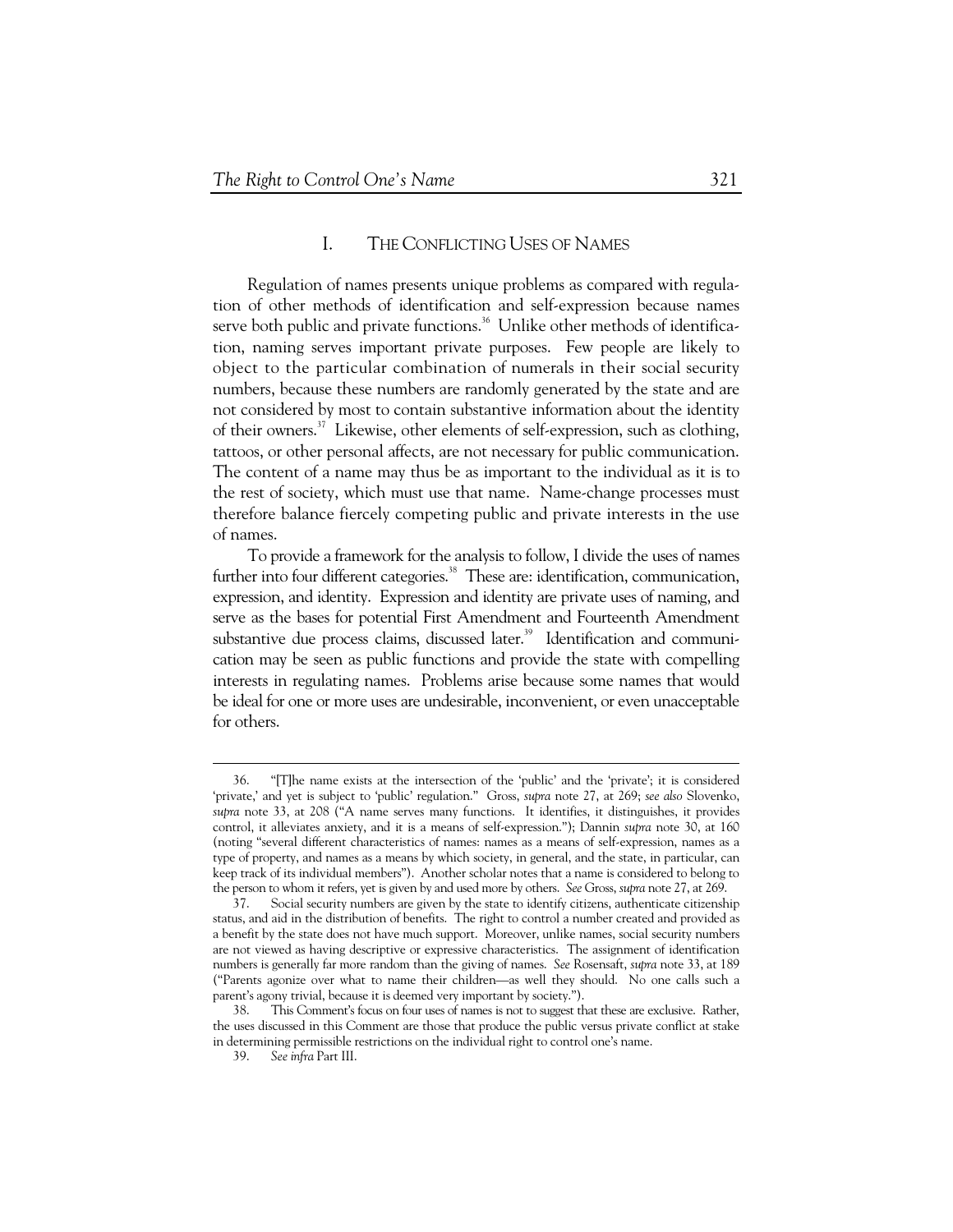In this analysis, the "identification use" of names is their use by governments and others to distinguish one person from another, for keeping track of individuals record keeping, promoting public safety, and assigning rights and responsibilities.<sup> $40$ </sup> A person "cannot assert any personal right in any society governed by law rather than force, except by first asserting and establishing his identity."<sup>41</sup> Identification, like communication, falls into what Gross calls "public" uses of names, or uses of one's name by others.<sup>42</sup> However, although names can be used as true identifiers in smaller communities and groups, that many names refer to more than one individual renders them no longer useful for this purpose on a larger scale.<sup> $43$ </sup> In fact, names alone cannot be effectively used for governmental identification purposes, and are probably no longer necessary, except by virtue of the practical problems involved in changing the system to omit them from identification documents. Additionally, many people might react with distaste to the notion of being referred to by numbers, because they feel it is dehumanizing. However, if the state stopped using names, we might in fact be more human, because we would have greater freedom and autonomy to choose and change our names.<sup>44</sup>

 44. In *Dengler*, the trial court rejected the petitioner's desired name, "1069," as dehumanizing; however, the court's rejection decreased Dengler's (humanizing) autonomy. *See In re* Dengler, 287 N.W.2d 637, 638 (Minn. 1979) (noting that the trial court rejected Dengler's petition because "the designation of a person by a number was an 'abject dehumanization and totalitarian deprivation of dignified human privacy'" (citing the lower court)); Slovenko, *supra* note 33, at 217–18. Dengler felt that the only way to truly express his identity was through the number 1069; each numeral had a particular meaning for him. *See In re* Dengler, 246 N.W.2d 758, 759–60 (N.D. 1976). Slovenko writes:

The court there also refused, saying it would be "an offense to basic human dignity . . . . To allow the use of a number instead of a name would only provide additional nourishment upon which the illness of dehumanization is able to feed and grow to the point where it is

 <sup>40.</sup> Slovenko writes that the "primary function of the legal name is to spot a particular individual." Slovenko, *supra* note 33, at 217. For an in-depth exploration of names as a method of identification throughout Anglo-American history, see James C. Scott, John Tehranian & Jeremy Mathias, *The Production of Legal Identities Proper to States: The Case of the Permanent Family Surname*, 44 COMP. STUD. SOC'Y & HIST. 4 (2002), *available at* http://www.jstor.org/pss/3879399?cookieSet=1.

 <sup>41.</sup> Priscilla L. Rider, *Legal Protection of the Manifestations of Individual Personality—The Identity-Indicia*, 33 S. CAL. L. REV. 31, 32 (1959). Identification is necessary to solve the individual's "problem of how to obtain his permitted benefits, and how to determine his personal obligations." *Id.* 

 <sup>42.</sup> *See* Gross, *supra* note 27, at 269.

 <sup>43.</sup> *See id.* at 38 ("Estimates, based on records made by the electronic brain in Social Security's Baltimore office, indicate that there are 404,040 Americans named Allen. When one considers the rather limited number of Christian names in common use, it is evident that there is a tremendous duplication of full names."). Whitepages.com listed sixty-six Mary Smiths and sixtythree John Smiths in Los Angeles on December 29, 2008. States now use combinations of identification numbers, photographs, fingerprints, and even DNA for greater accuracy in identification. *See* Scott et al., *supra* note 40, at 35–36. I learned through my own experience that the Internal Revenue Service (IRS) verifies a taxpayer's identity using the first four letters of the person's last name and her social security number. The IRS had problems verifying my identity because they ran their check using KUSH rather than SHEA, which caused a five-month delay in my tax refund.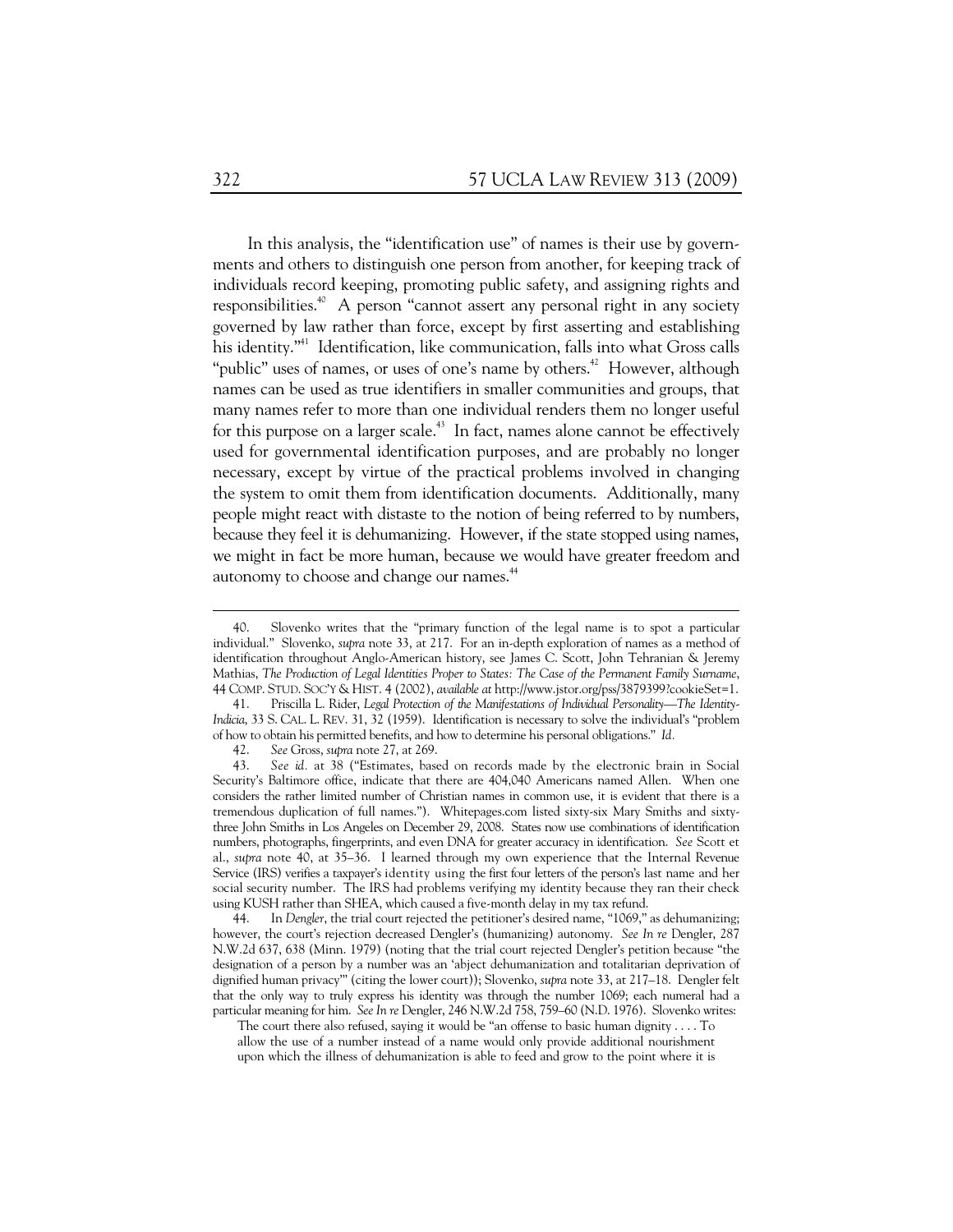Names are also used by others to facilitate communication, particularly verbal communication between individuals. Part of the communication function of naming is to differentiate individuals for purposes of conversation.<sup>45</sup> However, names also facilitate relationships between individuals and between individuals and organizations by making interactions feel more human and personal.<sup>46</sup> Although names could be replaced in much correspondence with numbers and addresses,<sup>47</sup> and numbers and addresses would allow for unique identifiers that would make the system more efficient, names remain in use.

In contrast, expression refers to a person's use of names as expressive speech. Expression is therefore a private function of naming.<sup>48</sup> Names may be used as speech to express to the public who a person is; such use is related to the identity function of names. However, names may also be used as an additional speech act beyond expressing self-description.<sup>49</sup> Examples of names intended to be used as speech acts include Variable's attempt to change his name to Fuck Censorship!, Lee's attempt to change his name to Misteri Nigger, as well as Karin Robert's permitted name change to GoVeg.com.

Last, and arguably most importantly, names serve as a part of or as a particular manifestation of personal identity.<sup>50</sup> Sigmund Freud wrote, "A man's name is a principal component of his personality, perhaps even a portion of

totally incurable." In prison, numbers are used to identify and they dehumanize the inmates. In daily life, we rebel against the use of a number instead of a name, when social security and credit card numbers are required as identification. We reach people by a telephone number, but we do not introduce ourselves by those numbers. Yet, while many people complain of being turned into ciphers, Dengler undertook a legal battle to replace his name with a number . . . . We seem to be at a crossroads. Registrars balk at long names, which are not dehumanizing, and courts balk at numbers, which are, they say.

Slovenko, *supra* note 33, at 218.

 <sup>45.</sup> *See* Kif Augustine-Adams, *The Beginning of Wisdom Is to Call Things by Their Right Names*, 7 S. CAL. REV. L. & WOMEN'S STUD. 1, 32 (1997) (discussing the problems that arise in day-to-day communication when people from cultures with different naming traditions interact, as well as solutions to those problems).

 <sup>46.</sup> This use of names to foster intimate personal interaction may go too far in some contexts. For example, an article in *Nursing Standard* advises nurses to be careful about using patients' first names because for some patients, this may be too intimate a form of address. Stephen Wright, *First Name Terms*, 21 NURSING STANDARD 24, 25 (2007).

 <sup>47.</sup> The government could assign each citizen a unique identifier, for example Citizen #85546, and use this identifier in written correspondence. This type of identifier would obviate the risk of sending correspondence for that citizen to another citizen who shared the same name. It would also prevent the state and other members of the public from being forced to use a person's name, if the name was undesireable, because they would have the number as an alternative.

 <sup>48.</sup> *See* Dannin, *supra* note 30, at 161 ("[N]ames are a well-recognized means of selfexpression  $\dots$ .").

 <sup>49.</sup> See the examples *supra* note 10 and accompanying text.

 <sup>50.</sup> For discussion and support of this function of names see *infra* pp. 346–50 and accompanying notes.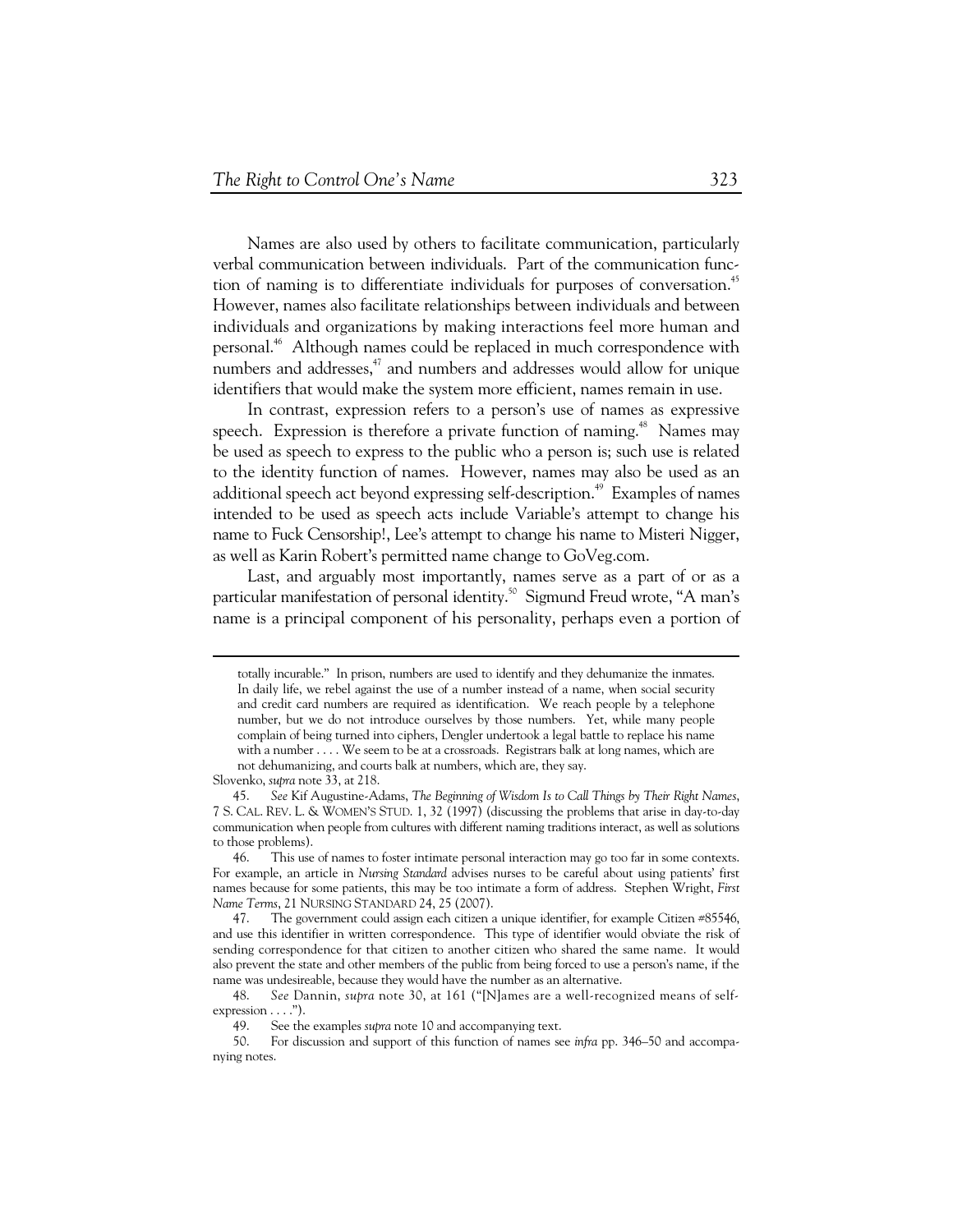his soul."<sup>51</sup> Names are more than identifiers; they are descriptive and can communicate much about a person including gender, ethnic or national background, social status, religion, and familial ties.<sup>52</sup> The meanings of our names not only tell others about us, but can inform our own sense of who we are.53 The identity function of naming is thus distinct from self-expression. The "expression function" means using one's name to communicate something about oneself to others; the "identity function" means using one's name to define one's own self-concept.<sup>54</sup> Both functions render names intensely personal.

Problems arise when people choose names for themselves or for their children that, to them, are either important expressive speech acts, or are the sole way they conceive of themselves, but are extremely difficult or undesirable for use as identifiers or modes of address.<sup>55</sup> These conflicts between competing private and public interests give rise to the constitutional arguments detailed in Part III of this Comment.<sup>56</sup> However, before delving into that discussion, it is important to look at the current legal regime governing names.

### II. NAME LAW AS IT RELATES PRIMARILY TO ADULTS

#### A. The Common Law Right to Change One's Name

Historically, Anglo-American naming practices were far less formal and less regulated than they are today. Surnames did not become necessary until the

 <sup>51.</sup> SIGMUND FREUD, TOTEM AND TABOO: SOME POINTS OF AGREEMENT BETWEEN THE MENTAL LIVES OF SAVAGES AND NEUROTICS 112 (James Strachey trans., Routledge & Kegan Paul 2d ed. 1960) (1913).

 <sup>52.</sup> *See* Augustine-Adams, *supra* note 45, at 2 (explaining the different attributes that names given to children can communicate to the community). Certain messages can be very different across cultures. For example, in the Anglo-American tradition, shared surnames communicate familial ties and marital status. In contrast, in the other cultural traditions, such as in Korea, a surname shared between spouses communicates blood relations, and, as a result, incest. *See id.* at 24–26. For further discussion of the different messages conveyed by names, see generally *id.*

 <sup>53.</sup> *See* Rider, *supra* note 41, at 31 (asserting that one's name is a manifestation of personality and identity; personality is both "the totality of the real person as he is, and as he thinks himself to be" as well as "the various aspects of his inner self that he has succeeded in projecting to others").

 <sup>54.</sup> For further discussion of the use of names to define self-concept, see *infra* notes 168–177 and accompanying text.

 <sup>55.</sup> This conflict is well-illustrated in the cases of the petitioners who wished to change their names to 1069 and Fuck Censorship!. *See supra* text accompanying notes 3 and 9. Dengler included with his petition to change his name to 1069 an in-depth explanation of the significance of each numeral. *In re* Dengler, 246 N.W.2d 758, 759–60 (N.D. 1976). However, because of the numbers, exclamation point, and offensive language, both of these names are potentially unusable by state agencies, individuals, and private and public organizations.

 <sup>56.</sup> *See infra* Part III.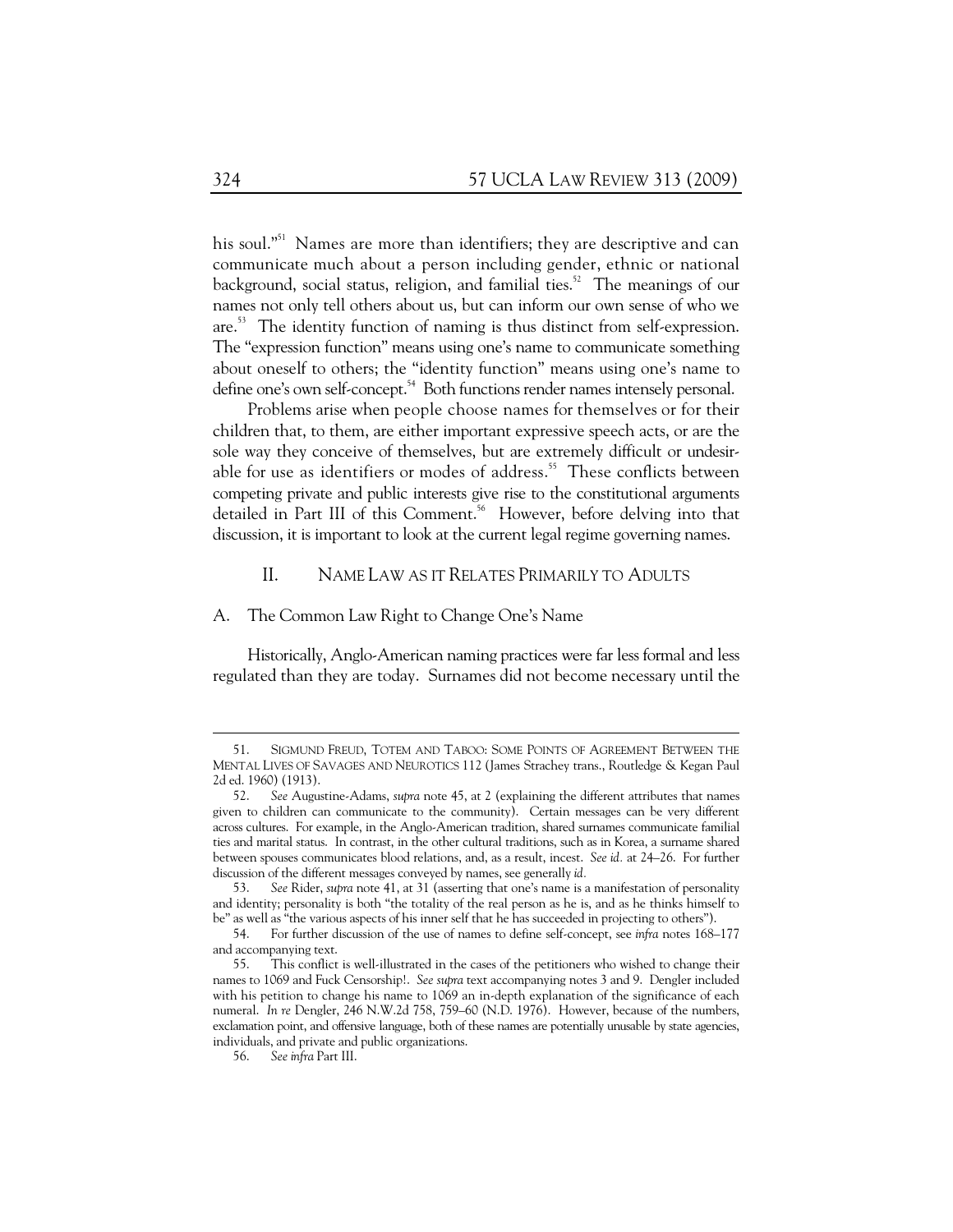14th century, $57$  when they started to be

picked and applied at random—a man's physical, mental or moral characteristics, his occupation or his place of residence, even his real or fancied resemblance to an animal, supplied a myriad surnames which still exist. These were at first merely temporary, not always lasting as long as the lives of the persons so named, and were not transferred to descendants.<sup>58</sup>

By the reign of Elizabeth I, beginning in 1558, surnames had become static and hereditary in England. However, naming practices remained flexible.<sup>55</sup>

Historical flexibility in naming practices is reflected in the establishment early on of a common law right to change names without petition to the state. In theory, although not, as I will later discuss, in practice, at common law even today, a person may change names without state assistance.<sup>60</sup> After sufficient time and consistent use by the named person and others, the new name becomes the person's legal name.<sup>61</sup> In the United States this right continues to be recognized by many courts today, although all states have also enacted statutory processes for changing names.<sup>62</sup> When enacted, such statutes were offered as an additional aid to changing one's name, rather than as a restriction on the common law tradition, and were intended to help the

 <sup>57.</sup> *See, e.g.*, Slovenko, *supra* note 33, at 211. Slovenko explains that "[b]efore the Norman conquest, new names were invented for every child." However, "[t]he Normans adopted the Catholic system of a couple of hundred saints' names as constituting the entire acceptable repertoire of names"; thus surnames had to be developed because there were not enough saints' names to go around. *Id.* at 210–11. Other articles recount this history similarly. *See, e.g.*, Scott et al., *supra* note 40, at 12–13.

 <sup>58.</sup> G.S. Arnold, *Personal Names*, 15 YALE L.J. 227, 227 (1905) (footnotes omitted).

Id. at 227-28. Scott and his coauthors assert that fixed hereditary surnames developed to "help[ ] enforce private property rights, advance primogeniture regimes, and secure the ability of the state to make its subjects legible to its gaze." Scott et al., *supra* note 40, at 12.

 <sup>60.</sup> *See, e.g.*, Smith v. U.S. Casualty Co., 90 N.E. 947, 948–50 (N.Y. 1910). The court noted: The elementary writers are uniform in laying down the rule that at common law a man may change his name at will. Mr. Throckmorton, in his article on Names in the Cyclopedia of Law and Procedure, says: "It is a custom for persons to bear the surnames of their parents, but it is not obligatory. A man may lawfully change his name without resort to legal proceedings, and for all purposes the name thus assumed will constitute his legal name just as much as if he had borne it from birth." 29 Cyc. 271. So a writer in the American & English Encyclopædia of Law says: "At common law a man may lawfully change his name, or by general usage or habit acquire another name than that originally borne by him, and this without the intervention of either the sovereign, the courts, or Parliament; and the common law, unless changed by statute, of course, obtains in the United States." 21 Am. & Eng. Encyc. of Law (2d Ed.) 311. "One may legally name himself or change his name or acquire a name by reputation, general usage, and habit." 2 Fiero Sp. Pro. (2d Ed.) 847.

*Id.* at 950.

 <sup>61.</sup> *See id.* 

 <sup>62.</sup> *See infra* Part II for a discussion of the statutory name change process and the case law that has developed from it.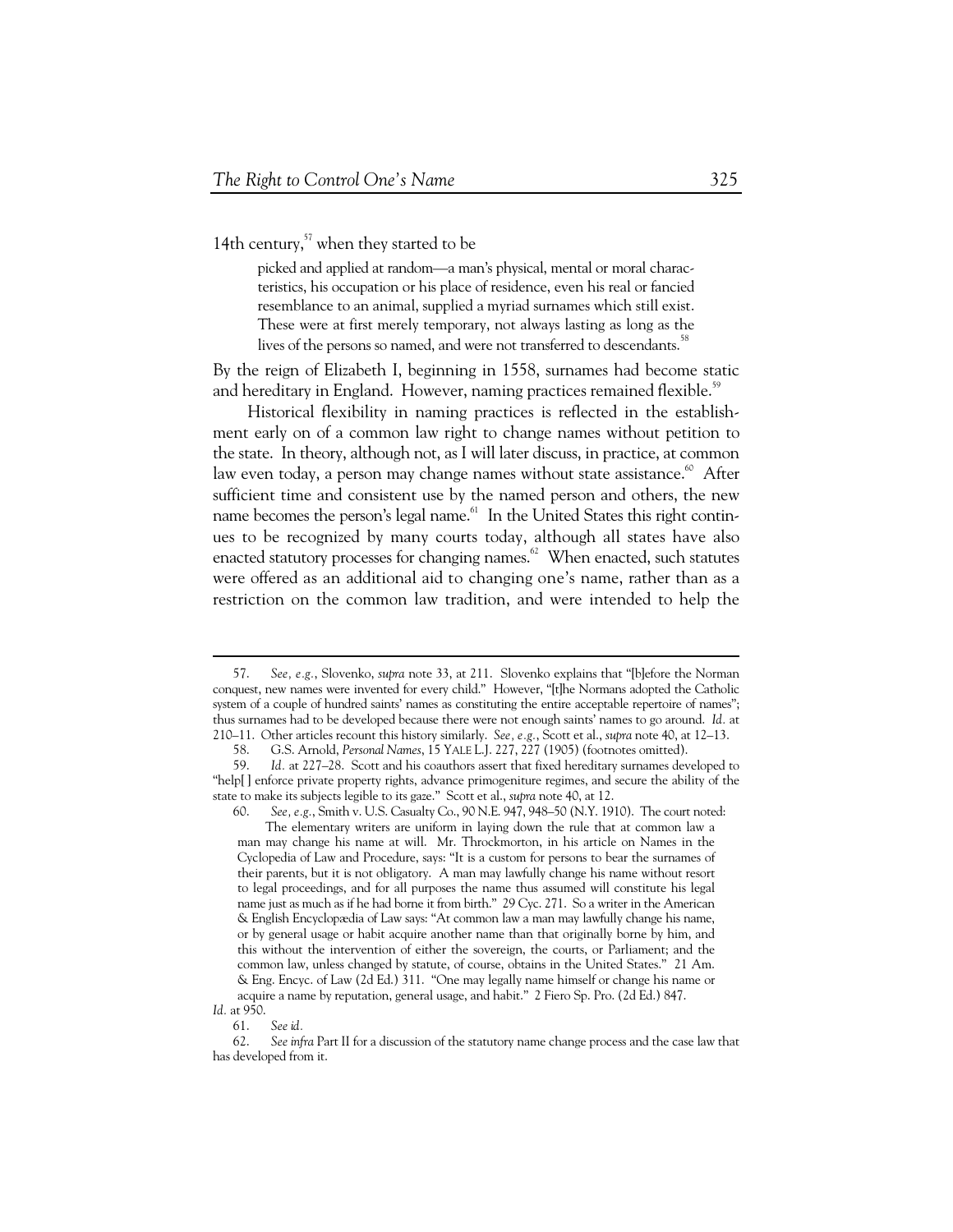government better keep records of citizen's names.<sup>63</sup> Only a few states have explicitly abrogated the common law right.<sup>64</sup>

The precise contours of the common law right to change one's name may be, however, subject to some debate. For substantive due process analysis, these contours determine how much the right is restricted or burdened by the statutory scheme. If the common law right is limited to the informal use of an alias or an additional name, imposing an exclusive statutory process for obtaining government recognition of a changed name restricts nothing. However, if the right to change one's name is, as I argue, the right to assume a new name independent of government sanction with as much effect as though one had used the statutory process, then the current burden on the right is much greater.

The idea that the common law right extends only to assumption of a name *in addition* to one's legally recognized name enjoys some support in scholarship and in courts.<sup>65</sup> However, the far greater weight of case law and scholarship support a right to change one's officially recognized name, not merely to assume an alias.<sup>66</sup> Moreover, if the right were to be read to include only the adoption of an alias, explicit abrogation would convey legislative intent to prevent use of stage names, pen names, and possibly even informal nicknames. Such intent on the part of abrogating states would make little sense, and seems unlikely. $67$  It seems unclear, unless one considers the common law

 <sup>63.</sup> *See, e.g.*, *Smith*, 90 N.E. at 950 ("As was said by the Supreme Court of Pennsylvania of a similar statute in that state, this legislation is simply in affirmance and aid of the common law . . . . It does not repeal the common law by implication or otherwise, but gives an additional method of effecting a change of name.") (citing Laflin & Rand Powder Co. v. Steytler, 23 A. 215 (Pa. 1892)).

 <sup>64.</sup> *See infra* note 79 (listing states that have explicitly abrogated the common law right); *see also infra* note 80 (providing examples of states which have explicitly preserved the common law right in addition to providing a statutory process).

 <sup>65.</sup> *See* Dannin, *supra* note 30, at 160.

 <sup>66.</sup> *See, e.g.*, Miss. State Bd. of Dental Exam'rs v. Mandell, 21 So. 2d 405, 410 (Miss. 1945). The court wrote:

Appellant seems to think that the only way a man can legally have a different name than his baptismal name is by formal legal proceedings of some sort, and that a change in the form of a name would make it a fictitious or an assumed name, an alias. This is not the law. The name by which a person is generally known, although not his original name, but used by him in all of his business affairs becomes his legal name and is not a fictitious name.

*Id.* (citing Ray v. Am. Photo Player Co., 46 Cal. App. 311 (Ct. App. 1920)); *see also Smith*, 90 N.E. at 949–50 ("'A name assumed by the voluntary act of a young man at his outset into life, adopted by all who knew him and by which he is constantly called, becomes for all purposes that occur to my mind as much and effectually his name as if he had obtained an act of Parliament to confer it upon him.'" (quoting Luscombe v. Yates, (1822) 5 Barn & Ald. 544 (K.B.))).

 <sup>67.</sup> Although there is not an accurate way to research whether or not the state intended to ban the use of aliases, presumably movie advertisements, music recordings, books, and other media by artists with assumed names are permitted without special indications to mark the artists' legal names.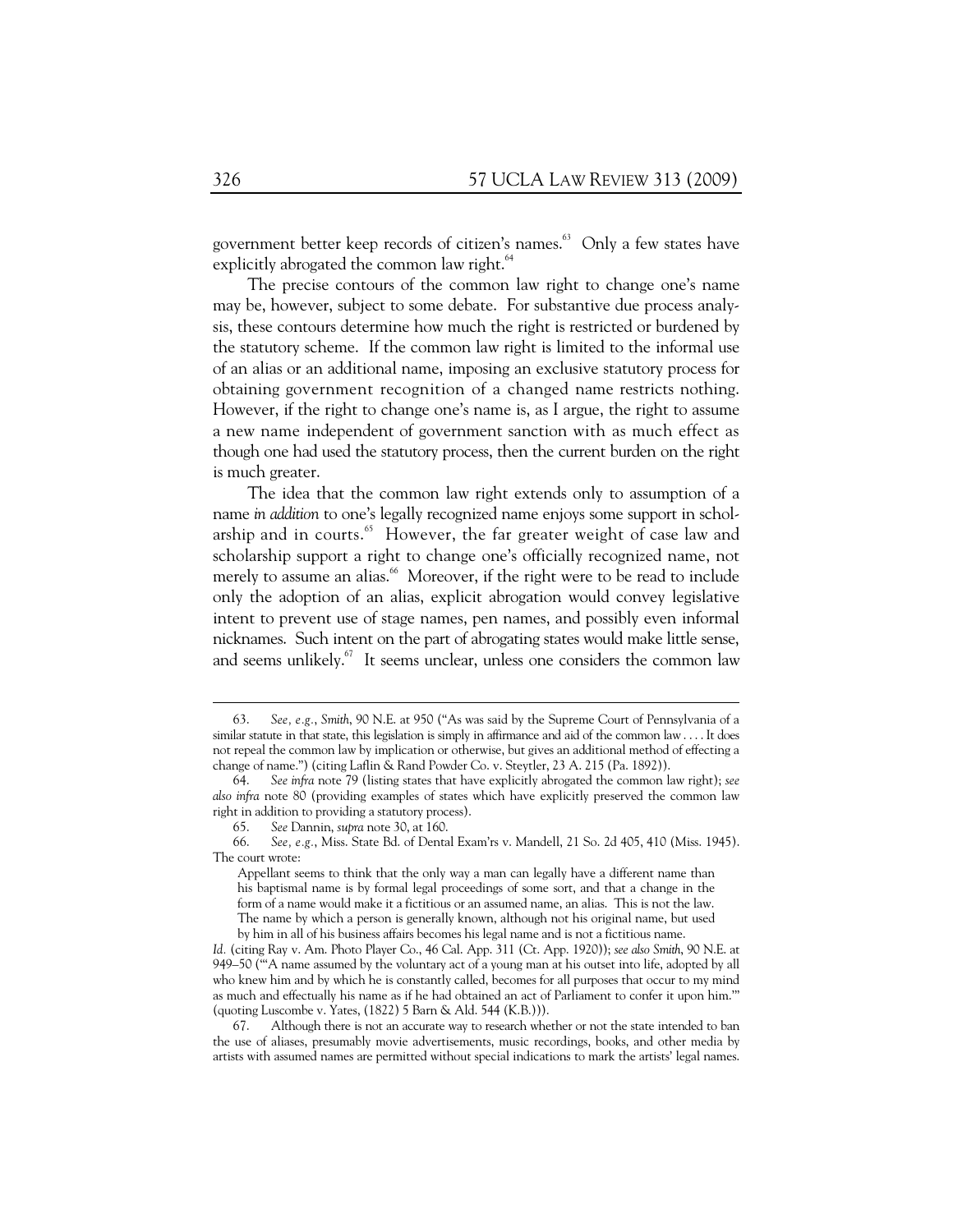right to allow change *with* legal effect, what the states that abrogated the common law right intended to abrogate (as I've found no evidence that these states have placed bans on the informal uses of aliases). In contrast, the Maine Supreme Court noted the freedom to use additional names informally in an opinion in which it also declared the common law right "superseded."68 The court stated:

We recognize that a person may informally adopt a stage name, a *nom de plume*, or a business name or one for social purposes which is not his true name and, while using such a name, may obligate himself legally and, under certain conditions, enter into agreements which are binding upon other parties. On the other hand, there are situations in which the public interest entitles the State to demand that a person identify himself by his true, legal name in connection with his performance of certain activities.<sup>69</sup>

Thus it appears that the common law right to change one's name is as it sounds: it protects the right to make a legally recognized change.<sup>70</sup>

Regardless of the contours of the right, however, changing one's name with any real effect today requires the assistance of the state.<sup>71</sup> For example, although passport regulations permit issuance of a passport under a person's name changed by common use, the regulations also require three public documents bearing the new name. One document must be a form of government-issued photo identification.<sup>72</sup> In new procedures instituted after September 11, 2001, the New York Department of Motor Vehicles requires four to six points (each form of identification is awarded a value of 1–2 points) of identification information, such as other identification cards, credit cards, social security cards, and so on, in order to receive state identification. The New York State DMV requires that the name on all of these documents match exactly.<sup>73</sup> It

That is, I've not found indication that these states have made special provisions for common public uses of aliases such as by performers and other public figures that use stage names or *noms de plume*.

 <sup>68.</sup> *In re* Reben, 342 A.2d 688, 695 (Me. 1975).

<sup>69.</sup> *Id.* at 694 (citations omitted).<br>70. Establishing the parameters o

Establishing the parameters of the right to control one's name is important to the later discussion of the extent to which the state has burdened the right. *See infra* Part III, notes 206–208 and accompanying text.

 <sup>71.</sup> See *infra* notes 206–208 and accompanying text for a discussion of the burden placed by the state on an individual seeking to change names.

 <sup>72.</sup> *See* 22 C.F.R. § 51.25(5) (2008).

 <sup>73.</sup> *See* New York State Department of Motor Vehicles, ID-44 General Requirements for Proof of Identity (2008), *available at* http://www.nydmv.state.ny.us/forms/id44.pdf. When I attempted to obtain an identification card after my wallet was stolen in New York, my six points of identification were refused (including a birth certificate, credit card, and social security card) because some bore the surname "Shear Kushner" while others bore only "Kushner." Given this kind of rigidity, it seems dubious, as Margaret Jasper notes, that state agencies will issue documents based on a statement that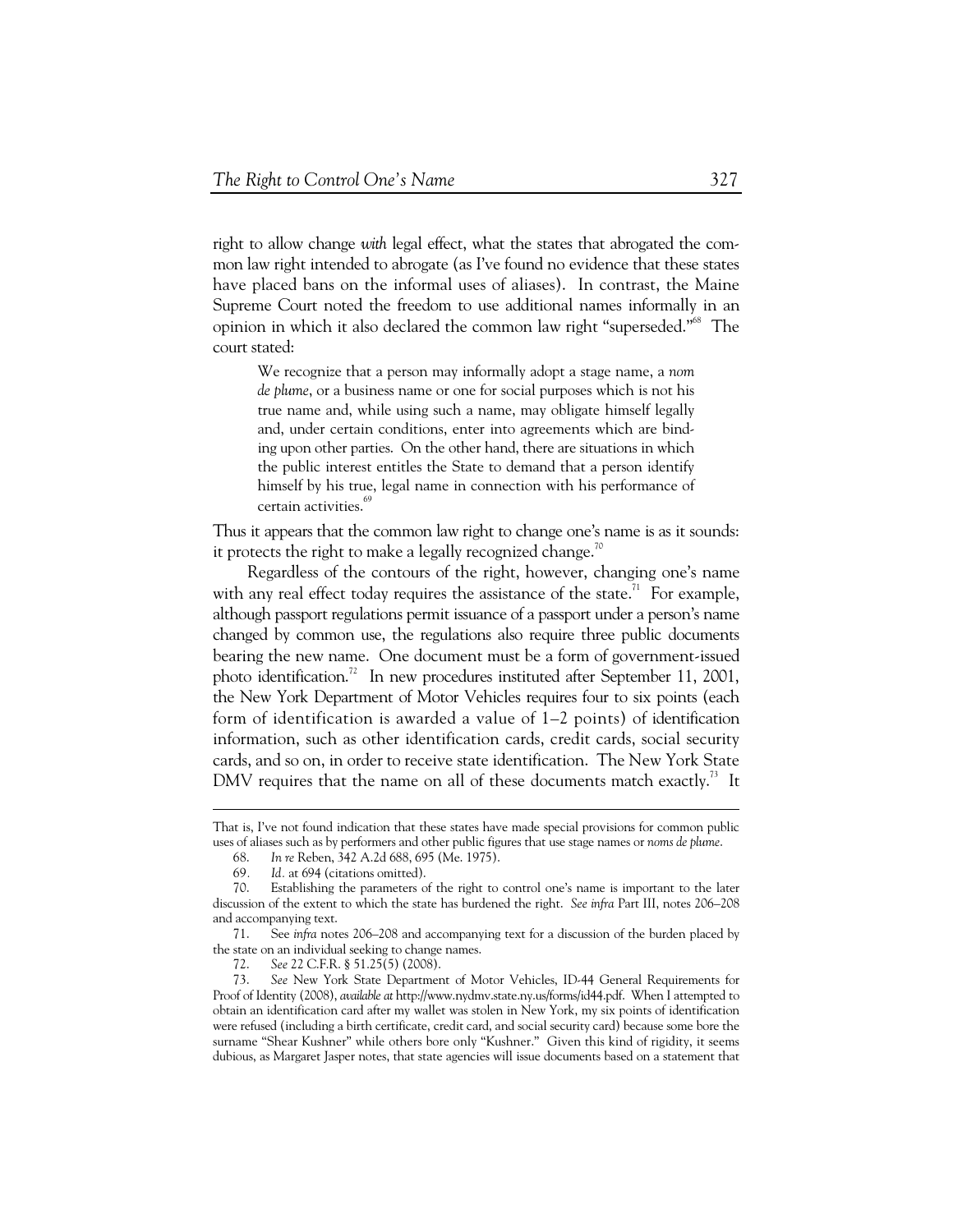seems unlikely with these standards that a person could acquire identification with a name other than that on already issued government documents. Obtaining an identification card in California under a name different from that on one's birth certificate or legal presence document requires verification with one of the following state-issued documents: adoption documents, namechange document, marriage certificate, domestic partnership certificate, divorce document, or medical information authorization form in conjunction with a gender change.<sup>74</sup> According to their case law, both New York and California retain the common law name-change right.<sup>75</sup> Yet, it seems unlikely that either state would issue identification materials with a name changed at common law, given their application requirements.

#### B. The Statutory Process for Changing Names

Forty-nine states<sup>76</sup> and the District of Columbia have statutory namechange procedures that provide for judicial review of name-change petitions.<sup>77</sup> From the statutory annotations, most appear to have been enacted in the mid-to-late nineteenth century or early twentieth century.<sup>78</sup> Only a few states have explicitly abrogated the common law right.<sup>79</sup> Instead, many state courts

a person has changed names at common law. *See* MARGARET C. JASPER, HOW TO CHANGE YOUR NAME 5 (2005). Moreover, in light of concerns about identity theft, it seems unlikely that an individual could acquire the compliance of private institutions such as credit card companies, banks, and airlines, without proof of identification issued by the state.

 <sup>74.</sup> California Department of Motor Vehicles, Driver License and Identification (ID) Card Information, True Full Name, http://dmv.ca.gov/dl/dl\_info.htm#truename (last visited Mar. 14, 2005).

 <sup>75.</sup> *See infra* note 80 and accompanying text.

 <sup>76.</sup> Hawaii vests power to hear petitions in the lieutenant governor. *See* HAW. REV. STAT. § 574-5(a) (2005).

 <sup>77.</sup> *See, e.g.*, ALA. CODE § 12-13-1(10) (2005); CAL. CIV. PROC. CODE § 1275 (West 2008); D.C. CODE § 16-2501 (2008); 735 ILL. COMP. STAT. §§ 5/21-101 to 5/21-104 (2003); LA. REV. STAT. ANN. § 13:4751 (2006); N.Y. CIV. RIGHTS LAW § 60 (McKinney 1992); TEX. FAM. CODE ANN. §§ 45.001–45.103 (Vernon 2008).

 <sup>78.</sup> *See, e.g.*, ARIZ. REV. STAT. §§ 442–443 (1901); CAL. CIV. PROC. CODE § 1275 (1872); COLO. GEN. LAWS § 1851 (1877); 1860 HAW. SESS. LAWS 32; 1877 LA. ACTS 106; MASS. GEN. LAWS. ch. 256, § 1 (1851); N.Y. CODE CIV. PROC. § 2262 (1895); 1919 PA. LAWS 822. The statutory annotations for all but sixteen state statutes refererred back to this time period.<br>
79. These are Hawaii, HAW. REV. STAT. § 574-5(a): Louisiana. La. On. Att'v Ger

These are Hawaii, HAW. REV. STAT. § 574-5(a); Louisiana, La. Op. Att'y Gen. 963 (1942); Maine, *In re* Reben, 342 A.2d 688, 694–95 (Me. 1975) ("[O]ur own original statute was intended to bring the ancient principles into consonance with modern needs . . . . The common law method which would serve no further purpose was superseded."); and Oklahoma, OKLA. STAT. tit. 12, § 1637 (1993) (stating that "no natural person in this state may change his or her name except as provided in" the various portions of the state code that provide for judicial name change and for name changes at conventional times, such as marriage and divorce). In 1874, the Supreme Court of Alabama held that "a party may not change his name, without a proper proceeding in court; but he may adopt as many other names as he pleases, and he may express these names by a single letter, or by as many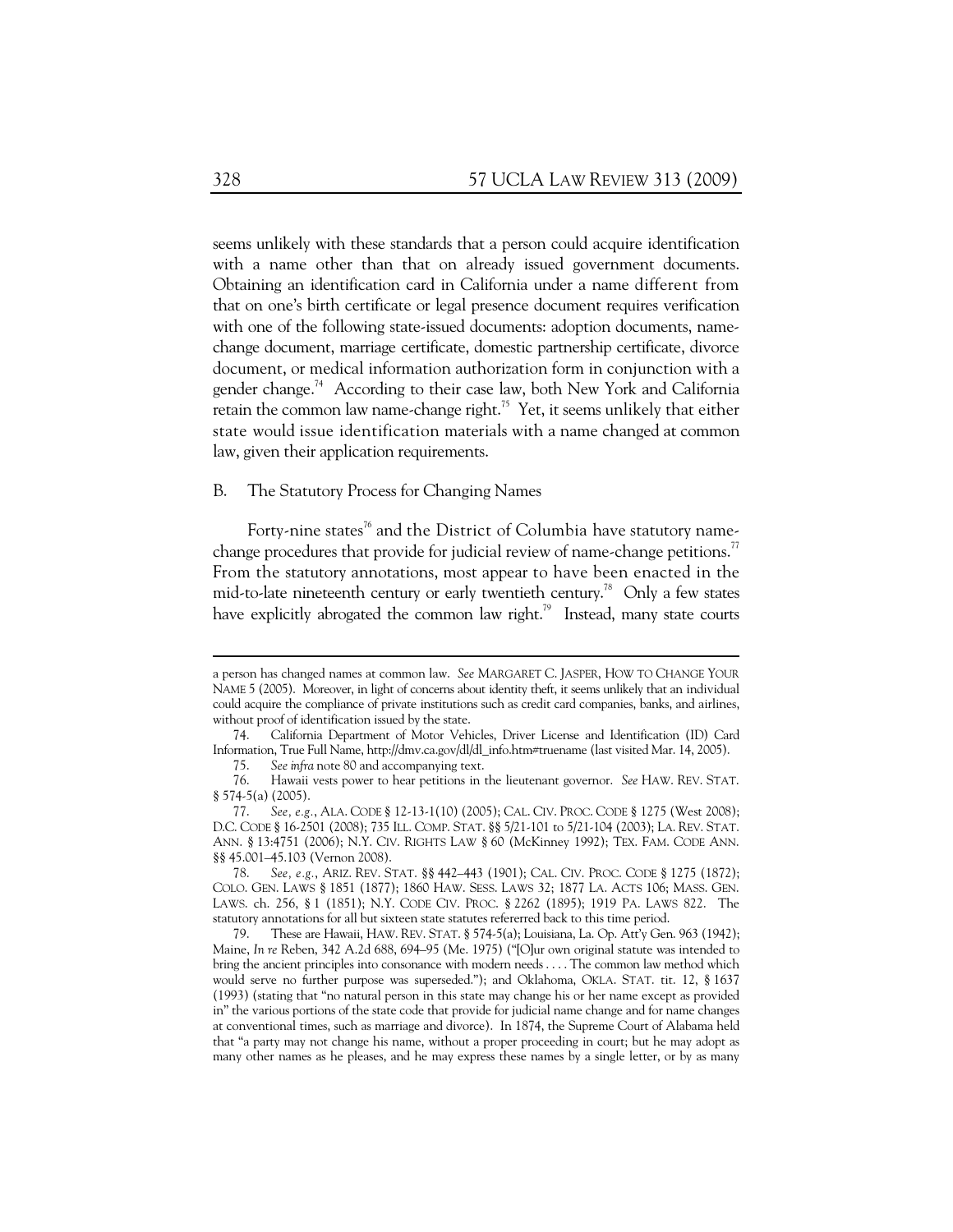-

have held that the statutes are not intended to interfere with the common law right. For example, the Delaware Court of Chancery stated, "Such statutes are universally held not to affect the common law right. They are regarded as merely providing a procedure to establish a court record of the change."<sup>80</sup>

Some statutes are concise and sparse as to the procedure and standards for granting petitions, <sup>81</sup> while others are lengthy and detailed.<sup>82</sup> However, the procedures for petitioning and the substantive standards of review applied to evaluate petitions are generally similar across states. Petitioners are often required to give notice, usually through a local newspaper.<sup>83</sup> Many states provide an opportunity for other interested parties to object at a hearing.<sup>84</sup> Petitions usually must contain information about the petitioner's current name, criminal history, financial history, and outstanding legal obligations.<sup>85</sup> Some states require adults to provide fingerprints, which are checked against law enforcement records.<sup>86</sup> Nearly all states provide alternate procedures for minors<sup>87</sup> and for persons with criminal histories.<sup>88</sup>

more as suits his taste or fancy." Comer v. Jackson, 50 Ala. 384, 387 (1874) (citation omitted). I was unable to find a later opinion to verify whether Alabama's position has changed.

In the 1940s an attorney general opinion in Louisiana asserted that the state did not recognize a common law right to change one's name. *See* La. Op. Att'y Gen. 963 (1942). Louisiana law is derived from the French civil law tradition, rather than the British common law tradition; this likely accounts for the difference between Louisiana's approach to abrogation and that of other states.

 <sup>80.</sup> Degerberg v. McCormick, 184 A.2d 468, 469 (Del. Ch. 1962); *see also, e.g.*, Clinton v. Morrow, 247 S.W.2d 1015, 1018 (Ark. 1952) (name change "'statutes merely affirm, and are in aid of, the common-law rule. They do not repeal the common law by implication or otherwise, but afford an additional method of effecting a change of name'" (quoting 38 AM. JUR. *Names* § 28)); *In re* Ross, 67 P.2d 94, 95 (Cal. 1937) ("The common law recognizes the right to change one's personal name without the necessity of legal proceedings, and the purpose of the statutory procedure is simply to have, wherever possible, a record of the change."). 54 PA. CONS. STAT. § 701(b) (Supp. 2009) states that "[n]otwithstanding subsection (a), a person may at any time adopt and use any name if such name is used consistently, nonfraudulently and exclusively." At least eighteen other states have similar holdings.

 <sup>81.</sup> *See, e.g.*, ALA. CODE § 12-13-1(10); CONN. GEN. STAT. § 52-11 (2005).

 <sup>82.</sup> *See, e.g.*, COLO. REV. STAT. § 13-15-101 (2008); 735 ILL. COMP. STAT. §§ 5/21-101 to 5/21-104 (2003).

 <sup>83.</sup> *See, e.g.*, CAL. CIV. PROC. CODE § 1277 (West 2008). Many states provide for exceptions from notice in certain circumstances, such as for victims of domestic abuse who are seeking to evade their abusers. *See, e.g.*, *id.* 

 <sup>84.</sup> *See, e.g.*, CAL. CIV. PROC. CODE § 1278 (West 2008).

 <sup>85.</sup> *See, e.g.*, N.Y. CIV. RIGHTS LAW § 61 (McKinney 1992).

 <sup>86.</sup> *See, e.g.*, MICH. COMP. LAWS § 711.1(2) (2002).

 <sup>87.</sup> *See, e.g.*, ARIZ. REV. STAT. ANN. § 12-601(B) (2003) ("The parent, guardian ad litem or next friend of a minor may file an application for change of the name of the minor in the county of the minor's residence. The court shall consider the best interests of the minor and the criteria that apply to the minor under subsection C of this section in determining whether to enter judgment that the name of the minor be changed.").

 <sup>88.</sup> *See, e.g.*, MICH. COMP. LAWS § 711.1(1) ("If the individual who petitions for a name change has a criminal record, the individual is presumed to be seeking a name change with a fraudulent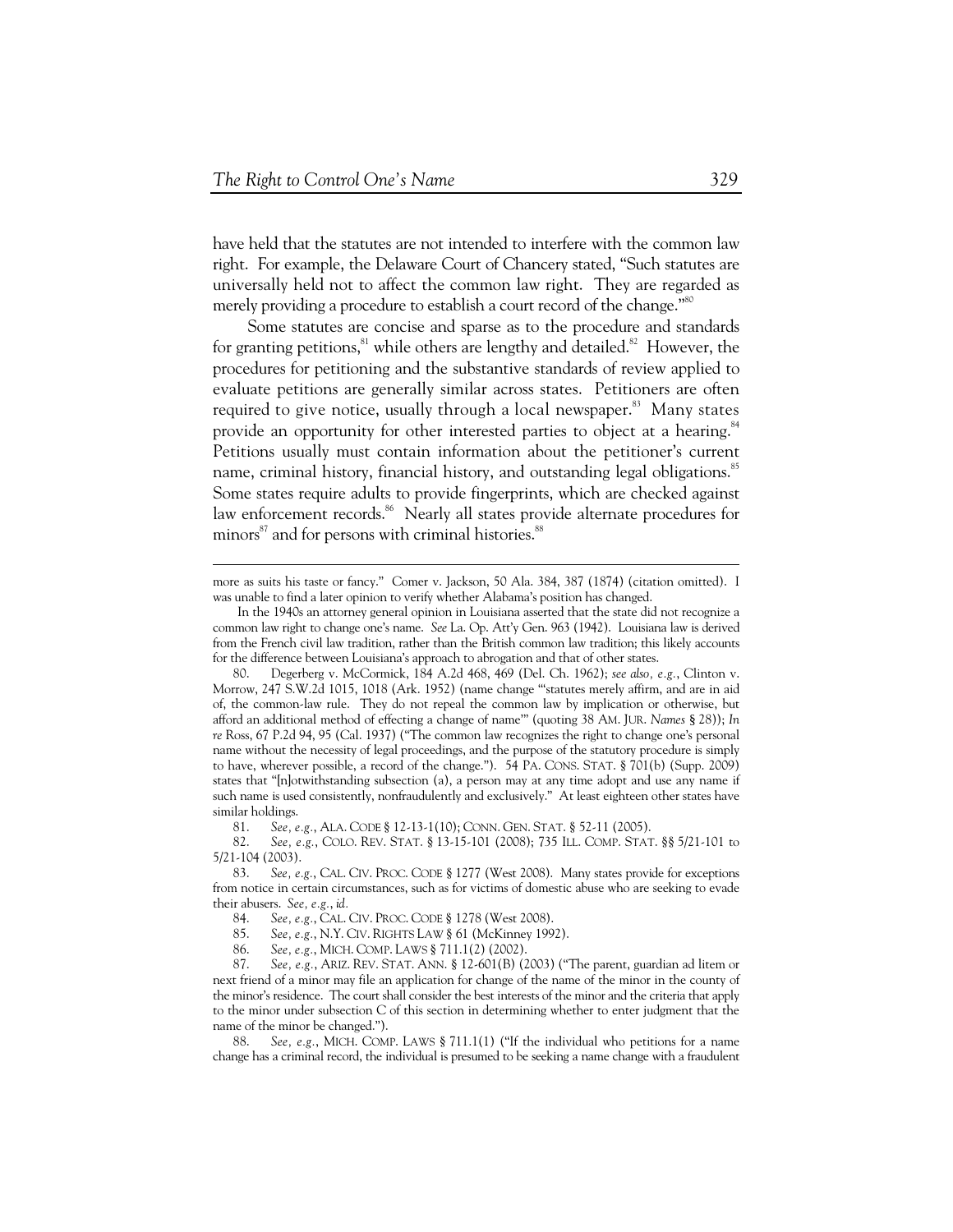Nearly all states grant broad discretion to courts hearing the petitions and do not limit the types of names courts must deny or grant. In fact, most statutes do not provide any real guidelines at all.<sup>89</sup> Some states require petitioners to provide a good or sufficient reason for the petition to be granted.<sup>90</sup> Other states require the court to grant the petition unless a sufficient reason exists to deny it. $91$  Other statutes are still less clear, permitting courts to grant the petition, for example, "if such judge is satisfied that the desired change would be proper and not detrimental to the interests of any other person."<sup>92</sup> Still other

intent. The burden of proof is on a petitioner who has a criminal record to rebut the presumption. The court shall set a time and place for hearing and, except as provided in section 3 of this chapter, order publication as provided by supreme court rule."). Some states expressly forbid name changes for persons with certain types of criminal histories. *See, e.g.*, COLO. REV. STAT. § 13-15-101(2)(b) (2008) ("The court shall not grant a petition for a name change if the court finds the petitioner was previously convicted of a felony or adjudicated a juvenile delinquent for an offense that would constitute a felony if committed by an adult in this state or any other state or under federal law."). In fact, the majority of published name change case law deals with requests by inmates and ex-convicts, and with petitions on behalf of minor children that are challenged by one parent. *See, e.g.*, *In re* Arnett, 56 Cal. Rptr. 3d 1 (Ct. App. 2007). This Comment will not focus on these types of cases, because they address different issues than the main concerns here. The criminal cases balance the diminished civil rights interests of inmates and ex-convicts with heightened public safety interests on the part of the state. The cases involving minors do not require balancing individual and state interests at all. Instead, these cases balance the competing rights of each parent over the minor child and the best interests of the child.

 <sup>89.</sup> *See* Slovenko, *supra* note 33, at 214 ("The judges generally have no clear standard in reaching a decision but are vested with great discretion whether or not to allow the proposed change."); Rosensaft, *supra* note 30, at 194 ("[T]here exists virtually unfettered judicial discretion with respect to name changes in a total of seventeen states. Even in the remaining thirty-three states, most courts have gone beyond the restrictions listed in the statutes and rejected name change applications due to public policy or just their own whim.").

 <sup>90.</sup> *See, e.g.*, ALASKA STAT. § 09.55.010 (2008) ("A change of a name of a person may not be made unless the court finds sufficient reasons for the change and also finds it consistent with the public interest."); ARK. CODE ANN. § 9-2-101 (2008); D.C. CODE § 16-2503 (2008) ("On proof of the notice prescribed by section 16-2502, and upon a showing that the court deems satisfactory, the court may change the name of the applicant according to the prayer of the application."); KAN. STAT. ANN. § 60-1402(c) (2005) ("If upon hearing the judge is satisfied as to the truth of the allegations of the petition, and that there is reasonable cause for changing the name of the petitioner the judge shall so order."); NEB. REV. STAT. § 25-21,271(1) (2008) ("It shall be the duty of the district court [to determine] . . . that there exists proper and reasonable cause for changing the name of the petitioner . . . .").

 <sup>91.</sup> *See, e.g.*, DEL. CODE ANN. tit. 10, § 5904 (1999) ("Upon presentation of a petition for change of name under this chapter  $\dots$  and there appearing no reason for not granting the petition, the prayer of the petition may be granted."); 735 ILL. COMP. STAT. § 5/21-101 (2003) ("If it appears to the court that . . . there is no reason why the prayer should not be granted, the court . . . may direct and provide that the name of that person be changed . . . ."); N.Y. CIV. RIGHTS LAW § 63 (McKinney 1992) ("If the court to which the petition is presented is satisfied thereby . . . that there is no reasonable objection to the change of name proposed . . . the court shall make an order authorizing the petitioner to assume the name proposed . . . .").

 <sup>92.</sup> MO. REV. STAT. § 527.270 (2002).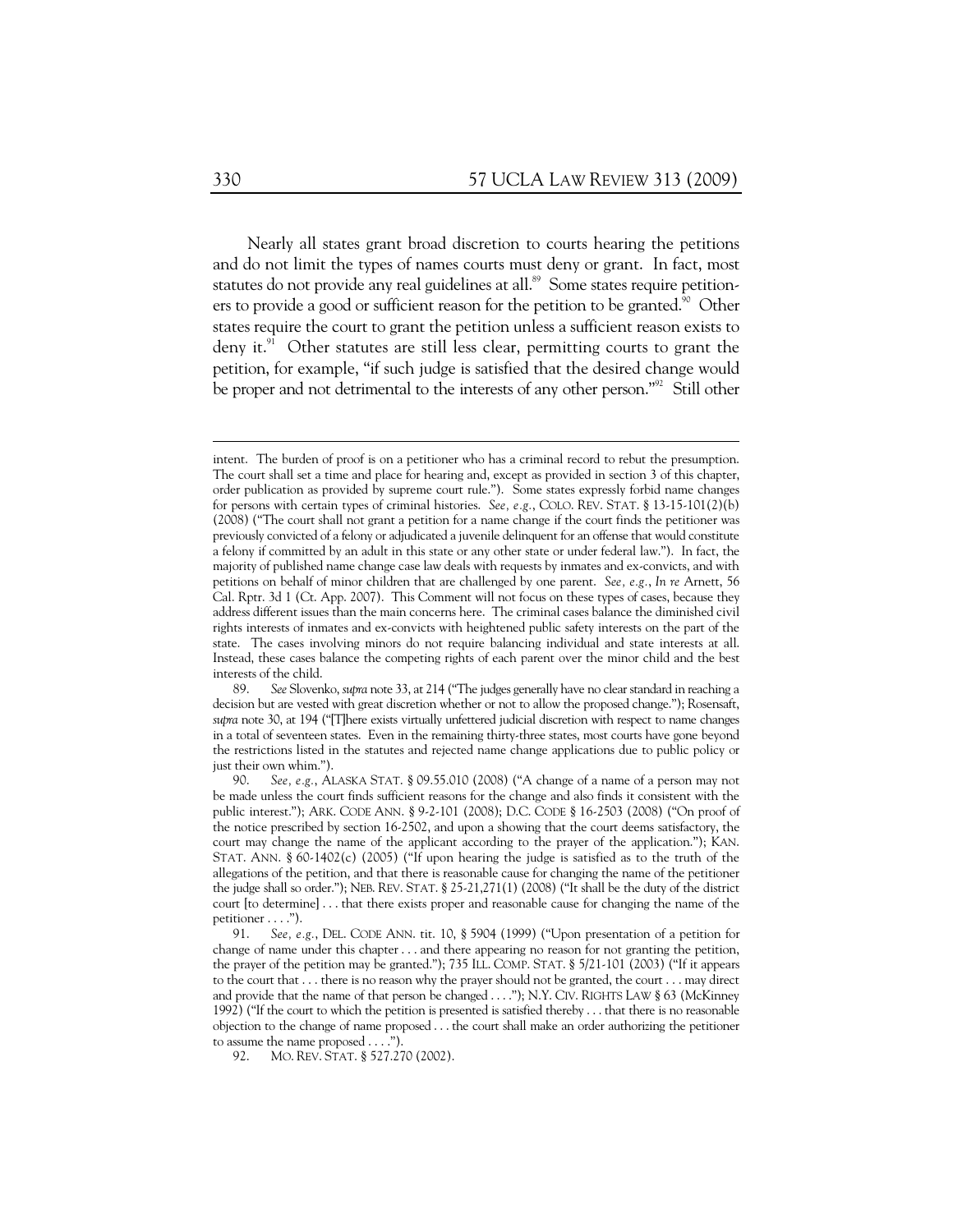statutes grant courts jurisdiction to hear petitions without providing any guidance at all. $^{93}$ 

There are some interesting exceptions to the general procedural and substantive rules. Oklahoma and Indiana permit denial of petitions only with indication of fraudulent or illegal purpose. $94$  Similarly, the Minnesota statute permits denial only if the court finds "an intent to defraud or mislead."<sup>95</sup> However, the Minnesota Supreme Court has ruled that the statute implicitly allows consideration of other factors so long as "they are likely to have an undesirable impact on those other than the applicant."<sup>96</sup> These statutes permit individuals broader freedom to change names; however, they also fail to account for certain legitimate concerns of the state and of other individuals that names be usable for identification and communication. The Arizona statute sets forth criteria that the court "shall consider," but does not indicate whether or not the list is exhaustive. $97$  Louisiana requires that the district attorney of the relevant parish be notified so that he or she can represent the state interest.<sup>98</sup> Iowa allows a person to change names only once, unless just cause is shown for an additional change.<sup>99</sup>

 <sup>93.</sup> *See, e.g.*, ALA. CODE § 12-13-1(10) (2005); CAL. CIV. PROC. CODE §§ 1275–1276 (West 2008); CONN. GEN. STAT. § 52-11 (2005); HAW. REV. STAT. § 574-5 (2005); LA. REV. STAT. ANN. § 13:4753 (2006) ("The judge to whom the application is made, either in open court or in chambers, may proceed to hear and determine the case and render such judgment as the nature of the relief and the law and the evidence shall justify.").

 <sup>94.</sup> *See In re* Hauptly, 312 N.E.2d 857, 860 (Ind. 1974) ("The only duty of the trial court upon the filing of such a petition is to determine that there is no fraudulent intent involved. Once having so found, we hold that it is an abuse of judicial discretion to deny any application for a change of name under the statute."); OKLA. STAT. tit. 12, § 1634 (1993) ("[T]he prayer of the petition shall be granted unless the court or judge finds that the change is sought for an illegal or fraudulent purpose, or that a material allegation in the petition is false."). As noted *supra* note 79, Oklahoma also abrogated the right to change one's name by usage.

 <sup>95.</sup> *See In re* Dengler, 287 N.W.2d 637, 638 (Minn. 1979) (internal quotation marks omitted).

<sup>96.</sup> *Id.* at 638–39.<br>97. ARIZ. REV. ST

ARIZ. REV. STAT. ANN. § 12-601 (2003). The court is to consider whether the petitioner has been "convicted of a felony"; whether "felony charges are pending"; whether "the person is knowingly changing the person's name to that of another individual for the purpose of committing or furthering the commission of any offense under title 13, chapter 18, 20, 21, 22, 23 or 27 or any other offense involving false statements"; whether "[t]he person is making the application solely for the best interest of the person"; and whether "[t]he person acknowledges that the change of name will not release the person from any obligations incurred or harm any rights of property or actions in the original name." *Id.* 

 <sup>98.</sup> LA. REV. STAT. ANN. § 13:4752 (2006). This procedure has a theoretical advantage. It permits the court to adjudicate between two competing interests rather than performing a more ministerial role. The court is thus not required to generate potential objections to name changes, and, as a result, may be better able to evaluate the claim.

 <sup>99.</sup> IOWA CODE § 674.13 (1998).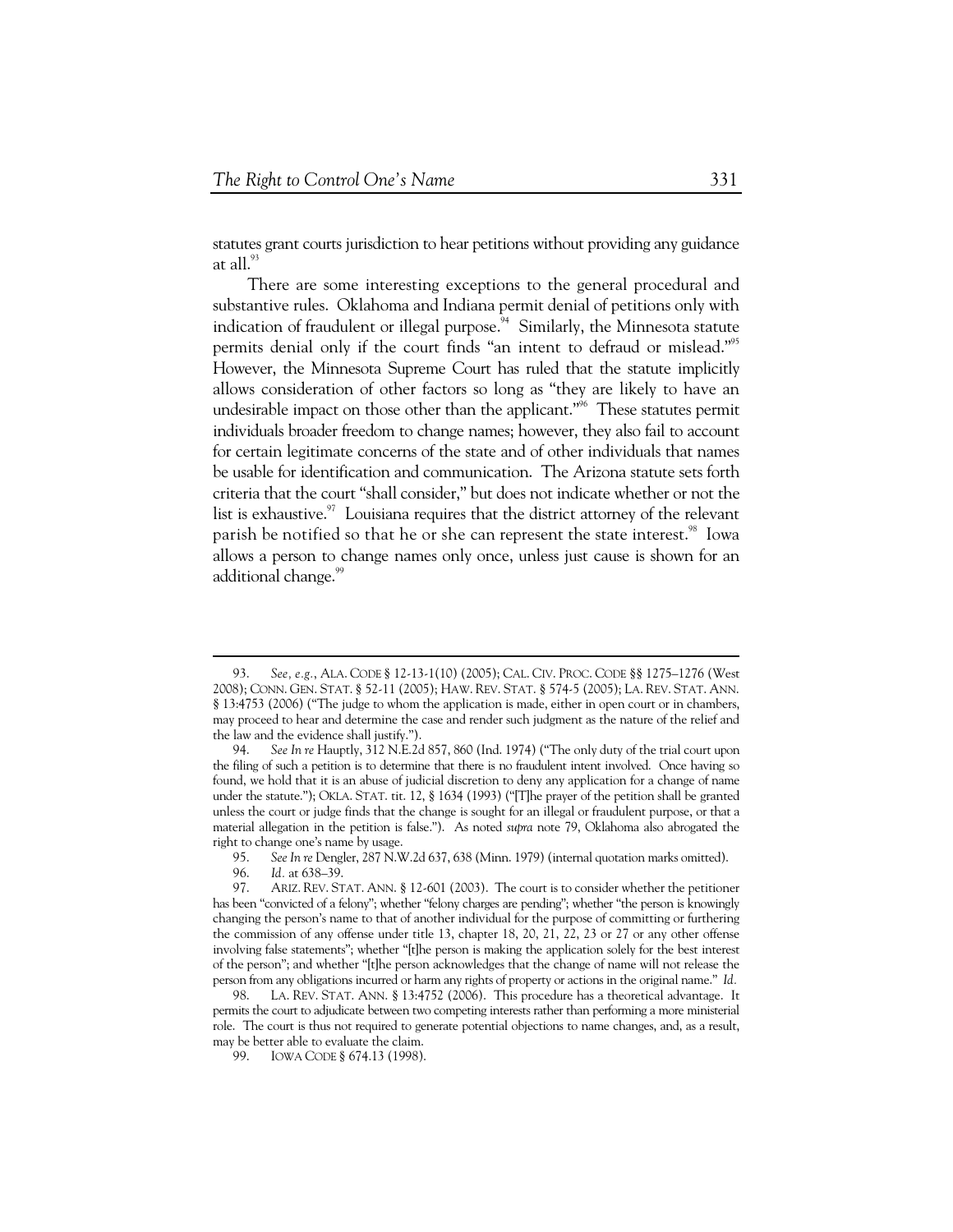#### C. The Law Developed by Courts

In the absence of clear statutory guidelines, courts have developed their own standards for evaluating name-change petitions.<sup>100</sup> Few decisions are published, or are in fact recorded at all. In fact, states appear to frequently borrow standards of review and precedent from other states. Thus, although a few variations exist, the standards used are fairly uniform between states. Those most commonly cited are that "some substantial reason must exist for [the denial],"101 and "denial is limited to a showing of an 'unworthy motive, the possibility of fraud on the public, or the choice of a name that is bizarre, unduly lengthy, ridiculous or offensive to common decency and good taste."<sup>102</sup> Some courts have held that the denial must be based on actual evidence and not speculation, but these opinions are few.<sup>103</sup> A few courts have used other, similar standards.<sup>104</sup> However, these standards do not lead to materially different trends in case law. Notably an outlier, the Indiana Supreme Court held in *In re Hauptly* that: "The only duty of the trial court upon the filing of such a petition is to determine that there is no fraudulent intent involved. Once having so found, we hold that it is an abuse of judicial discretion to deny any application for a change of name under the statute."<sup>105</sup> In states with statutes

 103. *See, e.g.*, *Cruchelow*, 926 P.2d at 834 ("[T]he trial record must contain factual support for the trial court's denial of a petition for a name change.").

 <sup>100.</sup> *See* Slovenko, *supra* note 33, at 214 ("The judges generally have no clear standard in reaching a decision but are vested with great discretion whether or not to allow the proposed change.").

 <sup>101.</sup> *In re* Knight, 537 P.2d 1085, 1086 (Colo. App. 1975).

 <sup>102.</sup> *In re* Mokiligon, 106 P.3d 584, 586 (N.M. 2004) (quoting *Knight*, 537 P.2d at 1086). *Knight* appears to be the most commonly cited case for both standards, along with *In re Cruchelow*, 926 P.2d 833 (Utah 1996), and *Moskowitz v. Moskowitz*, 385 A.2d 120 (N.H. 1978). *Knight* itself cites to *In re Ross*, 67 P.2d 94, 96 (Cal. 1937), for the "substantial reason" standard. *Knight*, 537 P.2d at 1086. The *Ross* court does not cite precedent for the standard. *Knight* cites to *In re M.*, 219 A.2d 906, 907 (Mercer County Ct. Law Div. 1966) for the second standard. *Knight*, 537 P.2d at 1086. *In re M* does not cite to precedent.

 <sup>104.</sup> *See, e.g.*, *In re* Lawrence, 319 A.2d 793, 795 (Bergen County Ct. 1974) ("It has been held that names should not be changed for trivial, capricious, or vainglorious reasons, that a change of name will be refused if the court entertains a serious doubt as to the propriety of granting it." (quoting 65 C.J.S. *Names* § 11 (2000)); *In re* Wurgler, 844 N.E.2d 919, 921 (Ohio Ct. Com. Pl. 2005) ("A court should deny a change of name if the change would involve a potential for fraud, if it would interfere with the rights of others, if the change would permit the applicant to avoid a legal duty, or if the change was in some way contrary to the strong public policy of the state."); *In re* Miller, 824 A.2d 1207, 1208 (Pa. Super. Ct. 2003) ("We are guided by our Supreme Court's admonition that, in matters involving a name change, a court's discretion must be exercised 'in such a way as to comport with good sense, common decency and fairness to all concerned and to the public.'" (citing *In re* Falcucci, 50 A.2d 200, 202 (Pa. 1947))).

In re Hauptly, 312 N.E.2d 857, 860 (Ind. 1974). Minnesota and Oklahoma codified similar standards in their name change statutes. *See* MINN. STAT. § 259.11 (2007) ("[T]he court shall grant the application unless . . . it finds that there is an intent to defraud or mislead . . . ."); OKLA. STAT. tit. 12, § 1634 (1993) ("[T]he prayer of the petition shall be granted unless the court or judge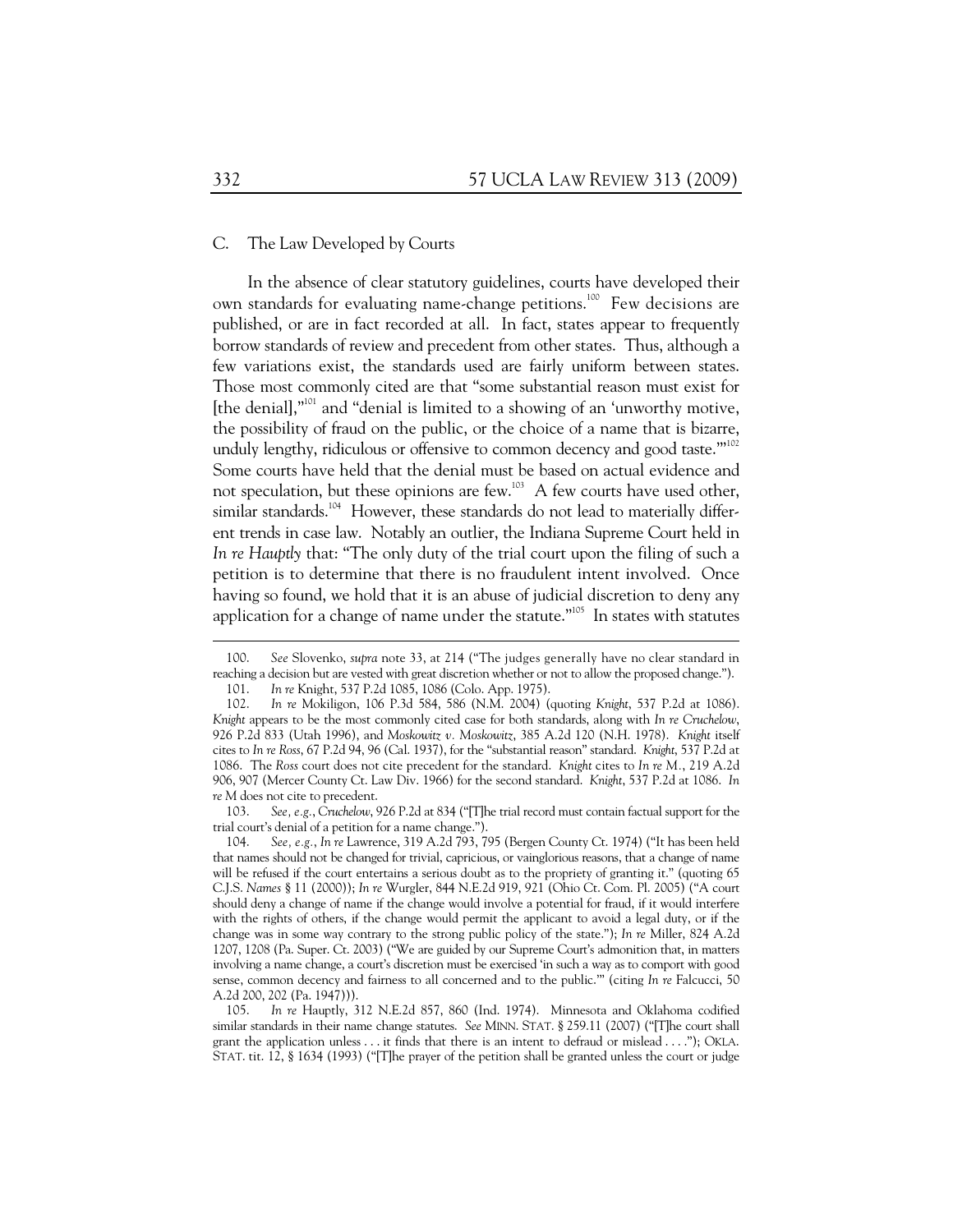that require petitioners to show proper cause, lower courts have denied petitions for failing to provide sufficient reasons.<sup>106</sup> However, appellate courts reviewing these decisions have cited the "substantial reason" standard.<sup>107</sup>

On appeal, decisions by lower courts are examined under an "abuse of discretion" standard.<sup>108</sup> Courts have explained that "[t]he term 'abuse of discretion' implies that the court's decision is unreasonable, arbitrary, or unconscionable," $109$  and that "if there is any basis upon which the action can be sustained, the ruling of the trial court must be upheld on appeal."<sup>110</sup> However, recent reversals exhibit decreased deference to lower courts.<sup>111</sup> Two appellate courts in particular have held that '"although a trial court normally has wide discretion in matters of this type, the court must show some substantial reason before it is justified in denying a petition for a name change."<sup>112</sup> Appellate courts increasingly reverse denials by lower courts for failing to provide evidence

finds that the change is sought for an illegal or fraudulent purpose, or that a material allegation in the petition is false."). The Minnesota Supreme Court has held, however, that judges have implicit discretion to consider other reasons. *In re* Dengler, 287 N.W.2d 637, 638–39 (Minn. 1979). There are no published opinions in Oklahoma applying the statute, and no notable issues regarding names in Oklahoma. Presumably, therefore, Oklahoma's freedom with respect to name changes has not caused too many problems for the state. In any event, the three states that have embraced the nodenial-except-for-fraud standard are outliers.

 <sup>106.</sup> *See, e.g.*, NEB. REV. STAT. § 25-21,271(1) (2008) ("It shall be the duty of the district court [to determine] . . . that there exists proper and reasonable cause for changing the name of the petitioner . . . ."); *In re* Picollo, 668 N.W.2d 712, 714 (Neb. Ct. App. 2003) (noting that "the district court denied Picollo's request, stating that Picollo 'is an inmate of the Nebraska Department of Correctional Services. As such, the court is not satisfied that this request for a name change is for a proper purpose.'" (citation omitted in original)).

 <sup>107.</sup> *See id.* (citing *Cruchelow*, 926 P.2d at 834).

 <sup>108.</sup> *See, e.g.*, Lee v. Superior Court, 11 Cal. Rptr. 2d 763, 768 (Ct. App. 1992) (upholding the lower court's denial of petitioner's request to change his name to Misteri Nigger).

 <sup>109.</sup> *In re* Bicknell, Nos. CA2000-07-140, CA2000-07-141, 2001 WL 121147, at \*2 (Ohio Ct. App. Feb. 12, 2001) (citing Blakemore v. Blakemore, 5 Ohio St. 3d 217, 219 (1983)).

 <sup>110.</sup> *Lee*, 11 Cal. Rptr. 2d at 765 (quoting *In Re* Ritchie, 159 Cal. App. 3d 1070, 1072–73 (1984)) (describing the abuse of discretion standard for appellate review of name change denials). Prior to *Lee*, however, only two reported California cases had upheld the discretionary denial of name change applications. *Id.* Denials were reversed in the five remaining cases reported in California prior to *Lee*. Of these, two were reversed on the ground that the one-year residency requirement imposed by the lower court was arbitrary. *See In re* Smulevitz, 224 P.2d 911 (Cal. Ct. App. 1950); Turesky v. Superior Court, 218 P.2d 784 (Cal. Ct. App. 1950). The numbers of appeals reported do not, of course, reflect the number of denied petitions that are not appealed.

 <sup>111.</sup> *See, e.g.*, *In re* Porter, 31 P.3d 519, 522 (Utah 2001) ("On the record before us, we simply disagree with the district court that the likelihood of confusion, misunderstanding, or substantial mischief is sufficient to deny the petition, nor is the concern that some may be unwilling to sue a person named Santa Claus sufficient.").

 <sup>112.</sup> *Id.* at 520 (quoting *Cruchelow*, 926 P.2d at 834). The courts' language suggests that appellate review in name change cases should more closely resemble a de novo assessment as to whether there was a substantial reason to deny, rather than affording the lower court the normal deference under the abuse of discretion review.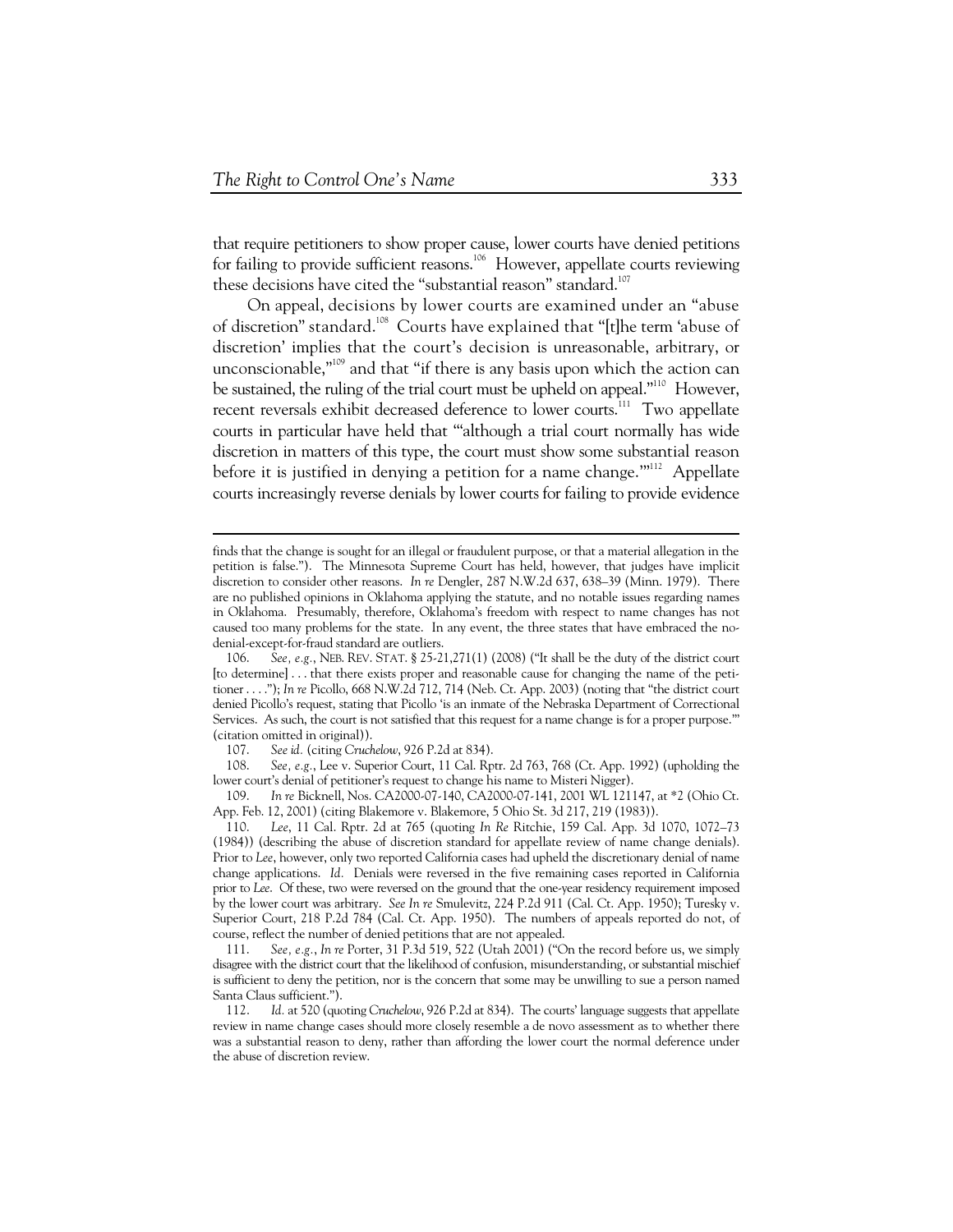supporting their reasons for denial.<sup>113</sup> Many other wrongly denied petitioners may very well be discouraged from expending the effort of an appeal and paying for an attorney and court fees, and thus there are likely many more people whose denials would be overturned had they the time and resources to mount similar appeals.

As detailed in the Introduction, courts have found substantial reasons to deny petitions for names that contained offensive or obscene references;<sup>114</sup> could incite violence;<sup>115</sup> were typographically unconventional;<sup>116</sup> were bizarre or ridiculous;<sup>117</sup> might defraud or mislead the public;<sup>118</sup> might confuse the public;<sup>119</sup> might interfere with the rights of others;<sup>120</sup> or could be considered contrary to public policies, such as those that conceal the petitioner's ethnic or national origin.<sup>121</sup> Until the 1970's, courts would deny a petition of a married woman to have a surname other than her husbands. Both courts and other state agencies refused to recognize a married woman's use of a surname other than that of her husband. $122$ 

 117. *In re* Cooperman, *reprinted in* N.Y.L.J., Oct. 18, 1976, at 16 (denying a petitioner's request to change her surname from Cooperman to Cooperperson)*. Cooperman* is the only case I encountered that denied a petition explicitly on the ground that it was ridiculous*.* 

 118. *See, e.g.*, *In re* Clark, 85 N.Y.S.2d 667 (1948). In *Clark*, one actress sought to change her name to match that of another actress. *Id.* at 667–68. The two women had agreed to share the same name and pursue a career as a single actress. *Id.* 

 120. *See, e.g.*, *In re* Serpentfoot, 646 S.E.2d 267, 269–70 (Ga. Ct. App. 2007) (denying an application by a woman whose crimes had been reported in a local newspaper to change her surname to that of the publisher, so that if he continued to publish stories about her, his own surname would be tainted as well).

 122. Scholars have written extensively on the right of women to choose their surnames. However, the focus is often on constitutional equal protection guarantees, rather than on fundamental or First

 <sup>113.</sup> *See, e.g.*, *id.* at 522 ("[T]he record contains insufficient factual support for the district court's denial of Porter's petition. In fact, the record below contains only factual support for granting the name change."); *see also In re* Mokiligon, 106 P.3d 584, 586 (N.M. Ct. App. 2004) (reversing a petition that was summarily denied without a hearing).

 <sup>114.</sup> *See In re* Variable, 190 P.3d 354 (N.M. 2008) (denying a petition for a name change to Fuck Censorship!).

 <sup>115.</sup> *See Lee*, 11 Cal. Rptr. 2d at 767 ("Here, the surname has the potential to be in the 'fighting words' category." (referring to the name Misteri Nigger)).

 <sup>116.</sup> The petitions for name changes to "1069" and "III" exemplify this category. *See In re* Dengler, 287 N.W.2d 637 (Minn. 1979), *cert. denied*, 446 U.S. 949; *In re* Dengler, 246 N.W.2d 758 (N.D. 1976); *In re* Ritchie, 206 Cal. Rptr. 239 (Ct. App. 1984). In addition, single names could be characterized as typographically unconventional as well. *See supra* Introduction, at 2–3.

 <sup>119.</sup> *See, e.g.*, *In re* Thompson, 369 N.Y.S.2d 278, 279 (Civ. Ct. 1975) (denying a petitioner's request to change his name to Chief Piankhi Akinbaloye). Typographically irregular names, such as the petitioner's request in *Ravitch* to change her last name to "R." have also been denied on grounds of confusion. *See, e.g.*, *In re* Ravitch, 754 A.2d 1287 (Pa. Super. 2000).

 <sup>121.</sup> *See, e.g.*, *In re* Cohen, 4 Conn. Supp. 342 (Super. Ct. 1936) (denying a petition by a man named Cohen to change his name to Connelly); *In re* Jama, 272 N.Y.S.2d 677 (Civ. Ct. 1966) (denying, on the grounds that the desired name was un-American, a petition by a man with the last name Jama to change his name to von Jama to better reflect his German heritage).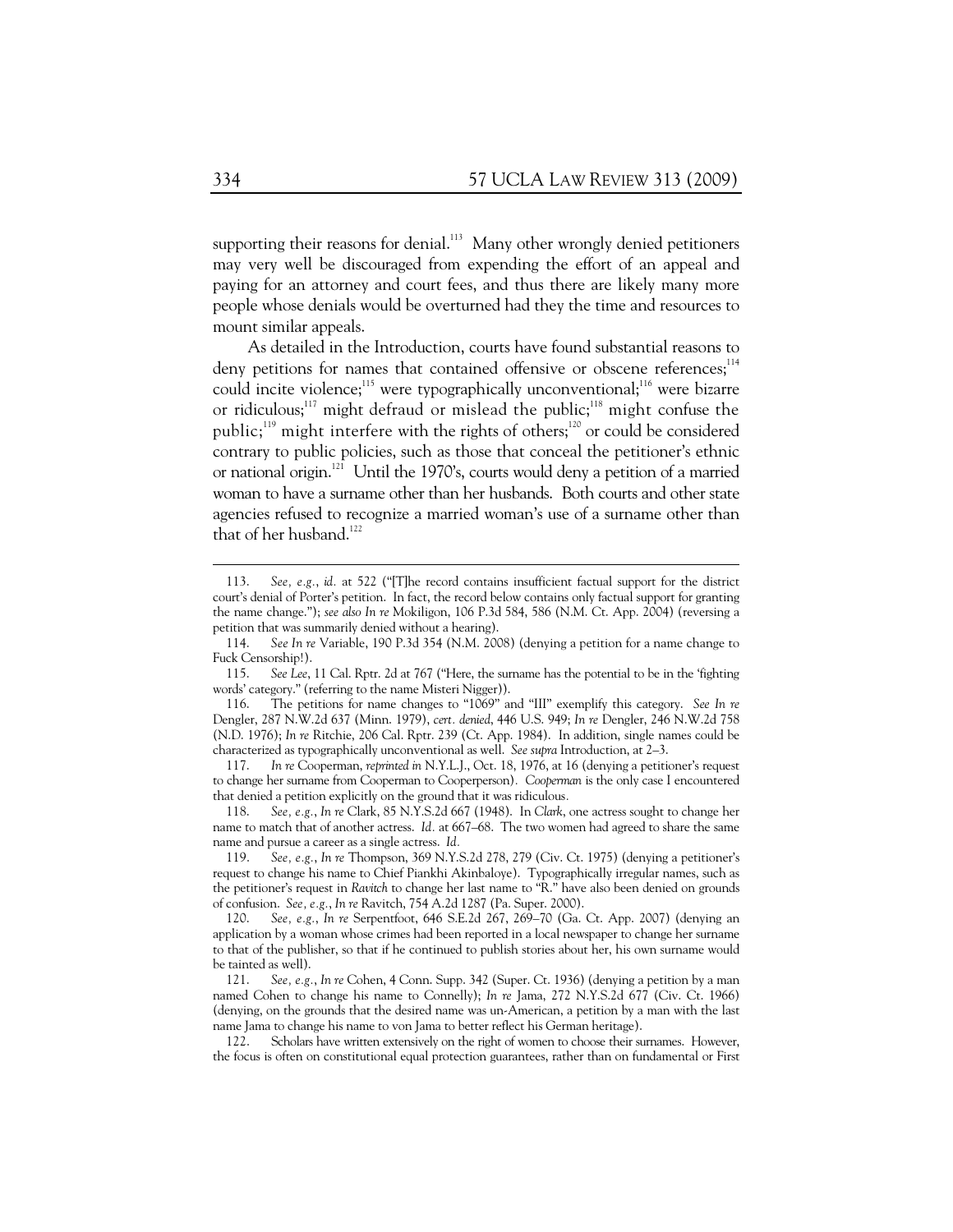Ultimately, however, the standards developed by courts for evaluating petitions do not provide significantly more guidance to judges than do the statutes themselves. As a result, judges in courts of first instance are bestowed with a dangerous amount of discretion. Ellen Jean Dannin argues that, "[i]n many cases in which a judge has denied a statutory name change, the decision seems to be based upon the judge's personal biases or lack of sensitivity to the petitioner's personal interests."<sup>123</sup> This point is illustrated clearly by the opinions denying name changes for reasons of public policy. Examples of these types of decisions include denials of petitions to change surnames because of ethnic or national associations; denials of petitions by same-sex couples to adopt the same surname; and denials of petitions by transgender individuals for names with different gender associations.<sup>124</sup> In these cases, what is considered a "substantial" or "legitimate" reason to deny a name change often appears to depend on governing social values, rather than on demonstrated interference with state interests that outweigh the individual interests, such as in the case of transgendered petitioners, same sex couples seeking to share the same surname. Decisions denying petitions on grounds of confusion also appear especially influenced by personal opinion and hypothesis rather than by actual evidence of harm.<sup>125</sup> Indeed, that appellate courts now increasingly reverse petition denials strongly suggests that current standards provide inadequate guidance.<sup>126</sup>

Amendment rights to control one's name. *See, e.g.*, Omi, *supra* note 33, at 253–62; Esther Suarez, *A Woman's Freedom to Choose Her Surname: Is It Really a Matter of Choice?*, 18 WOMEN'S RTS. L. REP. 233, 241–42 (1997).

 <sup>123.</sup> Dannin, *supra* note 30, at 165.

 <sup>124.</sup> Policy denials include, for example, petitions of individuals trying to Americanize ethnic surnames, or vice versa, same-sex couples trying to acquire the same surname, and transgender petitioners' requests to change their names to reflect their changed gender.

 <sup>125.</sup> One notable example is *Jama*, 272 N.Y.S.2d 677. In *Jama*, the petitioner sought to add "von" before his last name to reflect his German heritage. *Id.* The court denounced as un-American "petitioner's desire to affiliate himself with such close affinity with" a people who "[adopted] the philosophies of a monstrosity and his cohorts." *Id.* at 677–78. The court also noted that the surname "Jama" was good enough for petitioner's father. *Id.* at 678. Finally, the court denied the petition because surnames beginning with "von" occurred with more frequency among the German nobility; it believed that adding the "von" would be tantamount to bestowing a title. *Id.* However, merely because a name is more commonly used by nobility does not alone make it a title.

 <sup>126.</sup> *See, e.g.*, *In re* Porter, 31 P.3d 519*,* 522 (Utah 2001) ("[T]he record contains insufficient factual support for the district court's denial of Porter's petition. In fact, the record below contains only factual support for granting the name change."); *see also In re* Mokiligon, 106 P.3d 584, 586 (N.M. Ct. App. 2004) (reversing a petition that was summarily denied without a hearing). Extreme examples further open judicial discretion to criticism. Slovenko recounts, "Years ago in New York it was a mistake to apply to Judge Peter Schmuck, as he refused all applications, citing his own name." Slovenko, *supra* note 33, at 214.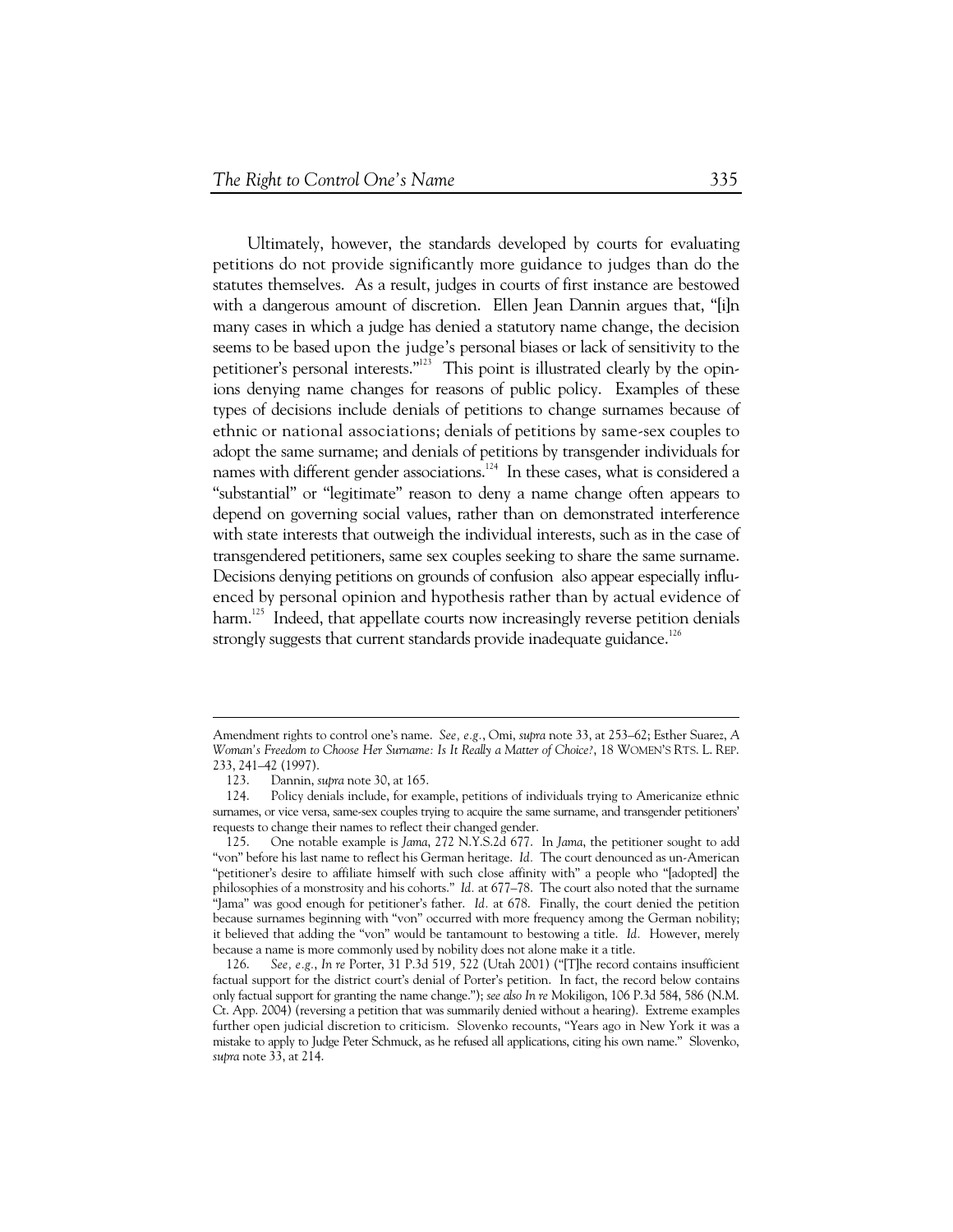# III. POTENTIAL CONSTITUTIONAL CHALLENGES TO EXISTING NAME LAW

#### A. Potential First Amendment Challenges

Although much has been written about the self-expression function of names, questions about the interaction of name law with the First Amendment right to free speech have not been thoroughly addressed.<sup>127</sup> This Subpart analyzes potential First Amendment free speech challenges to existing name law. It first concludes that denials of name-change petitions do not impose direct restrictions on speech. However, because name-change statutes provide official sanction for some name changes, the statutory process may be seen as creating a limited public forum in which the state may not engage in impermissible viewpoint discrimination. Some denials may be susceptible to challenge under this doctrine. In addition, I conclude that denials may be susceptible to challenge as impermissible speech compulsion. Finally, I critique the argument that states may be given great latitude to restrict name changes because of their interest in preventing the compelled speech of others.

Although many people use their names as vehicles for self-expression, petitioners requesting name changes rarely make First Amendment free speech arguments.<sup>128</sup> When they do, these arguments are swiftly dismissed without much consideration. For example, in *Lee v. Superior Court*, 129 Lee argued on appeal that denial of his petition violated his First Amendment right to free speech. The court responded only by stating: "Since appellant's common law right to use the surname has not been abrogated, none of his First Amendment rights have been prejudiced."<sup>130</sup>

The court's summary dismissal of Lee's First Amendment argument belittles the speech-related difficulties faced by petitioners who have been denied.<sup>131</sup> Denied petitioners face significant difficulties in acquiring docu-

 $\ddot{\phantom{a}}$ 

 <sup>127.</sup> Only two courts appear to have addressed First Amendment challenges to name change denials. Both courts addressed the arguments briefly. *See* Lee v. Superior Court, 11 Cal. Rptr. 2d 763, 768 (Ct. App. 1992); *In re* Variable, 190 P.3d 354, 356 (N.M. 2008).

 <sup>128.</sup> In contrast, many appeals by incarcerated persons argue that denial of their petitions violates their rights to free exercise.

 <sup>129. 11</sup> Cal. Rptr. 2d 763.

 <sup>130.</sup> *Id.* at 768 (internal citation omitted).

 <sup>131.</sup> These difficulties may be especially great for transgender individuals who may hesitate to ask to be called by their preferred names, for example during a hiring process. During a former job, a transgender coworker and I went through a training and interview process that lasted six weeks. Throughout, my coworker used and responded to his given female name, because the application required government identification and a background check. Unsure of the employer's opinion of transgender individuals, he did not ask to be called by his male name until after he was hired.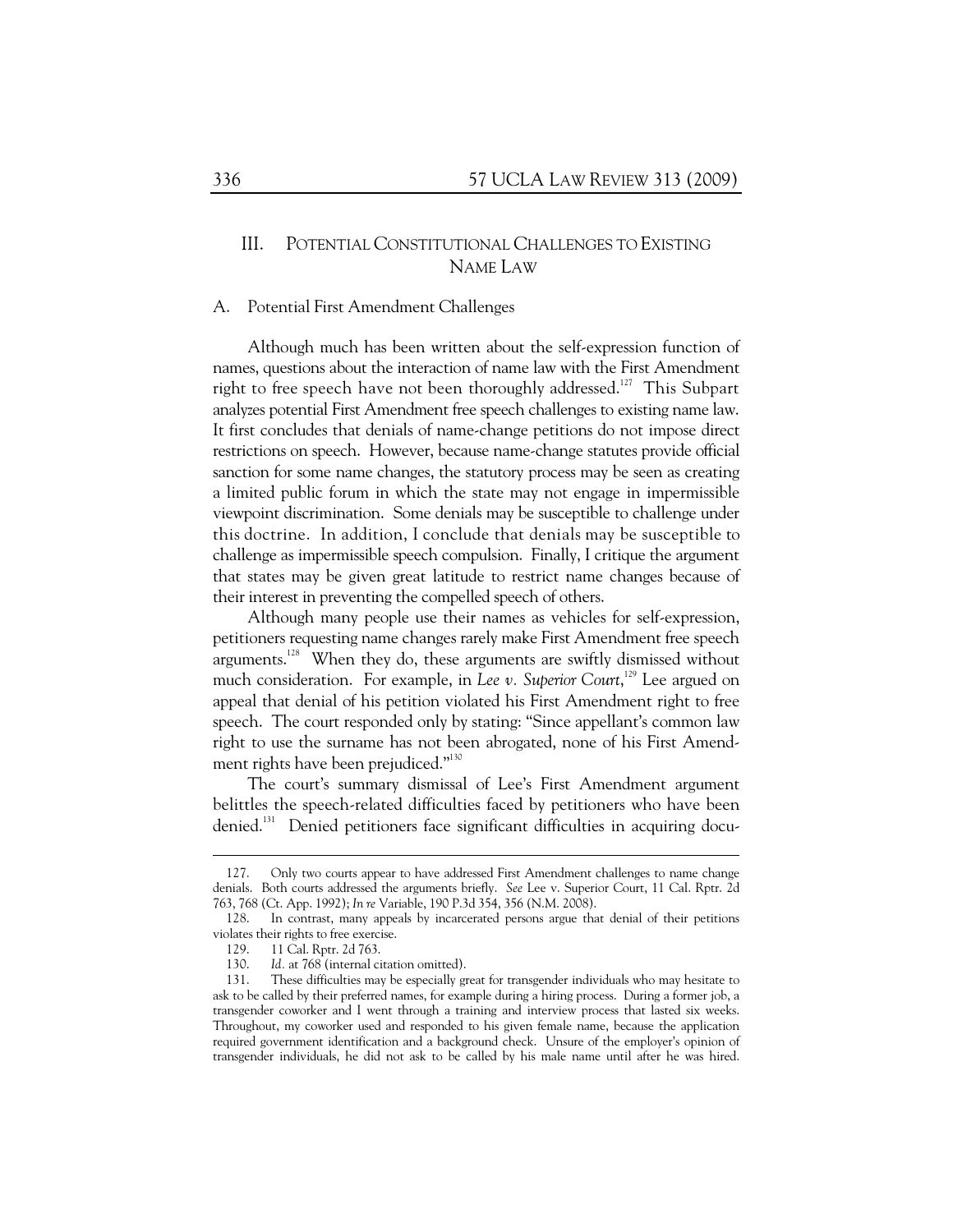mentation in their new names, and they may be unable to do so at all. They must use their state-recognized names for official purposes. They are known to other people and to institutions by the names on their documents, and must explain that they prefer to be called by different names. Getting others to use their preferred names in records and interactions may be difficult.

Nonetheless, denials of name-change petitions do not directly impose restrictions on the petitioners' speech. $132$  None of the difficulties faced by denied petitioners restricts something to which they are entitled based on their free speech rights. None of these difficulties in fact place limits on speech at all. The only actions limited are petitioners' ability to request, and in some cases require, others to speak in a certain way. Denied petitioners may continue to say and write that their names are whatever they prefer in arenas to which they are entitled to free speech. For example, a denied petitioner is always free to say, "My legal name is Mary, but I prefer to be called Jane." Although denied petitioners will be required to continue to use their official names on government documents, these are not traditional fora for speech. Thus, denying permission to use a chosen name on government documents does not directly restrict speech. It does, however, restrict the ability to control one's name.<sup>133</sup> In any case, this does not mean that a naming regulation does not cause problems with the First Amendment at all.

Although name-change denials do not impose direct restrictions on speech, some such denials could be challenged as limiting access to a government benefit based on impermissible viewpoint discrimination under the limited public forum doctrine.<sup>134</sup> Under this doctrine, when state action gives a subsidy to certain types of speech, it creates a limited public forum. A state that creates a public forum may make some content-based restrictions in light of the forum's designated purpose.<sup>135</sup> However, "[t]he State may not exclude speech where its distinction is not reasonable in light of the purpose served by the forum, nor may it discriminate against speech on the basis of its viewpoint." In

Petitions by transgender individuals to conform their names to their gender identities continue to be denied by courts of first instance. *See, e.g.*, *In re* Golden, 867 N.Y.S.2d 767 (App. Div. 2008).

 <sup>132.</sup> *See Lee*, 11 Cal. Rptr. 2d at 768 (noting the petitioner was free to refer to himself by his desired name).

 <sup>133.</sup> By "control one's name" I mean the ability to use a name officially, and to control or attempt to control what others call you.

 <sup>134.</sup> *See* Rosenberger v. Rectors & Visitors of the Univ. of Va., 515 U.S. 819, 828–31 (1995). "Viewpoint discrimination is . . . an egregious form of content discrimination. The government must abstain from regulating speech when the specific motivating ideology or the opinion or perspective of the speaker is the rationale for the restriction." *Id.* at 829 (citing Perry Ed. Ass'n v. Perry Local Educators' Ass'n, 460 U.S. 37, 46 (1983)).

 <sup>135.</sup> *Id*.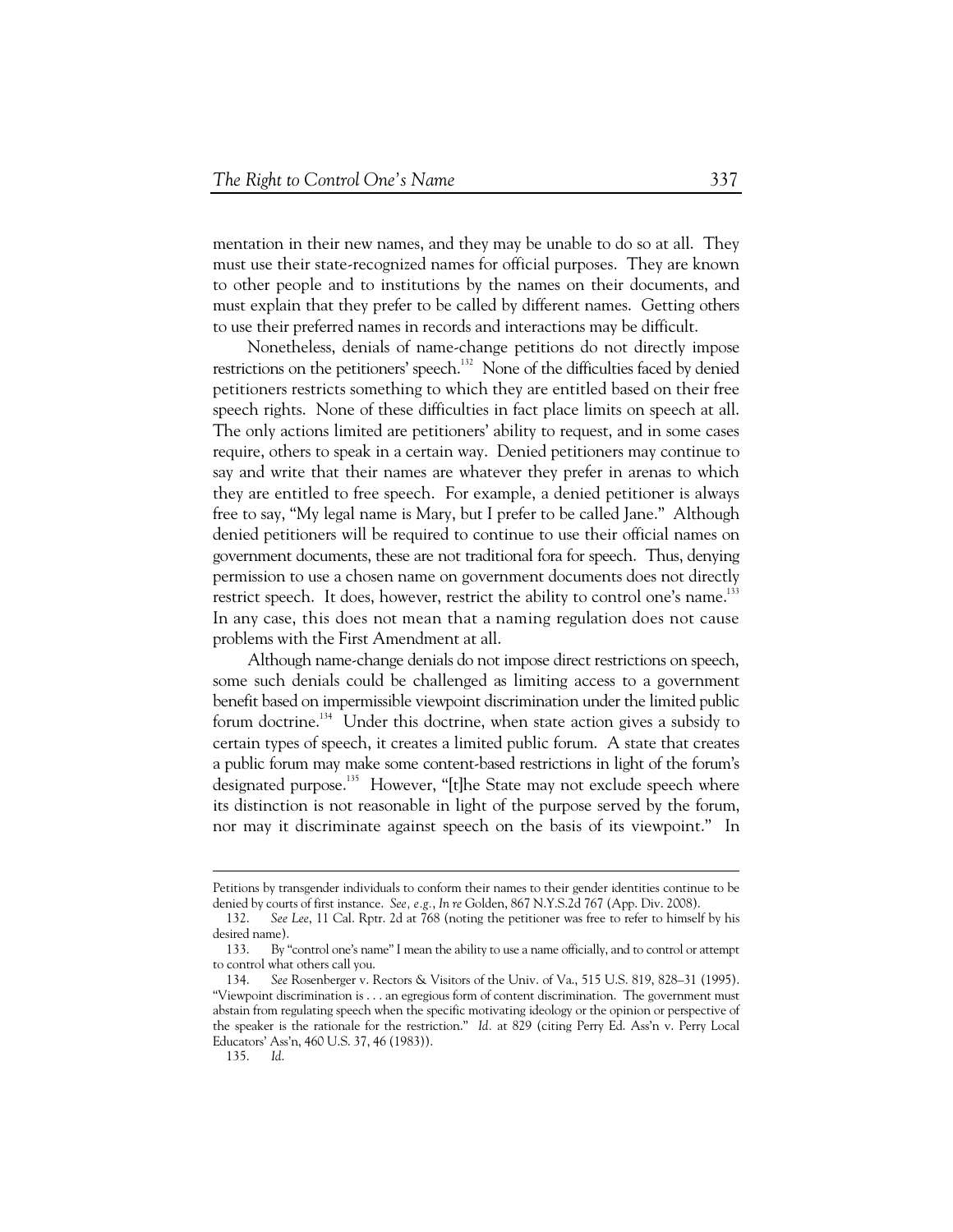Rosenberger v. Rectors and Visitors of the University of Virginia,<sup>136</sup> the University refused to refund the publication expenses of a Christian student newspaper out of the student activities fund designated for student journalism.<sup>137</sup> The Court applied the limited public forum doctrine, and held that "[t]he [student activities fund] is a forum more in a metaphysical than in a spatial or geographic sense, but the same principles are applicable."<sup>138</sup> It found that the University's restrictions on speech were not reasonable in light of the forum's purpose. Thus, denying funds to the Christian student newspaper constituted impermissible viewpoint discrimination.<sup>139</sup>

Providing official sanction for some new names creates a subsidy on certain speech and thus creates a metaphysical public forum. Just as the providing of University funds in *Rosenberger* increased student organizations' ability to spread their messages, the granting of name-change petitions enables successful petitioners to more easily gain recognition of their desired names, and to more easily use the names themselves. Names given official sanction seem more legitimate than those used in addition to a legal name. Successful petitioners may also have their new names printed on all of their documents, which increases petitioners' ability to express themselves through their chosen names by increasing the number of places the names can and will be used.

States may not argue that viewpoint discrimination is permissible in deciding on name-change petitions because names are government speech. *Sons of Confederate Veterans v. Commissioner of the Virginia Department of Motor*  Vehicles<sup>140</sup> provides the commonly used four-factor test for government speech in a case where the court applied the public forum doctrine in *Rosenberger* to a subject more like the subject of this Comment. In *Sons of Confederate Veterans*, although other special interest groups were permitted to include their logos on license plates, the Sons of Confederate Veterans were restricted from using their logo, which included a confederate flag.<sup>141</sup> The court found that the refusal amounted to viewpoint discrimination.<sup>142</sup>

The Commissioner argued that the viewpoint discrimination was permissible because the license plate constituted government speech.<sup>143</sup> The court disagreed.<sup>144</sup> To do so it looked at the following factors:

 <sup>136.</sup> *Id.*

 <sup>137.</sup> *Id.* at 822–23.

 <sup>138.</sup> *Id.* at 829–30.

 <sup>139.</sup> *Id.* 

 <sup>140. 288</sup> F.3d 610, 622–23 (4th Cir. 2002).

 <sup>141.</sup> *Id.* at 613.

 <sup>142.</sup> *Id.* at 623.

 <sup>143.</sup> *Id.* at 616.

 <sup>144.</sup> *Id.* at 622.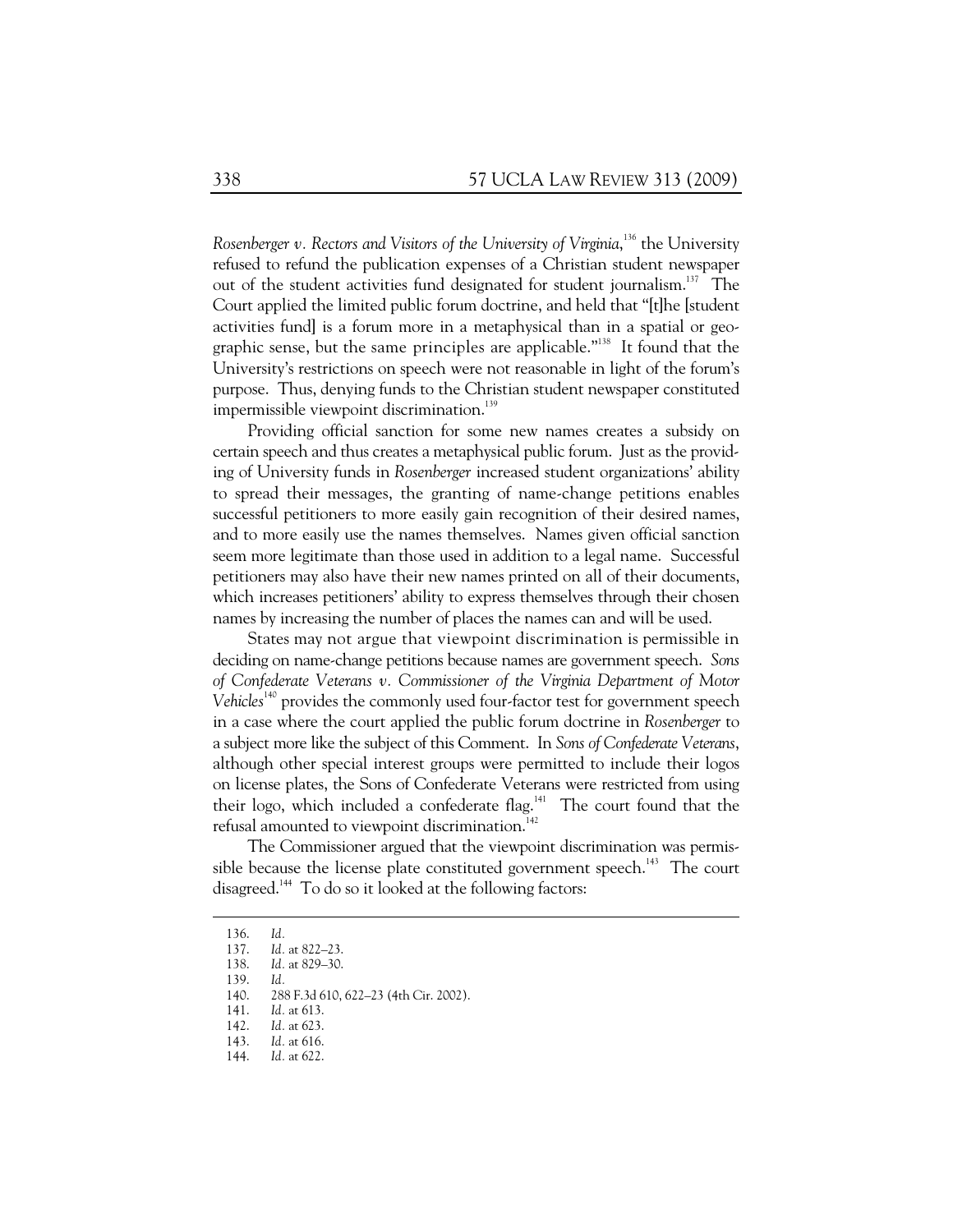(1) the central "purpose" of the program in which the speech in question occurs; (2) the degree of "editorial control" exercised by the government or private entities over the content of the speech; (3) the identity of the "literal speaker"; and (4) whether the government or the private entity bears the "ultimate responsibility" for the content of the speech  $\ldots$ .<sup>145</sup>

Under this test, petitioners' desired names do not amount to government speech. The central purpose of the statutory name-change process is to record name changes, not to promote a government message or condone the message of a private individual. The individual exercises extensive editorial control, as recognized by the common law and the conventional practice of giving names. The individual is the "literal speaker." Finally, the individual is ultimately responsible for the speech; government agencies that print the name merely record the chosen words. Under the *Sons of Confederate Veterans* test, name-change petitioners have a far stronger argument than license plate holders that names are individual speech. Names are far more important and personal to the speaker than even vanity plates or specialized licenses. Moreover, names have been used as a means of expression prior to their regulation by the state. In this way, the statutory name-change process shares some characteristics with benefits given to artistic expression or student publications, in that these do not create a means of expression, but rather provide a benefit to activities that were already used as means of expression rather than creating the opportunity for expression where there was not before. The distinction is important because, although states and the federal government could terminate the use of license plates as a means of both expression and identification, they could not end the expressive use of names. Nor could they cease recognition of name changes and proscribe both formal and informal use of any other name than that given, though this is unlikely to occur. However, as I will argue later, they may have an obligation to recognize name changes even if failing to do so does not restrict speech.<sup>146</sup>

Even if courts accept that names are individual, rather than government, speech, the impermissible viewpoint discrimination doctrine will not protect all name-change petitioners. Because names must be used for identification and communication, courts may continue to deny petitions for names with offensive content, because such content-based restrictions will be found to be reasonably related to the purpose of the forum. The same argument works for typographically irregular names. Even a state requiring a certain number of

 <sup>145.</sup> *Id.* at 618.

 <sup>146.</sup> *See infra* Part III.B.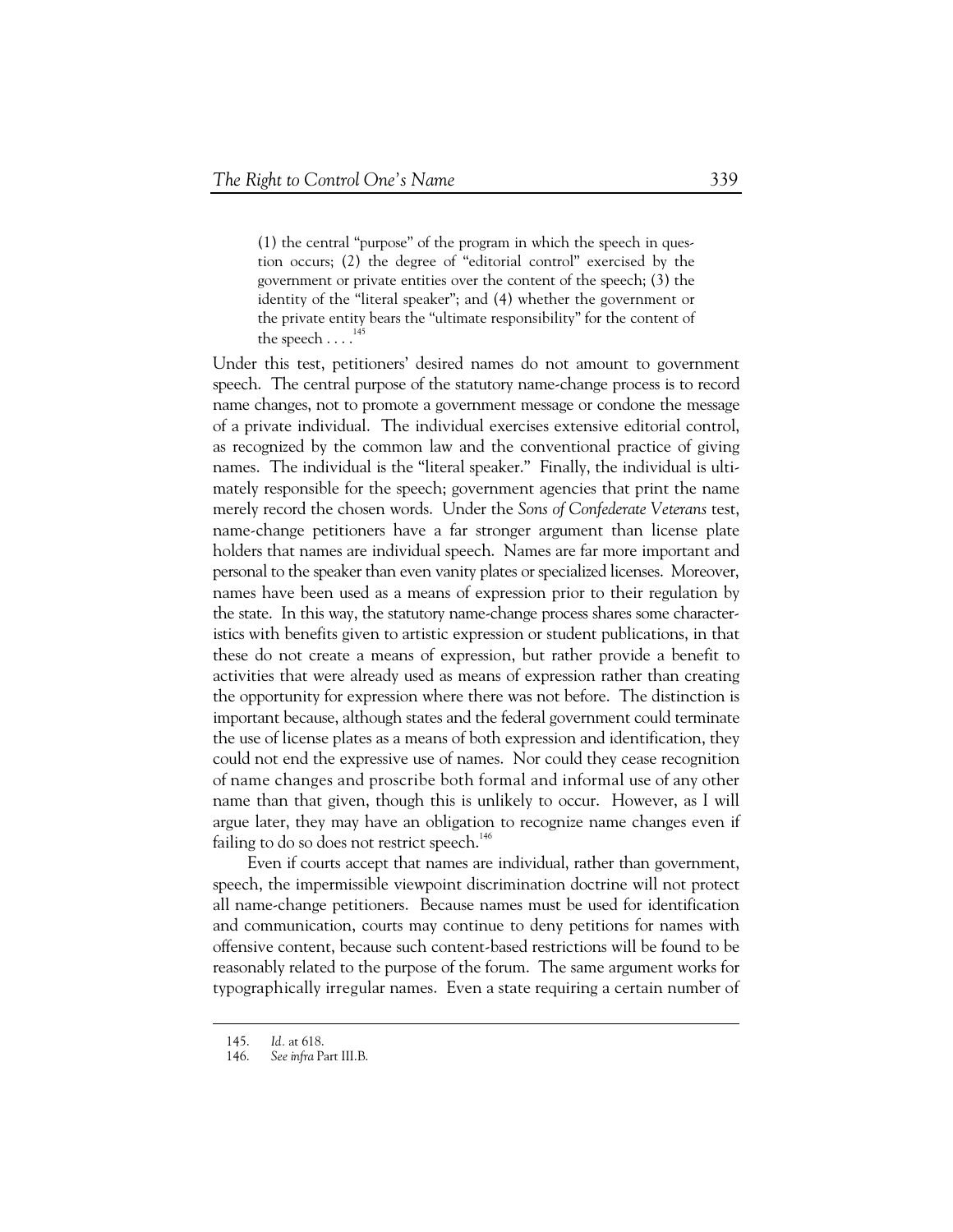names, or limiting the number of characters that may be used, could be justified as reasonable content-based restrictions, so long as names that do not conform actually create recording difficulties.

In addition, in many cases, it would be difficult to determine whether a name-change denial amounted to actual viewpoint discrimination. Although it may be relatively easy to discern the desired message in the names Cooperperson and GoVeg.com, most cases are not so clear. For example, does denying the petition by a same-sex couple to assume the same last name amount to an attempt to suppress the expression that the couple is a family? One could argue that the reason the name is being denied is that the court is trying to suppress the expression that a same-sex couple is a family, and therefore restrict expressions of that opinion and ideology. On the other hand, it's not clear that the desire of the petitioners in these cases is to express a particular view in their choice of name.

A final First Amendment argument is that petition denials impermissibly compel speech. In *Wooley v. Maynard*, 147 the U.S. Supreme Court held that "the right of freedom of thought protected by the First Amendment against state action includes both the right to speak freely and the right to refrain from speaking at all."148 In *Wooley* and in its predecessor, *West Virginia*  State Board of Education v. Barnette,<sup>149</sup> the West Virginia state government compelled petitioners to say and display ideological statements. However, the right not to speak is not limited to the right to refrain from expressing ideological views. Petitioners whose name changes have been denied are forced to speak and write the name that the state chooses to acknowledge. A person must write or say the name acknowledged by the state in at least the following instances: when voting, paying taxes, responding to a summons for jury duty or other court matters, traveling, and acquiring bank accounts and credit cards. This list includes not only benefits but also rights and obligations. The right to vote and the obligation to pay one's taxes necessitate the use of a person's state-recognized name. Unless denied petitioners choose to live completely off the grid, incur punishment for failure to pay taxes or answer a summons, and relinquish the right to vote, they must say and write their state-approved names.

The First Amendment argument based on impermissible speech compulsion too is open to criticism. When courts deny petitions, they rarely insist that petitioners keep their current names. Rather, denials simply withhold

 <sup>147. 430</sup> U.S. 705 (1977).

 <sup>148.</sup> *Id.* at 714.

 <sup>149. 319</sup> U.S. 624 (1943).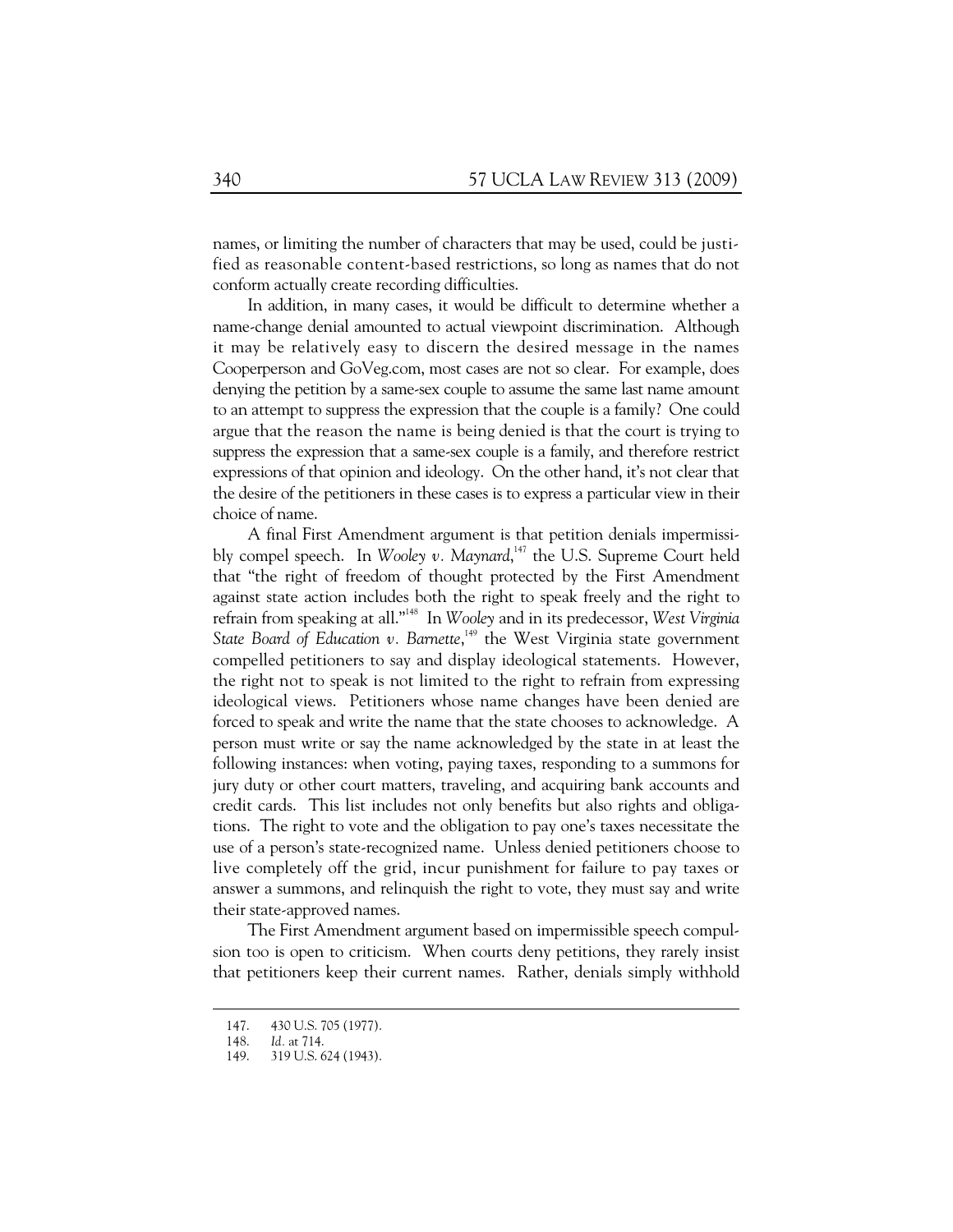legal recognition from one possible new name. Petitioners may choose another name and are not actually forced to use an undesirable name. Although courts rarely insist that denied petitioners keep their current names, the option of choosing another name is less than satisfactory for many petitioners. Dengler, for example, felt as though "1069" was the sole way to describe his identity; each numeral had significance.<sup>150</sup> The state's denial of his petition meant that he would not be able to find a name that was acceptable to both him and the state. Transgender petitioners denied official recognition of names based on the names' gender associations are placed in similar predicaments. Petitioners will be frustrated in their attempts to adopt any name, so long as it communicates a gender different from that the state acknowledges. Same-sex couples seeking to share a family name may experience similar obstacles.

States may argue generally for greater latitude in restricting speech rights attached to name changes because names implicate the speech rights of others, who will be required to use those names that are given official government recognition. States may insist that they have a compelling interest in preventing the compelled speech of other individuals.

However, this argument is susceptible to three counterarguments. First, although at times using another individual's name is a practical necessity, rarely will someone actually be compelled to use another's name.<sup>151</sup> Admittedly, however, there are some cases where use of a name will be a practical necessity, $152$ though they remain few and far between.

Second, for states seeking to protect their citizens against compelled speech, only a small category of names is likely to cause problems. Names with words that many people find inherently offensive could be restricted based on this justification. This is because the objection is to the very act of saying the word or words. Although objections to addressing someone as "Fuck" or

 <sup>150.</sup> *See In re* Dengler, 287 N.W.2d 637, 638 (Minn. 1979).

 <sup>151.</sup> *But see* El-Hakem v. BJY Inc., 415 F.3d 1068 (9th Cir. 2005) (finding an employer to have violated Title VII by calling an Arabic employee "Manny" despite the employee's repeated requests to be referred to as "Mamdouh"). This case, however, seems more concerned with the employer's insistence on using an anglicized version of the employee's name in a manner intended to cause offense than with the refusal to use the name "Mamdouh" at all. *Id.* A court would likely come to a different conclusion if an employer refused to call an employee "Fuck" on that person's insistence.

 <sup>152.</sup> For example, California has made it unlawful to refuse to do business with a person "because he or she has chosen to use or regularly uses his or her birth name, former name, or name adopted upon solemnization of marriage or registration of domestic partnership" and unlawful to require a person to use another name as a condition of doing business. CAL. CIV. PROC. CODE § 1279.6 (West 2008). Thus, California does compel persons doing business in the state to speak certain names. Note that the California statute appears not to protect voluntary name changes other than those made at time of marriage or registration of a domestic partnership, which limits the extent to which a person may be forced to use a name to which they object.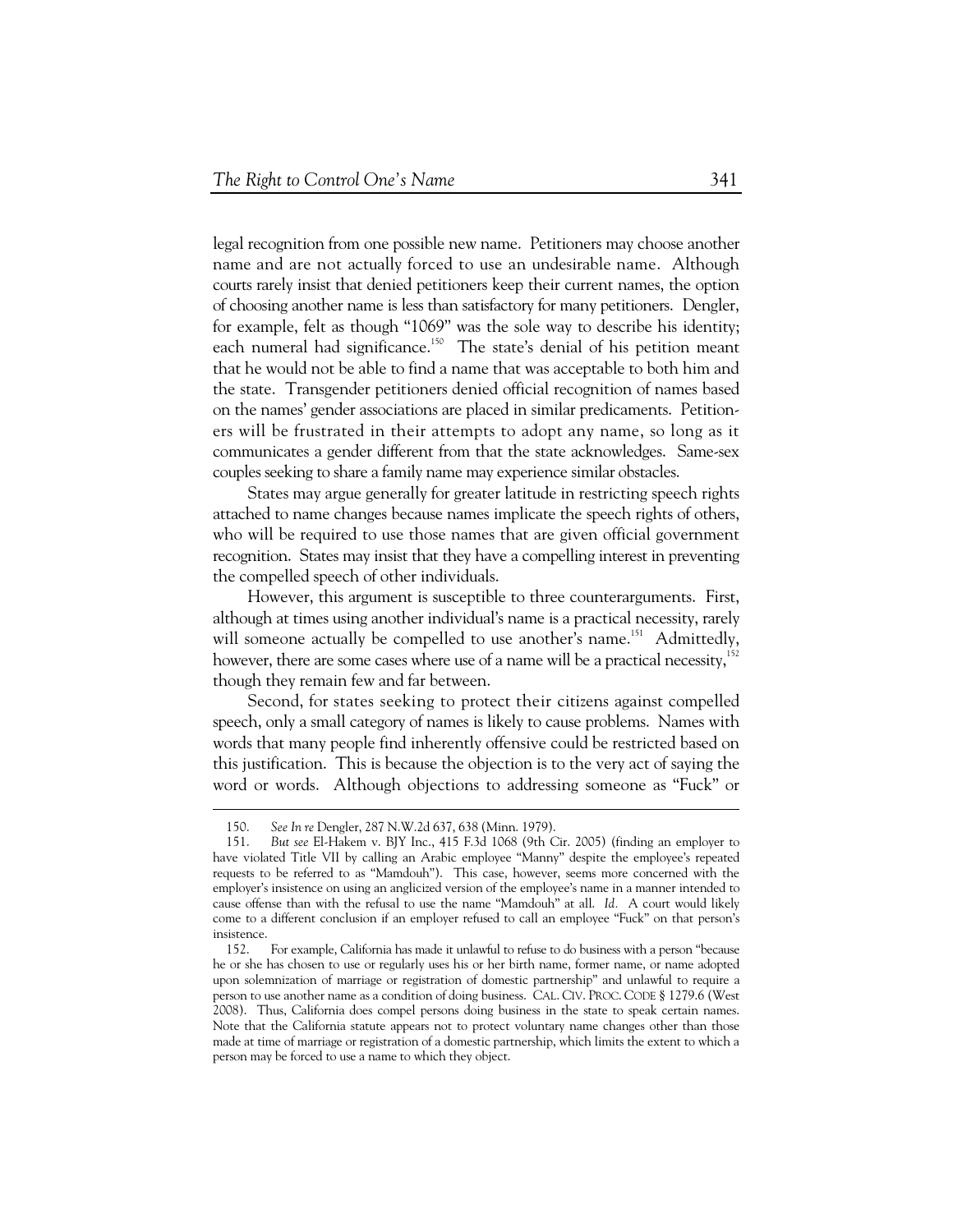"Nigger" may thus easily be accepted as valid, objections to names with undesirable associations are less persuasive. For example, although many view Adolf Hitler's actions as monstrous and reprehensible, calling a child "Adolph" or an adult "Mr. Hitler" should cause few problems for the speaker.<sup>153</sup> Moreover, although stating an obscenity, reciting a pledge, or displaying a motto on one's personal property may cause others to draw conclusions about a person's beliefs, almost no one would believe that using the words that make up the historical figure's name suggests that the speaker supports his ideas.

Finally, the state's interests in protecting against compelled speech are particularly weak with regard to its own employees and to other persons whose jobs necessitate interaction with the public. Compelled utterance of certain names may be seen as a hazard of accepting employment that involves such interaction. That is, acceptance of certain jobs may force the individuals to encounter situations that they would prefer to avoid. State actors and in some cases private citizens that offer public services may not discriminate based on their own sensitivities. For example, the California Supreme Court held last year that requiring a fertility doctor to provide services to same-sex couples did not violate the doctor's First Amendment right to free exercise.<sup>154</sup> A doctor may have to treat someone covered in tattoos with white-supremacist messages, and a police officer or judge may have to record the word "fuck" if necessary to complete a report or opinion. Certain jobs may simply require a thick skin where the public interest in prompting action outweighs the individual employee's interest in freedom from certain compelled speech.

#### B. Potential Substantive Due Process and Privacy Challenges

Control over one's name, like other components or manifestations of individual autonomy and identity, should be protected as a fundamental privacy right protected by substantive due process under the Fourteenth Amendment.<sup>155</sup>

 $\overline{a}$ 

 <sup>153.</sup> Saying the name of an evil person or an offensive concept in our world is not the same as, for example, a character in *Harry Potter* saying "Voldemort." In the book, the name of the villain is thought to give him strength when uttered; thus the other characters avoid saying his name, and instead refer to him as "he who must not be named." J.K. ROWLING, HARRY POTTER AND THE SORCERER'S STONE *passim* (1998).

 <sup>154.</sup> N. Coast Women's Care Med. Group, Inc. v. San Diego County Superior Court, 189 P.3d 959, 967 (Cal. 2008).

 <sup>155.</sup> Rosensaft argues similarly for a much narrower right: the right to change one's name at marriage. *See* Rosensaft, *supra* note 33, at 216 ("First and foremost, the right argued for in this article is not a general fundamental right to change one's name, but only a fundamental right for a spouse to take his or her spouse's name upon marriage."). Many of Rosensaft's arguments also support a general right to control one's name. *See id.* For example, he argues that naming is a fundamental aspect of identity, and has been traditionally protected under the common law. *Id.* I have attempted to examine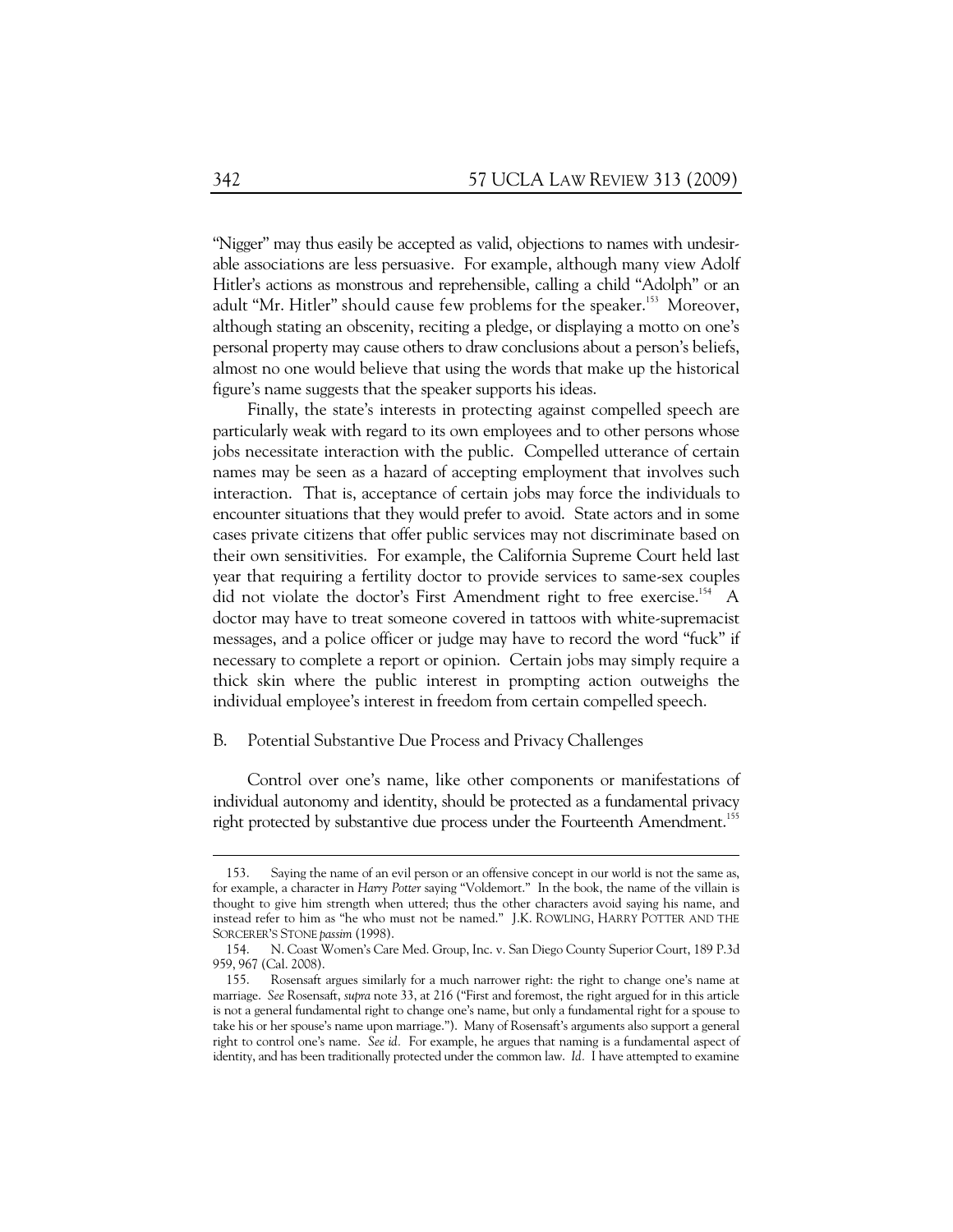When using an individual's names, the government should be required to use those selected by the individual absent a compelling reason to do otherwise.

Because control over one's name should be deemed fundamental, many of the existing name-change laws require reform to be brought within constitutionally permissible boundaries.<sup>156</sup> Although states have many compelling interests in regulating name changes, the existing laws are not narrowly tailored. Moreover, regardless of the constitutionality of current state control over names, several policy reasons exist for reforming statutes towards requiring greater specificity and decreased judicial discretion. These policy arguments will be discussed in Part IV.

1. Is the Right to Control One's Name Fundamental?

There are two "often conflicting" lines of Supreme Court precedent on how to determine what rights are fundamental.<sup>157</sup> Lee Goldman writes:

The more liberal Justices, seeking to protect minority interests, ask whether a right is central to personal dignity and autonomy or is at the heart of liberty. The more conservative Justices, fearing judicial activism at the expense of democratic preferences, insist that a right is not fundamental unless it is "deeply rooted in this Nation's history and tradition" and "implicit in the concept of ordered liberty."<sup>158</sup>

In *Lawrence v. Texas*, <sup>159</sup> Justice Kennedy explained

Liberty protects the person from unwarranted government intrusions into a dwelling or other private places. In our tradition the State is not omnipresent in the home. And there are other spheres of our lives and existence, outside the home, where the State should not be a dominant presence. Freedom extends beyond spatial bounds. Liberty presumes an autonomy of self that includes freedom of thought, belief, expression,

 $\overline{a}$ 

some of Rosensaft's arguments in greater depth, and have discussed counterarguments that he does not. I also consider how the existing name change statutes should fare under strict scrutiny, as well as under the less strict interest-balancing tests the Supreme Court has used for certain privacy rights. *See* Lee Goldman, *The Constitutional Right to Privacy*, 84 DENV. U. L. REV. 601, 614 (2006) (discussing the various standards used by the Court in privacy cases besides strict scrutiny).

 <sup>156.</sup> *See* Roe v. Wade, 410 U.S. 113, 152–55 (1973) (explaining the rules for finding a fundamental right and applying strict scrutiny to state action that affects fundamental rights).

 <sup>157.</sup> Goldman, *supra* note 155, at 602.

 <sup>158.</sup> *Id.* (citing *Planned Parenthood of Se. Pa. v. Casey*, 505 U.S. 833, 851 (1992), and *Lawrence v. Texas*, 539 U.S. 558, 562 (2003), for the liberal standard, and quoting Scalia's dissent in *Lawrence*, 539 U.S. at 593, for the more conservative approach. Scalia's dissent quotes *Washington v. Glucksberg*, 521 U.S. 702, 721 (1997)).

 <sup>159. 539</sup> U.S. 558.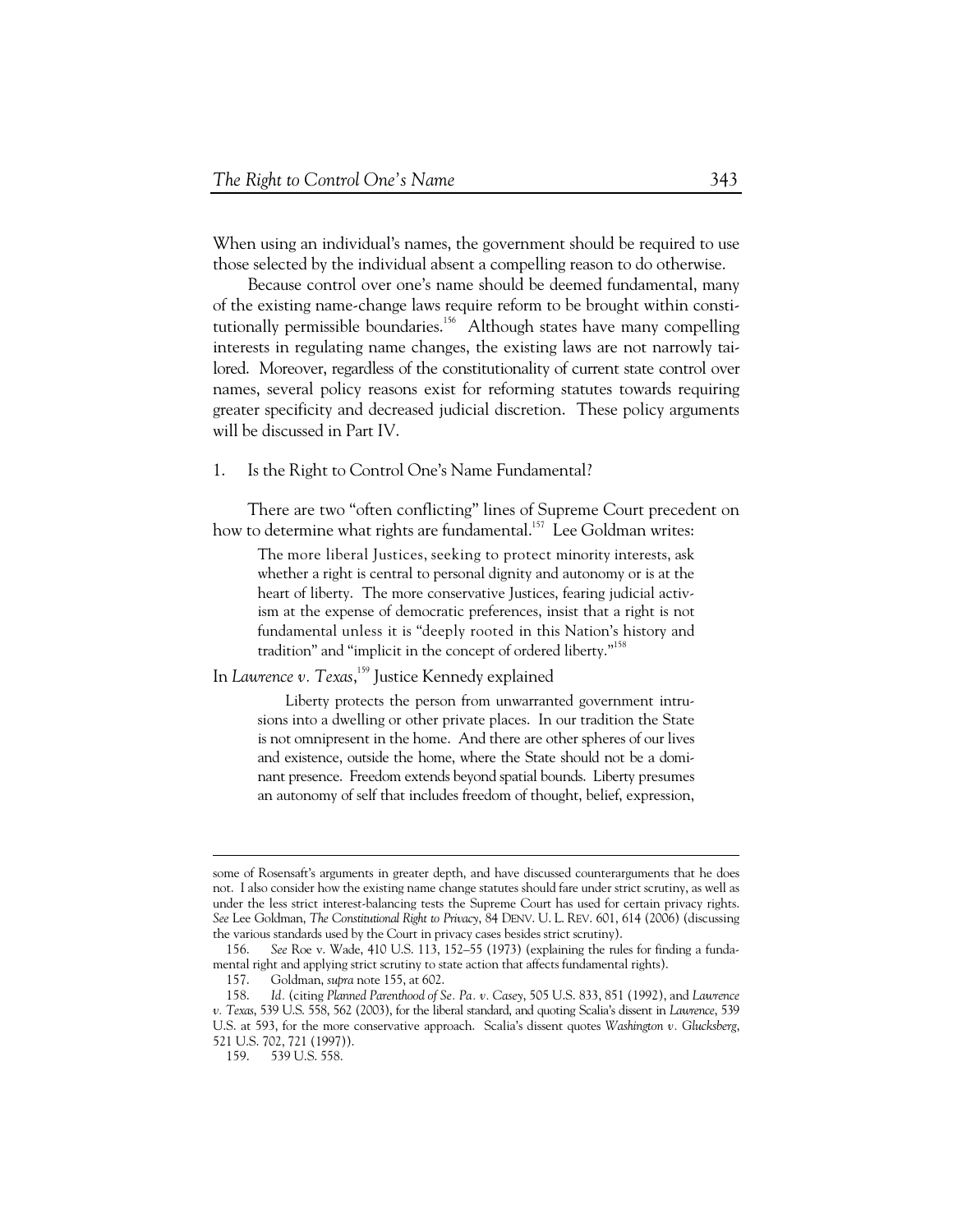and certain intimate conduct. The instant case involves liberty of the person both in its spatial and in its more transcendent dimensions.<sup>160</sup>

In Planned Parenthood of Southeastern Pennsylvania v. Casey,<sup>161</sup> the Court stated that "matters, involving the most intimate and personal choices a person may make in a lifetime, choices central to personal dignity and autonomy, are central to the liberty protected by the Fourteenth Amendment."<sup>162</sup>

By contrast, in *Washington v. Glucksberg*, 163 the Court required that, in order for a right to be deemed fundamental, it must be "deeply rooted in this Nation's history and tradition"<sup>164</sup> and "implicit in the concept of ordered liberty."<sup>165</sup> The Court held that the analysis requires a "careful description' of the asserted fundamental liberty interest"<sup>166</sup> when framing the right.

Naming may easily be considered a fundamental right under the more liberal test espoused in *Lawrence* and *Casey*. 167 Many scholars argue that names are fundamental components or manifestations of a person's identity.<sup>168</sup>

*Id.* (quoting *Casey*, 505 U.S. at 851). The particular passage of *Casey* cited by Rosensaft focuses on the debate over the time at which life begins. The better citation to *Casey* may be the one cited *supra* note 162 and accompanying text. This is because control over names and other mutable aspects of identity are central to one's autonomy and dignity.

 168. *See, e.g.*, Rosensaft, *supra* note 33, at 190 ("Kif Augustine-Adams summed it up best when she remarked that '[n]aming practices reflect conceptions of individuality, equality, family and community that are fundamental to identity."' (quoting Augustine-Adams, *supra* note 45, at 1)); Teresa Scassa, *National Identity, Ethnic Surnames, and the State*, 11 CAN. J.L. & SOC. 167, 169 (1996) ("Names have been described as the simplest, most literal and most obvious of all symbols of identity." (citation omitted)); Elizabeth F. Emens, *Changing Name Changing: Framing Rules and the Future of Marital Names*, 74 U. CHI. L. REV. 761, 769 (2007) ("Though apparently trivial, names are also constitutive. To have a name at all is thought to be a fundamental element of identity and dignity." (citing G.A. Res. 1386, ¶ 11, U.N. GAOR, 14th Sess., Supp. No. 16, U.N. Doc. A/4354 (Nov. 20, 1959))).

Entire books are devoted to the significance of names. *See generally* RICHARD D. ALFORD, NAMING AND IDENTITY: A CROSS-CULTURAL STUDY OF PERSONAL NAMING PRACTICES (HRAF Press 1988); JUSTIN KAPLAN & ANNE BERNAYS, THE LANGUAGE OF NAMES (Simon & Schuster 1997); ELSDON C. SMITH, THE STORY OF OUR NAMES (Harper & Bros. Publishers 1950). The American Names Society has published a journal from the 1950s through the present dedicated to the subject of international naming practices. See the discussion *supra* Part I for more on the significance of names.

 <sup>160.</sup> *Id.* at 562.

 <sup>161. 505</sup> U.S. 833.

 <sup>162.</sup> *Id.* at 851.

 <sup>163. 521</sup> U.S. 702.

 <sup>164.</sup> *Id.* at 721 (quoting Moore v. City of East Cleveland, 431 U.S. 494, 503 (1977)).

 <sup>165.</sup> *Id.* (quoting Palko v. Connecticut, 302 U.S. 319, 325 (1937)).

 <sup>166.</sup> *Id.* (quoting Reno v. Flores, 507 U.S. 292, 302 (1993)).

 <sup>167.</sup> *See Rosensaft*, *supra* note 33, at 213. Rosensaft writes:

Although Justice O'Connor was speaking of abortion, her words in *Planned Parenthood v. Casey* seem to conjure up this idea of fundamental rights encompassing the notion of control over one's own identity: "[a]t the heart of liberty is the right to define one's own concept of existence, of meaning, of the universe, and of the mystery of human life." Given the cultural, religious, ethnic, and societal implications of one's name . . . being able to name oneself is defining oneself and should be included among other similar fundamental rights.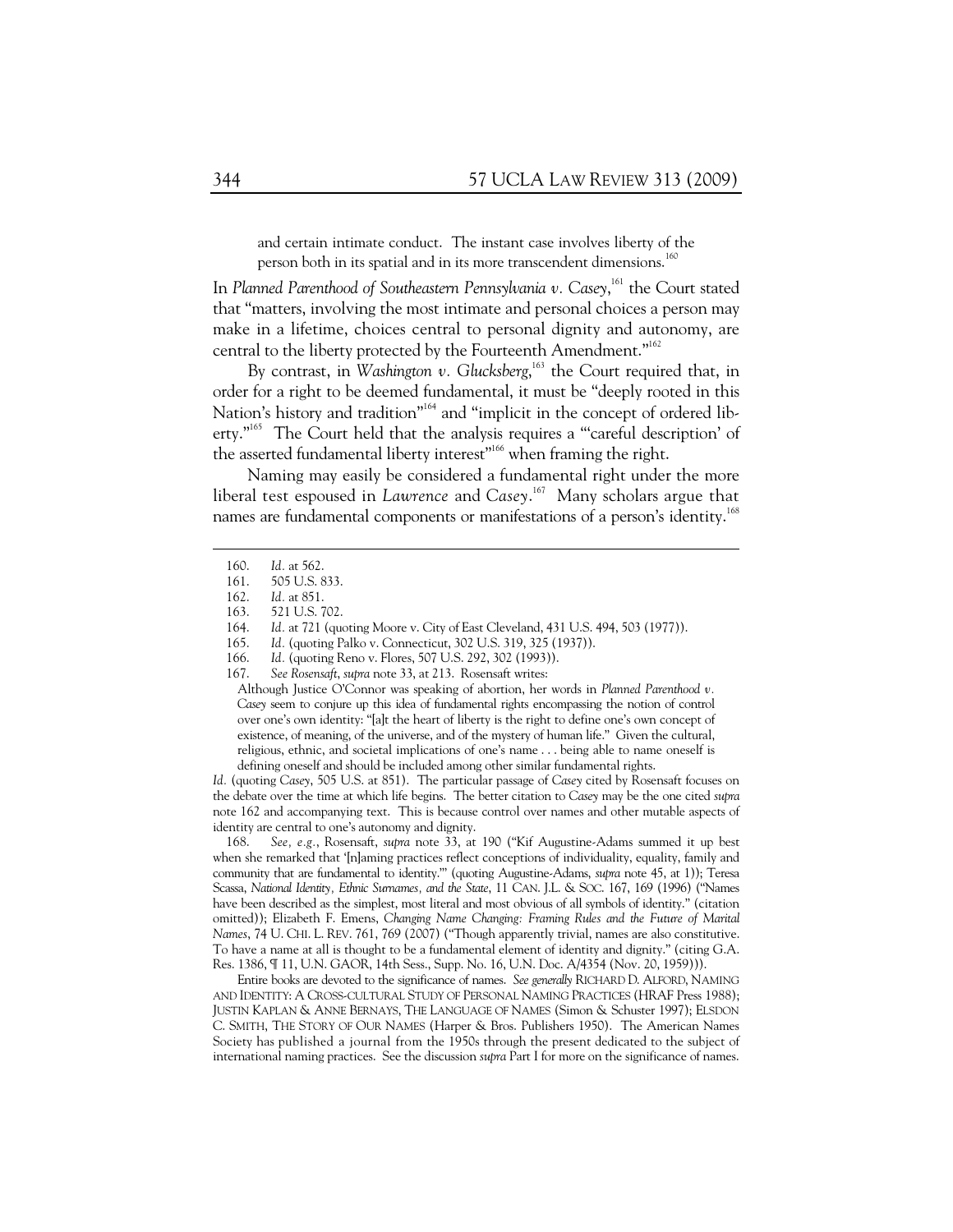A name is more than just a representation or expression of oneself to others. Names form part of one's own self-concept, whether or not that self-concept is communicated to the public.<sup>169</sup> Ralph Slovenko writes that "while the primary function of the legal name is to spot a particular individual, at the same time it serves to integrate the disparate aspects of one's personality and give a sense of cohesive self."<sup>170</sup> Empirical studies have established links between types of names and personality, achievement, and mental health. $171$  Avner Falk provides an interesting discussion of clinical observations in which the identity issues of psychoanalysis patients were linked to their existing names or resulted in a name change.172 Falk also notes, "Not surprisingly the 'father of identity theory' himself, Erik Erikson, underwent both identity crises and name changes. There is little doubt that the name change from Erik Homburger to Erik H. Erikson is intimately related to his identity struggles."<sup>173</sup>

 <sup>169.</sup> *See* Andrew M. Milz, *But Names Will Never Hurt Me?:* El-Hakem v. BJY, Inc. *and Title VII Liability for Race Discrimination Based on an Employee's Name*, 16 TEMP. POL. & CIV. RTS. L. REV. 283, 293 (2006) ("One's name is the closest thing she has to a way to define her individuality, in essence, a 'shorthand for self-concept.' The names we are given, be they our first names, surnames, or nicknames, significantly impact our development as individuals, crafting our personal identities and our perceptions of self." (quoting SMITH, *supra* note 168, at 277)).

 <sup>170.</sup> Slovenko, *supra* note 33, at 217.

 <sup>171.</sup> Psychological studies have found, for example, that Harvard students with "singular names" fared worse academically and personally, and that boys with "peculiar first names" were more "severely disturbed" than those with common names. A. Arthur Hartman, Robert C. Nicolay & Jesse Hurley, *Unique Personal Names as a Social Adjustment Factor*, 75 J. SOC. PSYCH. 107, 107 (1968). Another study found that "[n]ames that connoted psychological health versus maladjustment (pleasant/unpleasant temperament) [as determined through a survey of connotations of names] were indeed associated with pleasant/unpleasant temperament attributes." Albert Mehrabian, *Interrelationships Among Name Desirability, Name Uniqueness, Emotion Characteristics Connoted by Names, and Temperament*, 22 J. APPLIED SOC. PSYCH. 1797, 1797 (1992).

 <sup>172.</sup> Avner Falk, *Identity and Name Changes*, 62 PSYCHOANALYTIC REV. 647, 651–53 (1975).

 <sup>173.</sup> *Id.* at 654 (citing Erik H. Erikson, *Autobiographic Notes on the Identity Crisis*, 99 DAEDALUS 730 (1970)). Falk suggests that Erikson changed his surname because he felt different as a child from his family, and therefore his given name did not represent him. Erikson grew up with his Jewish mother and stepfather, but looked more like the Danish father that had abandoned Erikson's mother before Erikson met him. *Id.* at 654–55.

Personal experience and observation leads me to agree with scholars and researchers about the importance of names as components and manifestations of identity. For example, I choose to use the surnames of both of my parents (who are divorced), because it is important to me to identify as a child of both people and as a part of both families. I made this choice recently. Writing this Comment has led me to determine that I will keep these surnames permanently, not as a political or speech act, but because I would never feel quite like myself with another name. Moreover, had I been given a name at birth that I later felt did not adequately express my identity, had connotations that I abhorred, or suggested a gender with which I did not identify, state action that limited my ability to change that name would feel like an invasion of my autonomy and would create distress. Granted, the state does exert control over the bodies of its citizens, but I would argue that this occurs where there are compelling interests. Moreover, to those who would argue that state control over a person's body may cause physical harm, given what we know about modern psychology and psychiatry, emotional and psychological harm is equally intolerable absent compelling reasons to infringe on the individual's autonomy. For these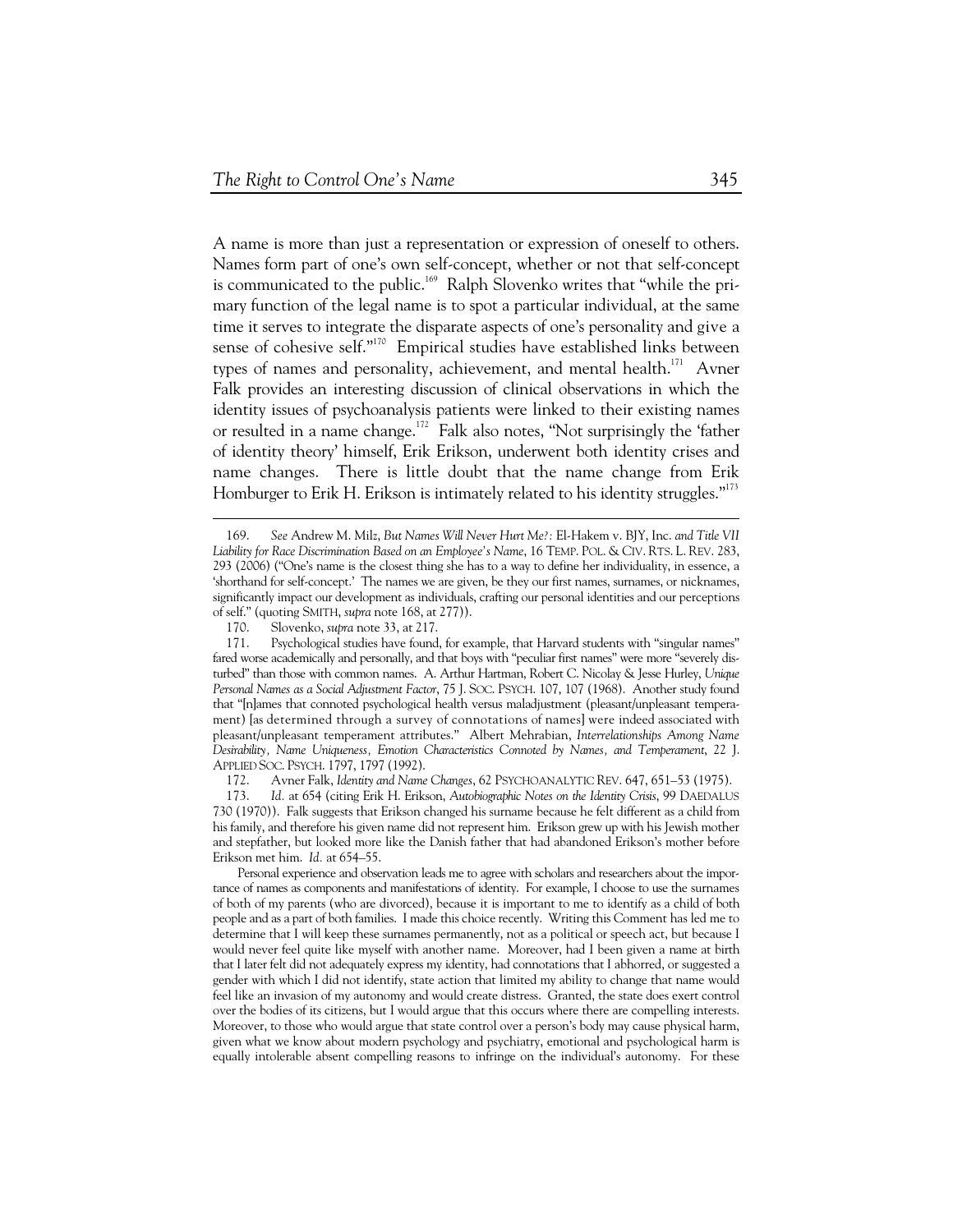Some scholars argue that names are selected for us in ways that render them almost without meaning, and that most people retain the names they are given.<sup>174</sup> They therefore conclude that name choice is not terribly important, as most people do not choose their own names.<sup>175</sup>

However, this Comment is concerned with those who choose to change their names, and the beliefs they possess about the importance of those names. Presumably those who take the time and effort to file papers, publish notice, and pay the name-change fee perceive the change to be important.<sup>176</sup> Because the decision may not be important or personal to many does not mean that is not important to others, as evidenced by those who spend a great deal of time and resources to change their name or appeal a denied petition. Those who consider a desired name to be an aspect of self and identity experience serious harm from restrictions on their ability to control their names. The opinions and desires of those who view name choice as critical to identity should be respected and protected.

The right to control one's name also passes muster under the more conservative fundamental rights test.<sup>177</sup> The more conservative test asks first whether the asserted right is "deeply rooted in this Nation's history and tradition."<sup>178</sup> In determining whether or not there is a fundamental right to assisted suicide, the Court in *Glucksberg* repeatedly asserted that suicide and assisted suicide had not only *not* been historically protected, but both had been criminalized and denounced throughout history in many cultures.<sup>179</sup> In contrast, the right to choose one's name possesses the required historical pedigree. Not only has the Anglo-American tradition not proscribed the right to change names, but the right is well-established in the common law of England and the

reasons, I believe naming should be protected as a fundamental right. Certainly, although a name has public expressive purposes, a person's choice of name is a very important, intimate, and personal decision. *See* Scassa, *supra* note 168, at 169 ("Like the language of which they are a part, names are of deep personal significance to the individual.").

 <sup>174.</sup> *See, e.g.*, Emens, *supra* note 168, at 768 ("Names are mere words—a string of letters and sounds typically chosen by someone else to identify us. Our first names and our last names are given by others before or shortly after we are born, when the choosers have no idea of our personalities or preferences, and thus are in some sense chosen blindly.").

 <sup>175.</sup> *Id.* 

 <sup>176.</sup> Rosensaft points out that changing one's name is by no means a small task in terms of time and expense. Rosensaft, *supra* note 33, at 207–09.

 <sup>177.</sup> *See id.* at 214–15 ("Fundamental rights have been denied when not 'deeply rooted in this nation's history and tradition,' but the right to change one's name upon marriage would pass that test as well." (quoting Bowers v. Hardwick, 478 U.S. 186, 192 (1986)).

 <sup>178.</sup> Washington v. Glucksberg, 521 U.S. 702, 721 (1997) (quoting Moore v. City of East Cleveland, 431 U.S. 494, 503 (1977)).

 <sup>179.</sup> *Id.* at 723–28 (1997) ("The history of the law's treatment of assisted suicide in this country has been and continues to be one of the rejection of nearly all efforts to permit it.").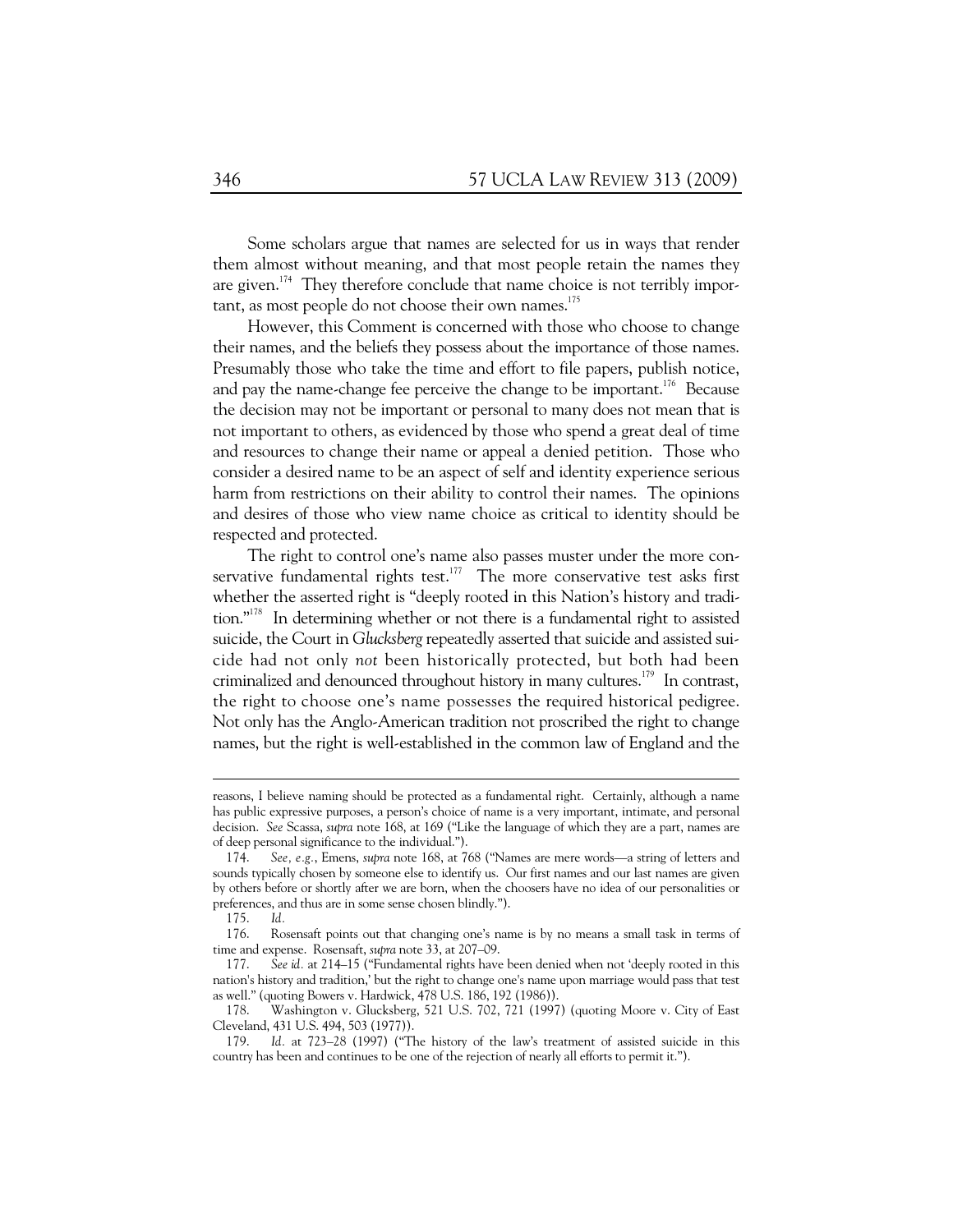United States.<sup>180</sup> The common law right continues to be given effect by many courts, and is explicitly codified in some of the current name-change statutes.<sup>181</sup> In contrast, these statutes and state restrictions on name changes have come about more recently.

*Roe v. Wade* shares a similarity with the issue of control of names under this test as well. Although the Court did not explicitly apply the *Glucksberg* test in *Roe v.* Wade,<sup>182</sup> the majority noted that laws proscribing abortion "are not of ancient or even of common-law origin. Instead, they derive from statutory changes effected, for the most part, in the latter half of the 19th century."<sup>183</sup> Name-change regulation began at the same time.<sup>184</sup> Moreover, as a general rule, state courts and the name-change statutes themselves explicitly upheld the common law right.185 The *Roe* majority noted that throughout history "a woman enjoyed a substantially broader right to terminate a pregnancy than she does in most States today."<sup>186</sup> The same is true with respect to the freedom to change names.<sup>187</sup>

In order for a right to be considered fundamental under the more restrictive test, it must also be "fundamental to the concept of ordered liberty."<sup>188</sup> It could be asserted that the right to control one's name is not "fundamental to the concept of ordered liberty" because many other democratic nations continue to restrict names more heavily than does the United States.<sup>189</sup> However, these nations are also more restrictive of freedom of speech,<sup>190</sup> a freedom enshrined as fundamental in the U.S. Bill of Rights.<sup>191</sup>

-

 190. *See* Elisabeth Zoller, *Foreword: Freedom of Expression: "Precious Right" in Europe, "Sacred Right" in the United States?*, 84 IND. L.J. 803 *passim* (2009) ("In the United States, this freedom passes for an absolute; nothing seems able to limit it, beyond the certainty of public disturbance in the form of immediate violence on the part of the author. The most typical example involves the prominence given to national security, developed here in an historic fresco by Geoffrey Stone. In Europe, however, it is not exclusively the sound and fury of guns, spilled blood, or the trespass to property that

 <sup>180.</sup> *See* discussion *supra* Part II.A; Rosensaft, *supra* note 33, at 214.

 <sup>181.</sup> *See supra* note 80.

 <sup>182.</sup> *Roe*, 410 U.S. 113 (1973).

 <sup>183.</sup> *Id.* at 129.

 <sup>184.</sup> *See* discussion *supra* Part II.B and note 78.

 <sup>185.</sup> *See supra* note 80.

 <sup>186. 410</sup> U.S. at 140.

 <sup>187.</sup> *See* discussion, *supra* Part III.B.

 <sup>188. 410</sup> U.S. at 140 (quoting Palko v. Connecticut, 302 U.S. 319, 325 (1937)).

 <sup>189.</sup> One Scholar notes "French law imposes immutability of name (whether first or surname) with little windows of opportunity to change." Audrey Guinchard, *Is the Name Property? Comparing the English and French Evolution*, 49 (La. State Univ., First Workshop Series of the Centre of Civil Law Studies Seminar Paper, 2008), *available at* http://papers.ssrn.com/sol3/papers.cfm?abstract\_id =1290042&download=yes. In addition, in France, "until 1992 parents could only register their babies with names from an approved list." Charles Bremner & Marie Tourres, *Melting Pot Cracks as Muslims Reject Christian Names in France*, TIMES (London), Nov. 15, 2008, at 57, *available at* http://www.timesonline.co.uk/tol/news/world/europe/article5158566.ece.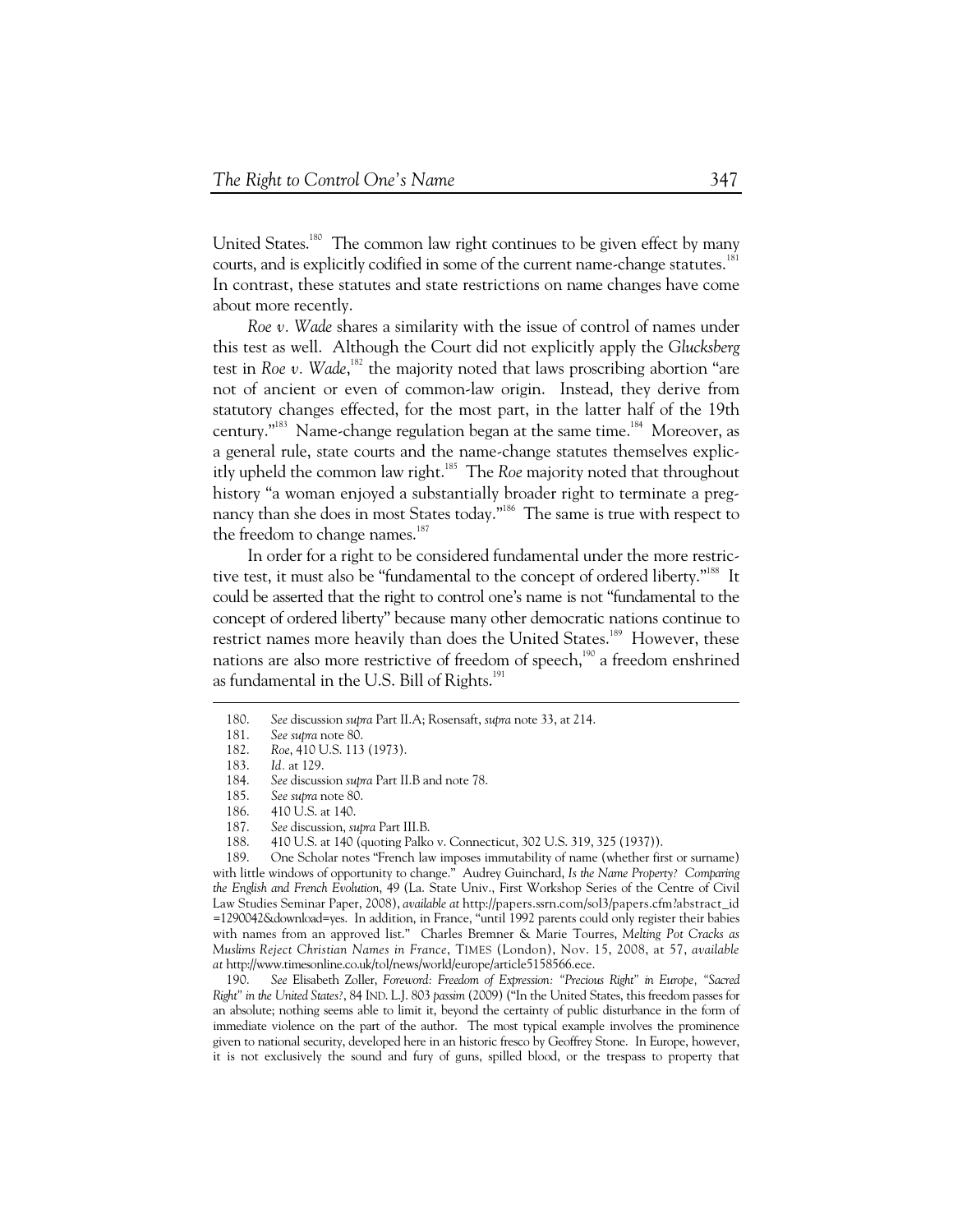Moreover, in *Burghartz v. Switzerland*<sup>192</sup> and cases that followed, the European Human Rights Commission and Court have found a fundamental right to control one's name is encompassed in the right to privacy under Article 8 of the European Convention on Human Rights.<sup>193</sup> Although no U.S. court has examined whether a fundamental right to control one's name exists, at least two U.S. courts have held that the right of parents to name their children is a privacy right. $194$ 

An obvious counterargument to respecting the right to control one's name as a privacy right is that names have significant public components. Names affect others who have to use, say, hear, and read them. This public aspect thus sets naming apart from other privacy rights. Supreme Court opinions involving fundamental privacy rights, including *Lawrence*, emphasize the

determines the limits of freedom of expression. The decisive point is that the exercise of this freedom involves 'duties and responsibilities,' as stated in the text of the European Convention (Article 10, section 2), and so it is a relative freedom.").

 <sup>191.</sup> For example, in *Yahoo!, Inc. v. La Ligue Contre Le Racisme et L'Antisemitisme*, 169 F. Supp. 2d 1181 (N.D. Cal. 2001), the district court confronted a French court's order imposing a daily penalty on Yahoo! until it removed Nazi memorabilia from its U.S. auction site. *Id.* at 1184–85. The court explained, "The French order prohibits the sale or display of items based on their association with a particular political organization and bans the display of websites based on the authors' viewpoint with respect to the Holocaust and anti-Semitism. A United States court constitutionally could not make such an order." *Id.* at 1189 (citing Shelley v. Kraemer, 334 U.S. 1 (1948)). A plurality of the Court of Appeals sitting en banc ultimately concluded that the First Amendment protection afforded to Yahoo! was more limited, because of the issue of extraterritoriality. *See* Yahoo! Inc. v. La Ligue Contre Le Racisme Et L'Antisemitisme, 433 F.3d 1199, 1217–18 (9th Cir. 2006).

 <sup>192.</sup> App. No. 16213/90, 18 Eur. H.R. Rep. 101 (1994).

 <sup>193.</sup> *Id.* at 108–10; *see also* Gross, *supra* note 27 (discussing other cases). Admittedly, the Court gives the signatory nations a "margin of appreciation" that one scholar notes "is probably too wide." Gross, *supra* note 27, at 270*.* However, the deference afforded signatory nations may have more to do with the nature of the relationship between the Court and signatory nations, which requires respect for sovereign autonomy, than with the importance placed on the individual right. *Id.* (discussing the margin of appreciation).

 <sup>194.</sup> *See* O'Brien v. Tilson, 523 F. Supp. 494, 496 (E.D.N.C. 1981) (holding that parents' right to name their child is encompassed within the right to privacy protected by the 14th Amendment); Jech v. Burch, 466 F. Supp. 714, 718–19 (D. Haw. 1979) (same). Although both courts found that the offending statutes failed the rational basis test, citations to cases such as *Moore v. City of East Cleveland*, 431 U.S. 494 (1977), and *Griswold v. Connecticut*, 381 U.S. 479 (1965), implied that they viewed the parental naming right as part of the privacy rights rubric. The right may thus be subject to higher scrutiny, though the courts in *Jech* and *O'Brien* found such analysis unnecessary. In fact, the court in *O'Brien* explicitly stated that it "need not decide whether the state must show a compelling state interest or some lesser interest . . . because even under the most relaxed of standards . . . the statute proves to be patently defective." *O'Brien*, 523 F. Supp. at 496. *But see* Henne v. Wright, 904 F.2d 1208 (8th Cir. 1990) (holding that there is no fundamental right to give a child a surname with which it had no legal association). However, the court in *Henne* refused to reach the broader issue of whether a parent generally has a right to name a child. *Id.* at 1213. Notably, in *Henne*, the issue before the court was whether a mother could give her illegitimate child the surname of a man who had not been proven to be the father of the child. *Id.* The court thus seemed more concerned with this issue of paternal liability than with the issues raised by *Jech*, *O'Brien*, and this Comment.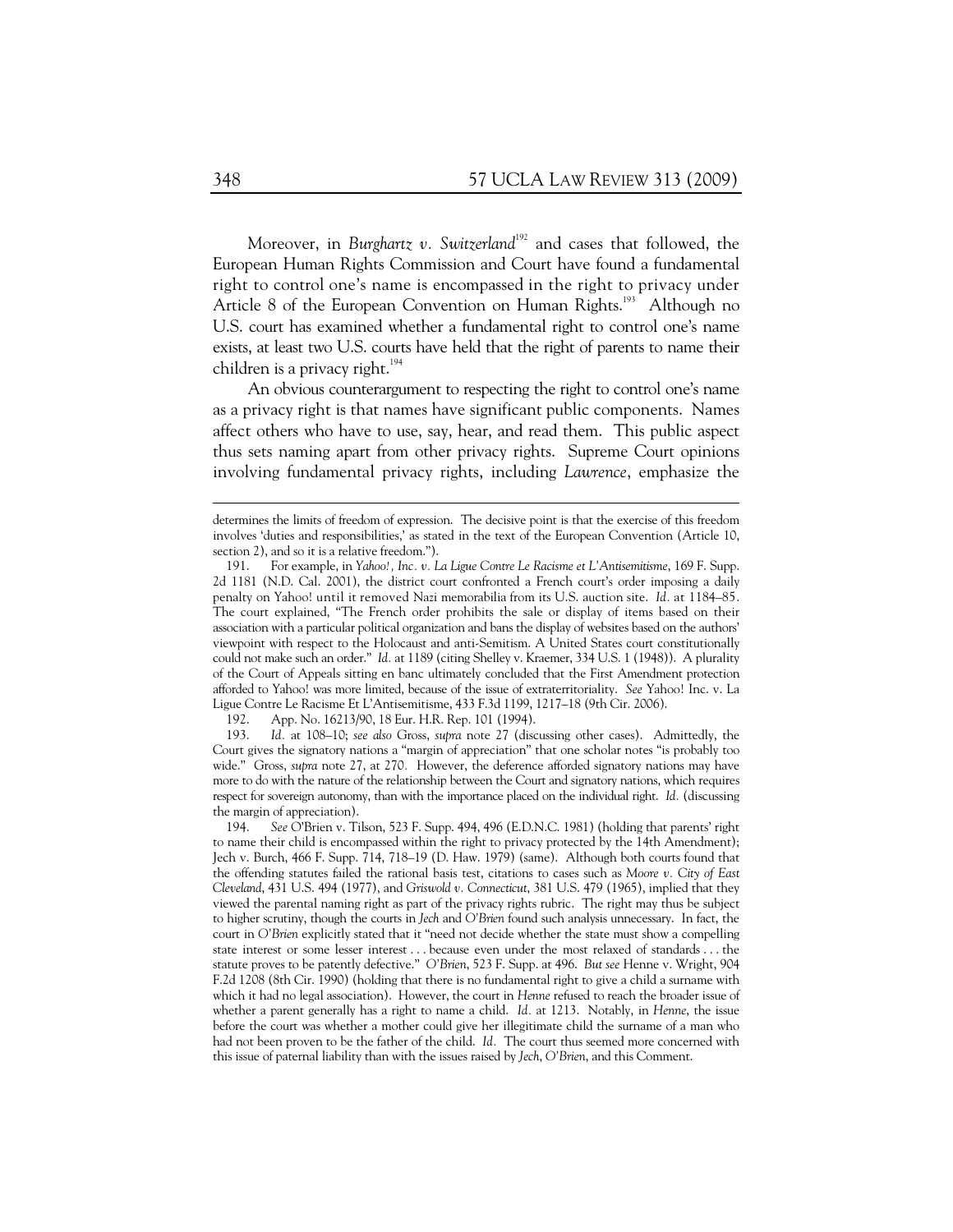private nature of the rights at issue.<sup>195</sup> Because names serve public and private functions,<sup>196</sup> one could make the argument that control over one's name cannot be considered a privacy right.

However, the individual exercise of other fundamental privacy rights also affects others or requires public recognition. The best example is the right to marry.<sup>197</sup> Under current U.S. law, marriage entitles a couple to recognition by the government and to interaction with the state as a married couple. The state grants marriage licenses and recognizes one or both spouses' new name on state identification documents. The state also grants benefits to the couple that are based on marital status, most notably tax benefits. Other institutions, such as hospitals, are required to make accommodations and grant privileges, such as visitation rights.

The Court in *Roe* also recognized that the decision to abort is not as completely private as other protected rights.<sup>198</sup> This did not lead the Court to declare the right not to be fundamental, but rather to recognize that other interests must be balanced at a certain point.<sup>199</sup> The necessity of state and public recognition should not inform the right's classification as fundamental or not, nor is that possibility raised by any of the previously cited cases. However, this does not mean that public recognition should not be considered at all. It means that it should only be considered when balancing the individual and state interests at the later stage of analysis.

Opponents of recognizing a fundamental right to control one's name may also counter that doing so would require government to act, rather than simply prevent government action.<sup>200</sup> Even if so, choice of name would not be the only fundamental privacy right the recognition of which requires action by the state. Recognizing a fundamental right to marry may also be said to

 <sup>195.</sup> *See* Lawrence v. Texas, 539 U.S. 588, 578 (2003).

 <sup>196.</sup> *See* discussion *supra* Part I.

 <sup>197.</sup> The Supreme Court has found a fundamental privacy right to marry. *See* Zablocki v. Redhail, 434 U.S. 374 (1978).

In *Roe v. Wade*, 410 U.S. 113 (1973), the court wrote:

It is reasonable and appropriate for a State to decide that at some point in time another interest, that of health of the mother or that of potential human life, becomes significantly involved. The woman's privacy is no longer sole and any right of privacy she possesses must be measured accordingly.

*Id.* at 159. Because names are both private and public there will always be multiple interests at stake in naming. However, only in extreme cases will protecting the public interests outweigh the individual interests in controlling what one calls oneself and in what one requests to be called by others.

 <sup>199.</sup> *See id.* 

 <sup>200.</sup> They would then argue that the state action at issue does not violate the Constitution because the Constitution bars the government from acting to restrict fundamental rights; it does not mandate the government to affirmatively act.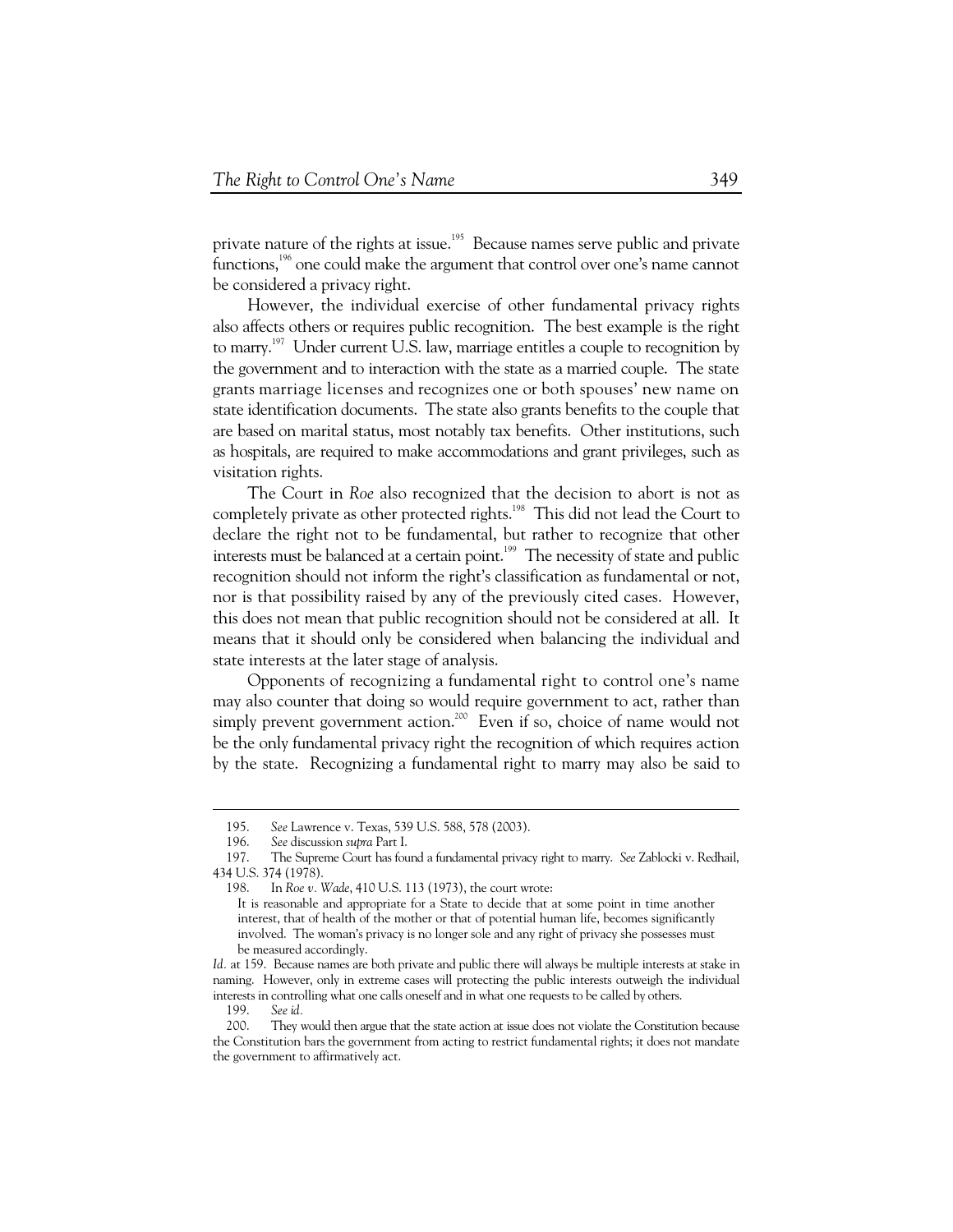require action by the state.<sup>201</sup> Imagine if a state decided to use the same discretionary policy in giving out marriage licenses. It seems unlikely that the Court would hold that there is no fundamental right to marry on the grounds that finding the existence of such a right would compel the state to act by granting more marriage licenses as well as providing marital benefits such as tax benefits. However, this is precisely the argument that would be used against the name right (that naming should not be protected because doing so compels state action). Marriage, a recognized fundamental right, compels state action, because states must confer equally marriage-related benefits, such as marriage licenses, tax benefits, and spousal medical rights in public hospitals.

In fact, neither the right to marry nor the right to control one's name require government action in theory, although they may as a matter of practicality and policy. The government would likely be permitted to stop recognizing and regulating marriages altogether, provided it made no distinction between citizens based on marital status. Likewise, the state could cease to use names, replacing them instead with identification numbers.<sup>202</sup>

I argue simply that, although states have no obligation to recognize or use names, they may not through their use of names and for their own purposes impede citizens' ability to use their names for self-expression and for identityformation. That is, states may not commandeer a convention with significant social, cultural, religious, and personal meanings that existed long before the state, and then disallow that convention from being used for its prior purposes. For example, states could not, after choosing to use marriage as a basis for determining benefits and establishing records, dictate the nongovernmental

 <sup>201.</sup> For this and other reasons, one scholar argues that the right to marry should not be considered a fundamental privacy right. *See* Earl M. Maltz, *Constitutional Protection for the Right to Marry: A Dissenting View*, 60 GEO. WASH. L. REV. 949, 955 (1992) ("Rather than a right to be free from state interference, the right to marry can only be conceptualized as the right to place the power of the state behind previously agreed-to, consensual arrangements, and to forge a linkage between a variety of different rights and obligations derived from those arrangements."). Maltz suggests that strict scrutiny protections could arguably be granted to "some interests that are implicated by the marriage contract," but that marriage benefits should "be protected specifically without disrupting general state control over the contract of marriage itself." *Id.* at 967.

 <sup>202.</sup> It is just as unlikely that the government would stop using names or would stop recognizing marriages as it is that a person would be able to change names using the common law process. However, the state is unlikely to stop using names because their use is too entrenched in current recording systems. The state is unlikely to stop recognizing marriages because of the political uproar that would ensue. However, that the government has used names to such an extent that it cannot now reverse course without significant problems should not factor into the determination of the right's status as fundamental.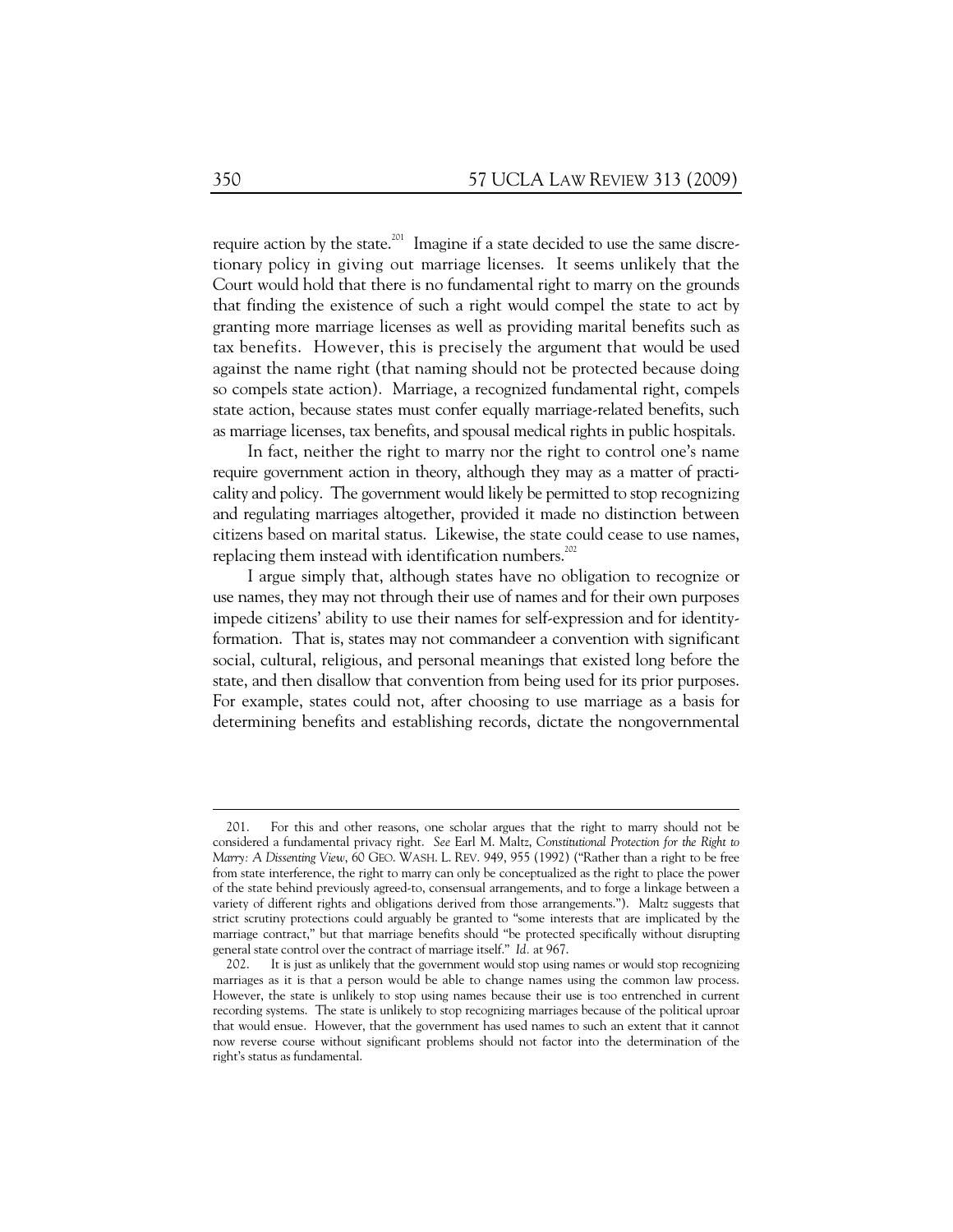rituals required to effect marriage.<sup>203</sup> Similarly, states may not choose to records names and use them for their own purposes, and then place limits on individual use of names for other functions that names served prior to state use, absent a compelling interest.

Marriage and naming are both customs "older than the Bill of Rights older than our political parties, older than our school system."<sup>204</sup> Both carry great significance and serve important functions to individuals and groups, outside of the legal functions they fulfill for the state. These functions include social, cultural, religious, personal, and other uses, and existed long before state intervention into either.

When states choose to use these preexisting customs to aid their governance, they may not interfere with the customs' other uses, absent compelling reasons; otherwise they are improperly interfering with fundamental rights. This must be so even if giving effect to the rights that existed prior to state intervention requires states to take positive actions. Otherwise, states could restrict individual rights by using social, cultural, and religious conventions for states' own purposes and then arguing, after state use has become entrenched, that the rights may no longer be used for their individual purposes, because such uses compel positive government action.

#### 2. Does State Regulation Burden the Right?

Determining that the right to control one's name is fundamental does not end the inquiry. A court must next ask whether the existing legal regime substantially interferes with the exercise of that right.<sup>205</sup> This Comment argues that, in light of the practical necessity of obtaining government identification, the near impossibility of gaining official recognition of new names outside of the statutory name-change process, and the broad discretion bestowed on judges

 <sup>203.</sup> Clearly many would object if the government decided to acknowledge only the marriage ceremonies of one religious or cultural group, or dictated what words must be said as vows. Indeed, the procedure required to be recognized by the State as married is separate.

 <sup>204.</sup> Griswold v. Connecticut, 381 U.S. 479, 486 (1965). The court in *Griswold* referred only to marriage. For a discussion of the historical relationship between names and the State, see Scott et al., *supra* note 40.

 <sup>205.</sup> In *Zablocki v. Redhail*, 434 U.S. 374 (1978), the court held:

By reaffirming the fundamental character of the right to marry, we do not mean to suggest that every state regulation which relates in any way to the incidents of or prerequisites for marriage must be subjected to rigorous scrutiny. To the contrary, reasonable regulations that do not significantly interfere with decisions to enter into the marital relationship may legitimately be imposed.

*Id.* at 386–87 (citing Califano v. Jobst, 434 U.S. 47, 55 n.12 (1977)); *see also* Goldman, *supra* note 155, at 601*.*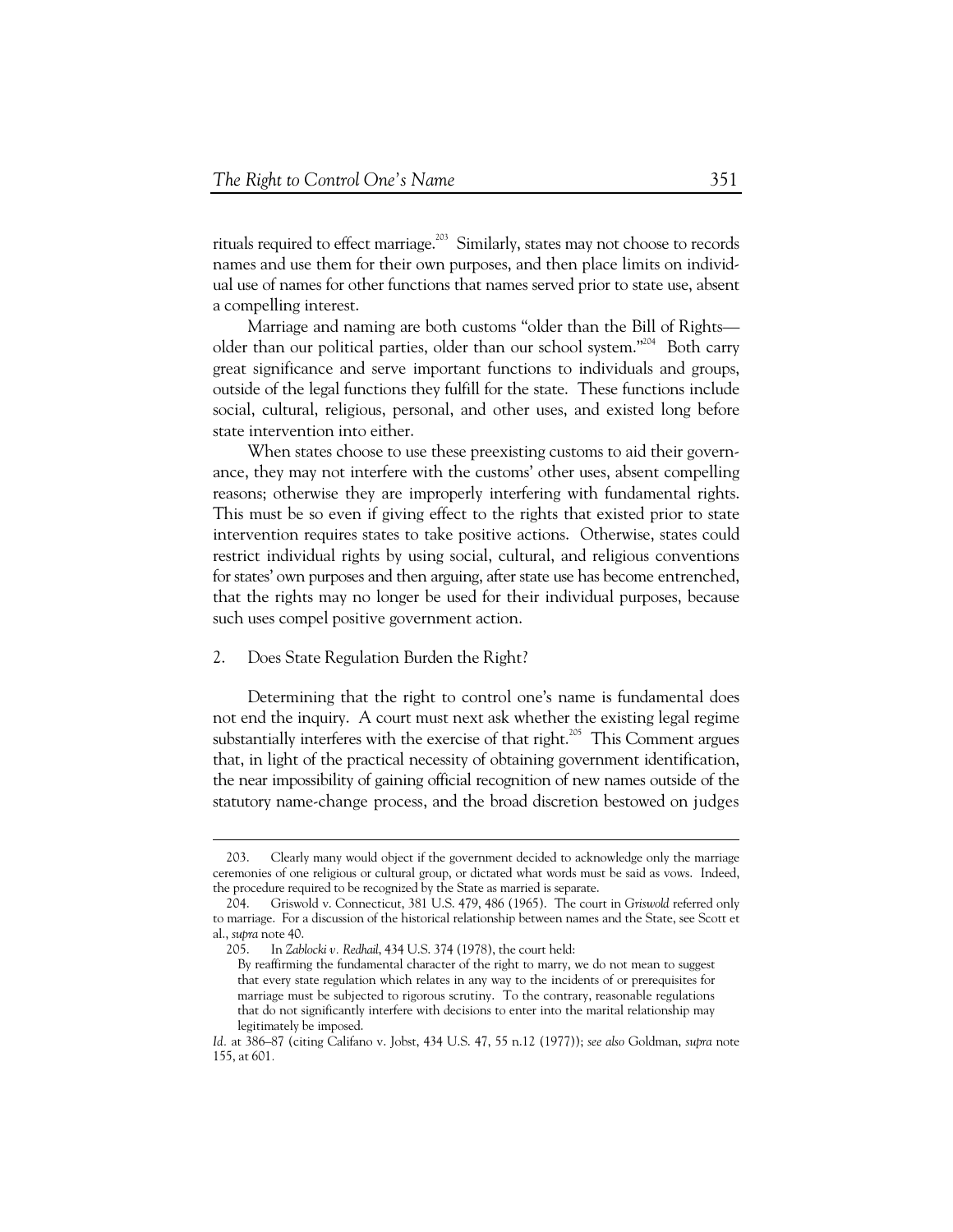to grant or deny name-change petitions, the existing name-change regime infringes on the fundamental right of individuals to control their names.

Whether or not states acknowledge abrogation, the common law right to change one's name has been effectively abrogated.<sup>206</sup> Government identification is a necessity in contemporary society, and proof-of-identity requirements mean that such identification is not issued under names established by common usage. Thus, persons who desire to change their names are left with the statutory name-change process. This process is at best an expensive and time-consuming endeavor and at worst, when petitions are denied, a bar to petitioners' control over their names.<sup>207</sup>

For denied petitioners, the interference is significant. They must either live with and continue to use the names that the court approves, or appeal. Under the first option, petitioners are not able to use their desired names officially, which limits the degree to which they can use those names at all. At a minimum, denied petitioners must use the undesired name in order to travel, seek employment, drive, acquire credit cards, open bank accounts, vote, and pay taxes.<sup>208</sup> This list includes not only benefits, but also civic rights and obligations. Under the second option, mounting an appeal, petitioners incur greater costs in time and money, and must prove that the denial was an abuse

 <sup>206.</sup> *See* Rosensaft, *supra* note 33, at 206–12 ("[I]n contemporary society, the common law right to change one's name is practically meaningless. The realities of contemporary society requires [sic] a state-sponsored corroboration to establish our identity."); *see also* JASPER, *supra* note 73, at 5 ("Although most states still allow individuals to legally change their name through common usage, most government agencies and private businesses are not comfortable with such an informal way of changing one's name.").

 <sup>207.</sup> Petitioning for a name change "requires a brief appearance in court, [and] can cost between \$200 and \$500. This includes the filing fee which, ordinarily, will run between \$100 and \$200, and court costs ranging from \$200 to \$400. In addition, there is the expense of publishing a legal notice in a newspaper." Suarez, *supra* note 122, at 239. Rosensaft argues that even those whose petitions succeed have experienced substantial interference with their rights because of the time, money, and disclosure of private information required by most states to effect a name change. *See*  Rosensaft, *supra* note 33, at 207–09 (describing the financial requirements, notice requirements, and disclosures required for making a name change petition, and noting that doing all of this does not ensure success, because of the discretion granted to the court). Rosensaft also argues that the information requested of petitioners and the requirement that petitioners publish their new names invades petitioners' privacy. *Id.* at 208.

 <sup>208.</sup> For example, registering to vote in the state of New York requires a DMV identification number or a social security number. If the identity of the person registering cannot be verified using these forms of identification, that person must provide a government document, utility bill, or bank statement with name and address as verification. New York State Voter Registration Form (Apr. 2007), *available at* http://www.vote.nyc.ny.us/pdf/forms/boe/voterreg/voterregenglish.pdf; *see also* Suarez, *supra* note 122, at 238 ("[T]he IRS [matches] every Social Security number on its tax returns with the Social Security Administration's records. The names on tax returns must match the exact names listed in the records provided by the Social Security Administration, or the IRS will reject the returns." (citing Dan Goodgame, *The Point of No Return*, TIME, Apr. 17, 1995, at 26)).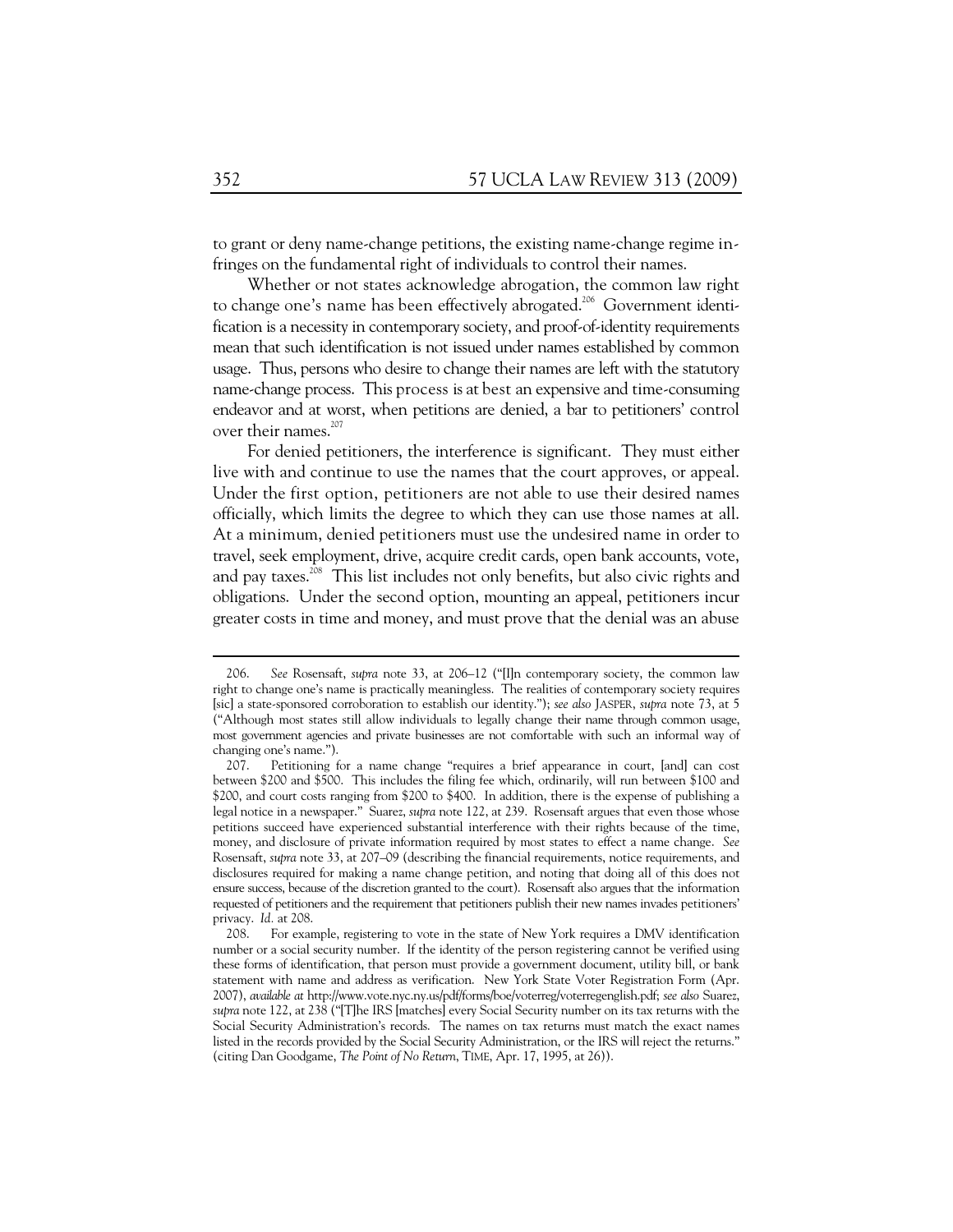of discretion by the lower court.<sup>209</sup> Thus, the statutory name-change process erects substantial obstacles to an individual's control over his or her name. The obstacles multiply for denied petitioners. $^{210}$ 

Some courts note, when they deny petitions, that petitioners are still free to call themselves whatever they want unofficially.<sup>211</sup> However, it is incorrect to assert that the ability to assume an alias sufficiently protects the right to control one's name. The argument assumes that petitioners' only desire is to possess new names—to add to their identities. However, the right to control one's name extends beyond the ability to augment and add communicators of identity. It includes also, and often more importantly, the ability to discard undesirable names.<sup>212</sup> A famous historical example of this phenomena occurred during World War I. The British royal family changed its surname from Saxe-Coburg-Gotha to Windsor, in the context of growing anti-German sentiment in Britain. $^{213}$ 

That disallowing petitioners from discarding undesired names functions as a burden on the right is perhaps most clear in the case of transgender petitioners. These individuals commonly seek to discard names with undesired

*Id.* Though passport regulations permit use of names assumed through common use, they also require three public documents bearing the desired name; one must be a form of government-issued photo identification. *See* 22 C.F.R. § 51.25(c)(5) (2008).

 211. *See, e.g.*, *In re* Variable, 190 P.3d 354, 356 (N.M. Ct. App. 2008) ("Petitioner has a right under the common law to assume any name that he wants so long as no fraud or misrepresentation is involved." (citing *In re* Ferner, 295 N.J. Super. 409, 414 (Law Div. 1996))). Dannin writes, "Ironically, while denying a person a statutory name change, which would fulfill the state interest in record keeping, many judges advise the petitioner of the availability of the common law method." Dannin, *supra* note 30, at 164.

 212. *See* Slovenko, *supra* note 33, at 217 ("A change of name may indeed be a way of dissociating oneself from one's family and background, and starting afresh.").

 213. The Royal Family Name, The Official Website of the British Monarchy, http://www.royal.gov.uk/ThecurrentRoyalFamily/TheRoyalFamilyname/Overview.aspx (last visited Sept. 2, 2009) ("In 1917, there was a radical change, when George V specifically adopted Windsor, not only as the name of the 'House' or dynasty, but also as the surname of his family. The family name was changed as a result of anti-German feeling during the First World War, and the name Windsor was adopted after the Castle of the same name.").

 <sup>209.</sup> *See* discussion *supra* Part II.C.

 <sup>210.</sup> *See* Suarez, *supra* note 122, at 238. Suarez notes:

Today, men, as well as women, cannot fully exercise their rights to choose whatever names they desire because of obstacles presented to them by agencies and institutions . . . . If women and men do in fact have a right to choose their own names, all agencies and institutions, primarily governmental ones, need to be flexible enough to enable them to fully exercise this right.

*Id.*; *see also* JASPER, *supra* note 73, at 5. Jasper writes:

<sup>[</sup>I]t is unlikely that any government agency or private institution, such as a bank, will amend their official records to reflect your new name without a court order. In fact, certain documents, such as a passport, birth certificate and social security card cannot be amended without a court order, with few exceptions, e.g., a marriage license.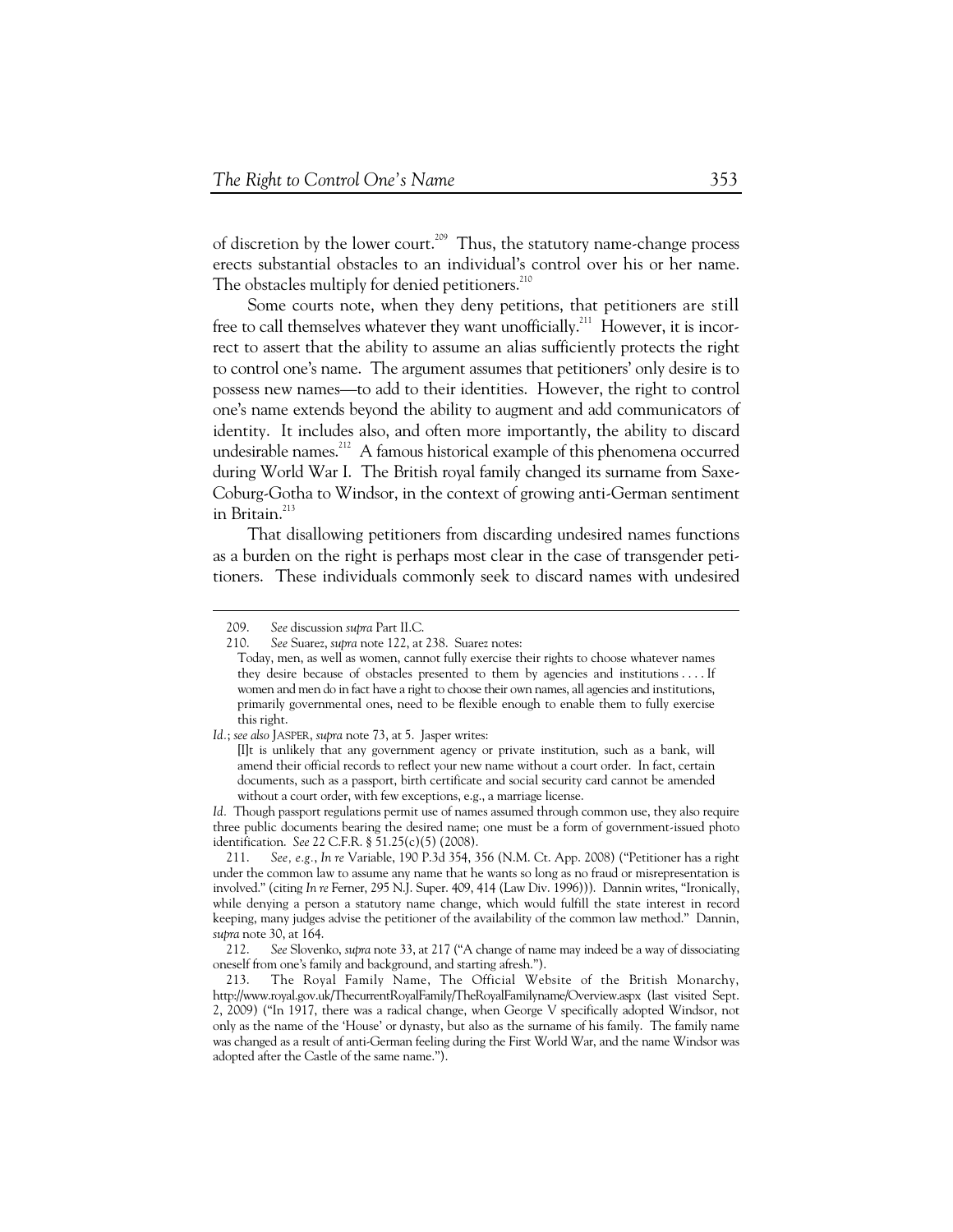gender associations. A transgender individual seeking to pass as female, for example, will have to recognize and use her male name so long as it remains on her government-issued identification. Courts continue to deny petitions by transgender individuals. $^{214}$ 

#### 3. Are the States' Interests in Regulating Name Changes Compelling?

Although very few names actually interfere with state interests, states do have reason to regulate name changes. First, the state has interests in regulating name changes as part of its police powers. These interests include being able to track, identify, and communicate with its citizens.<sup>215</sup> The state's police function also includes maintaining order by ensuring that those it governs can effectively communicate with and identify each other.<sup>216</sup> The state's interest in regulating names as part of its police powers is compelling because, for example, one needs to use names to file lawsuits or other government documents relating to an individual.

To ensure the state's interests in exercising its police powers are adequately protected, the state should be able to control the name-change process for purposes of recording changes. It should also be able to institute procedures to ensure that the new names chosen can be used by others in speech and can be used in administrative systems. States should thus be able to prevent name changes that include words that are extraordinarily offensive, because it would be difficult for others to avoid having to use the words chosen. States should also be able to prevent names that have typographical characteristics that prevent them from being recorded without extensive changes to institutional computer systems. However, states should only be able to prevent the latter types of names if actual evidence exists that they cannot be recorded by the current systems, and that it would be impracticable to change the recording system to accommodate them. $^{217}$ 

 $\overline{a}$ 

 <sup>214.</sup> *See, e.g.*, *In re* Golden, 867 N.Y.S.2d 767, 767 (N.Y. App. Div. 2008) (reversing the New York Supreme Court's May 9, 2008 denial of petitioner's request to change her name to reflect her desired gender).

 <sup>215.</sup> *See* Scassa, *supra* note 168, at 170–71 ("The state interest in names relates to both a police function (control over the population, records, taxation) and to the general institutions of property.").

 <sup>216.</sup> *See* Dannin, *supra* note 30, at 157 ("Clearly, where a name does not make a person's identification certain, it is difficult to protect his legal rights. The individual who needs protection may be either the person relying on the name to single out a particular person or the person who has been misidentified.").

 <sup>217.</sup> One cartoonist provides an extreme, but not inconceivable, example of a clash between an unusual name and the limitations of administrative systems. In the comic, a mother is speaking on the phone:

Phone: Hi, this is your son's school. We're having some computer trouble.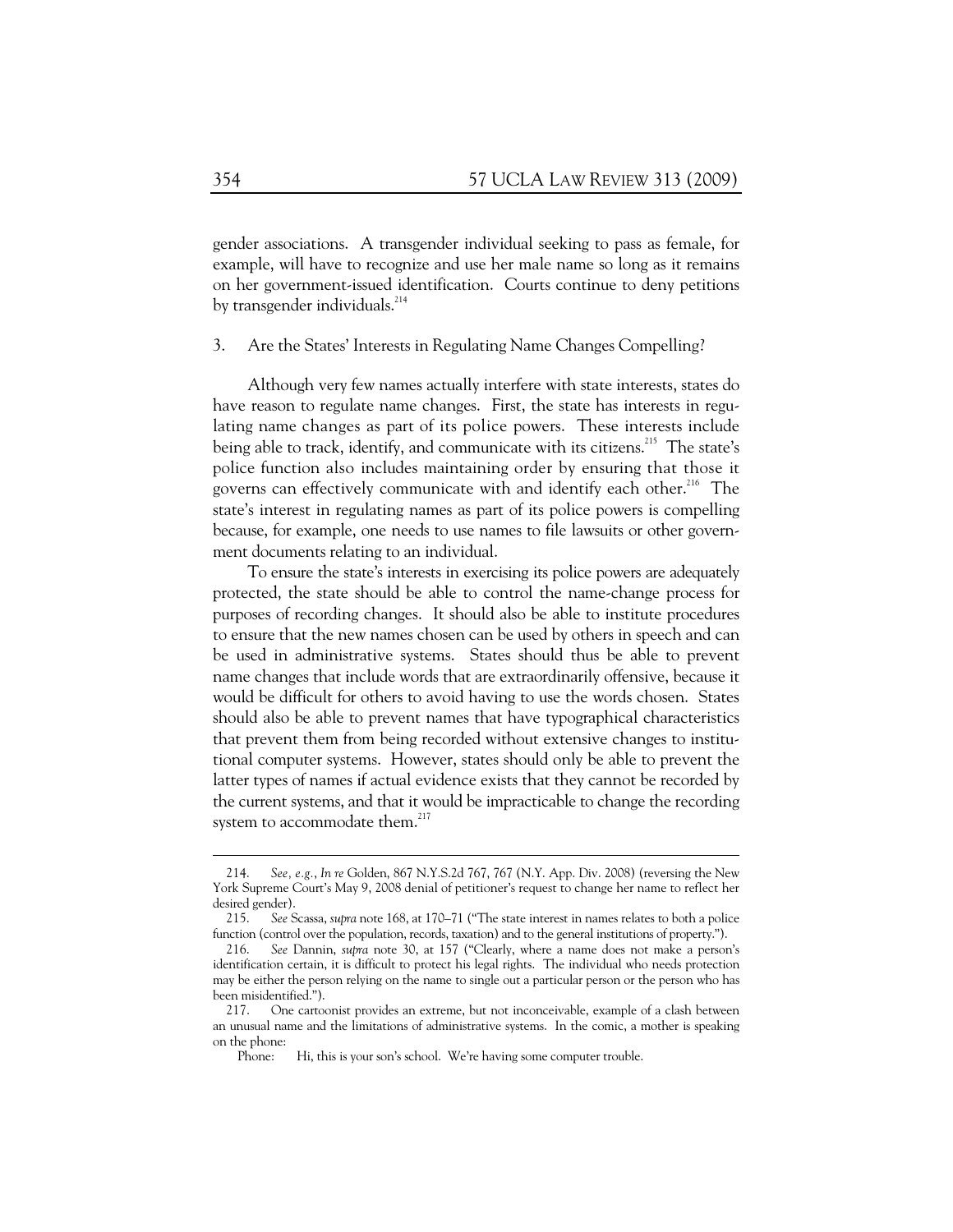For reasons that seem clear, the state's interest in preventing fraudulent and misleading names is also compelling. In contrast, preventing names that are merely confusing, bizarre, or ridiculous cannot be considered a compelling interest. Plenty of given and permitted names fall into these categories. It is hard to see how, beyond minor administrative inconvenience, such names impact state interests or harm others in ways that warrant their prohibition.

The current statutory name-change regime permits courts to deny name changes when they are not satisfied with petitioners' reasons for requesting the change.<sup>218</sup> However, petitioners' reasons for changing names, provided they are not trying to commit fraud or harm others, really do not interfere with state interests. So long as petitioners do not have nefarious purposes, their reasons for changing names do not seem to interfere or cause problems with identification and communication in the manner that the particular name chosen by a petitioner would. A person's reasons for requesting, for example, the name Mohammed—whether religious or merely aesthetic—do not affect the public interests in the name choice in any way. With respect to those states that require the petitioner to have a good reason to want to change their name, if control over one's name is a fundamental privacy right, the burden should always be on the state to provide reasons why the petition should be denied.

States may argue that the compelling interest in conserving state resources justifies limiting the number of petitions courts must hear, and that requiring

Randall Munroe, *Exploits of a Mom*, XKCD—A WEBCOMIC, http://xkcd.com/327 (last visited July 13, 2009). The name the mother chose in this comic, Robert'); DROP TABLE Students;--, contains a computer code command to delete all data about students. One scholar notes that, "when technology configures around and is bound by tradition, letting an individual define oneself may not always be free of complications. However, the problem here also seems easily remedied through more robust technology design." Augustine-Adams, *supra* note 45, at 33. Like Augustine-Adams, I argue that the better policy choice would require institutions to find a way to accommodate unusual names. However, a court could constitutionally refuse to require institutions to do so. The court might find it impracticable to require all institutions to change their computer systems to accommodate all names; the impracticability of adjusting all state and private systems to accommodate and record unusual names likely constitutes a compelling state interest. Keeping names recordable so that they may be used for recording and communication is a compelling interest.

 218. No recent published opinion appears to exist in which a court denied a petition solely for the petitioner's failure to provide a sufficient reason for the change. However, as noted *supra* Part II, many state statutes still place the burden of proof on the petitioner to show a reason for granting the request. Dannin notes that "judges, as officials of the state, often exercise their discretion to deny name changes requested for insubstantial reasons." Dannin, *supra* note 30, at 163.

Mother: Oh Dear – did he break something?

Phone: In a way –

Phone: Did you really name your son Robert'); DROP TABLE Students;--?

Mother: Oh. Yes. Little Bobby Tables, we call him.

Phone: Well, we've lost this year's student records. I hope you're happy.

Mother: And I hope you've learned to sanitize your database inputs.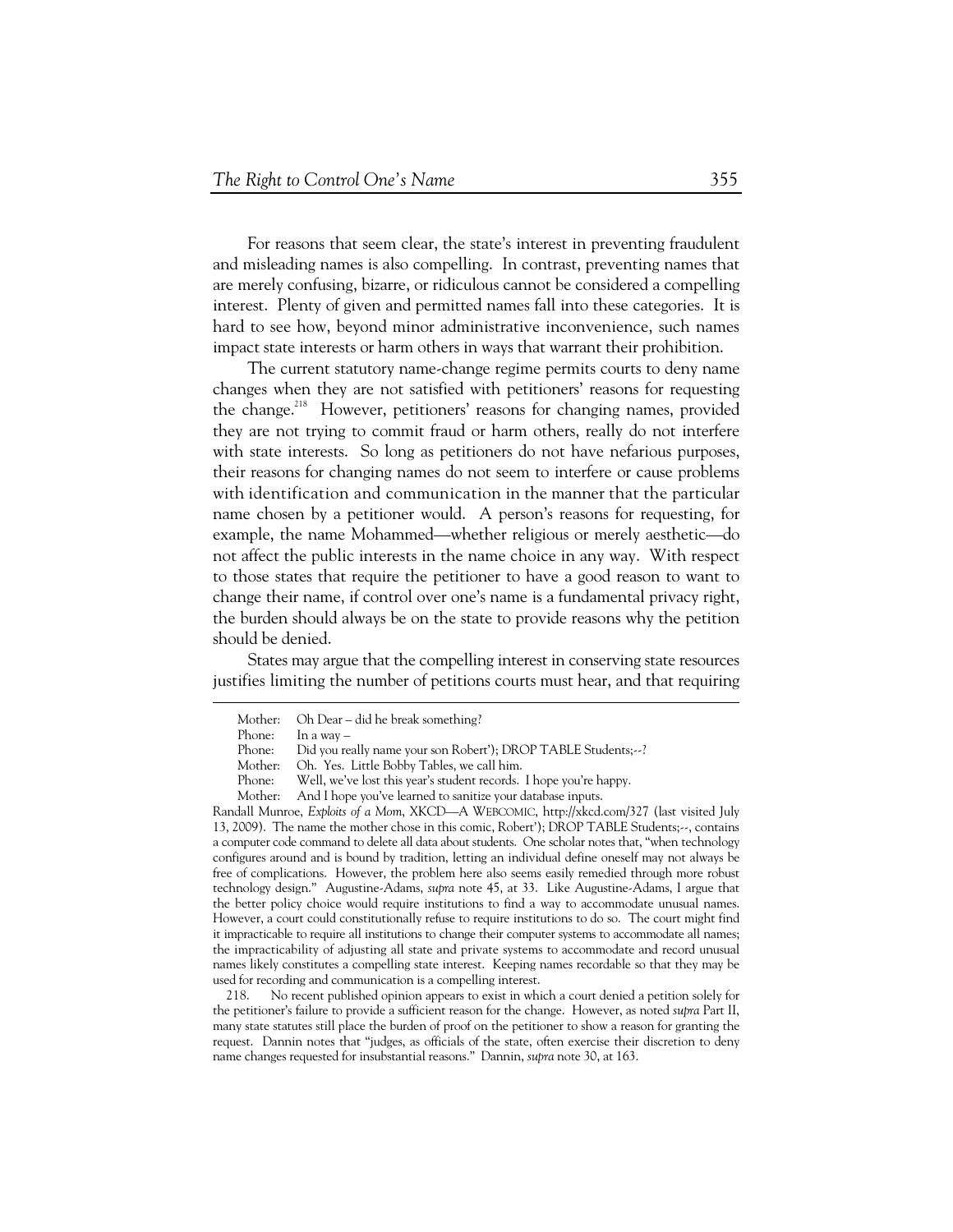petitioners to present sufficient reason for the change and granting courts wide discretion to deny the petition serves this interest. I disagree.

First, the objective of conserving resources is not directly served by denying more petitions on the grounds of insufficient reasons or otherwise, but rather by preventing their submission in the first place—especially when the vast majority of denials go unrecorded, so others do not know what their chances of success are prior to filing a petition. Whether a petition is denied or granted makes little difference in terms of state resources. States could better prevent against exhaustion of limited resources by ensuring that court fees cover the costs of proceedings. Second, repeat petitioners are likely sufficiently deterred by the amount of time, effort, and expense required to secure a name change. Repeat petitioners are probably few and far between, especially because name changes that result from marriage and divorce are not usually handled by the statutory process.<sup>219</sup> Also, more clearly outlining what kinds of names are impermissible would do more to create fewer petitions, as people would know where they stand in advance.

#### 4. Is State Regulation Narrowly Tailored to the Compelling Interests?

Under the existing statutory regime, courts are permitted to—and often do (at least in courts of first instance)—deny petitions that do not threaten compelling state interests.<sup>220</sup> Thus, vesting unfettered discretion in the courts has produced state action not narrowly tailored to protect the state interests.<sup>221</sup> A

 <sup>219.</sup> Only two courts appear to have discussed a petitioner's multiple name changes, or multiple name change attempts. *See In re* Mokiligon, 106 P.3d 584, 586–87 (N.M. Ct. App. 2004); *In re*  Greenfield, 322 N.Y.S.2d 276 (City Civ. Ct. 1970). In *Greenfield*, seven years had elapsed between the petitions. 322 N.Y.S.2d at 277. Other courts have discussed multiple petitions, but these are repeated petitions for the same or similar names after earlier petitions were denied. *See, e.g.*, *In re*  Rivera, 627 N.Y.S.2d 241, 242–44 (City Civ. Ct. 1995) (noting petitioner had previously applied to another New York City court and was denied twice; the petition, made by a transgender woman attempting to acquire a female name, was then granted).

 <sup>220.</sup> The examples of denials for less-than-compelling reasons are numerous, and include petitions by transgender individuals denied because of the gender associations of their chosen names; the petitions by Cooperperson, Sacco Vandal, and Steffi Owned Slave; the single name petitions; petitions by same-sex couples; and petitions by those who want to change the ethnic associations of their names. That such denials are now routinely overturned on appeal as abuse of discretion indicates that these were initially denied for less-than-compelling reasons. See *supra* Introduction and Part II for discussions of these cases. *But see infra* Part IV.A for an argument that the availability of appellate review is not sufficient to protect petitioners, and a clearer standard must be used at the initial petition stage.

 <sup>221.</sup> In recent years, appellate courts have overturned all but a few appealed decisions under an abuse-of-discretion standard. If the decisions by lower courts fail to pass an abuse-of-discretion test, they will certainly fail to pass muster under strict scrutiny. Part IV of this Comment argues that the appellate process does not provide sufficient protection for petitioners, even though appellate courts tend to render decisions that would comply with strict scrutiny.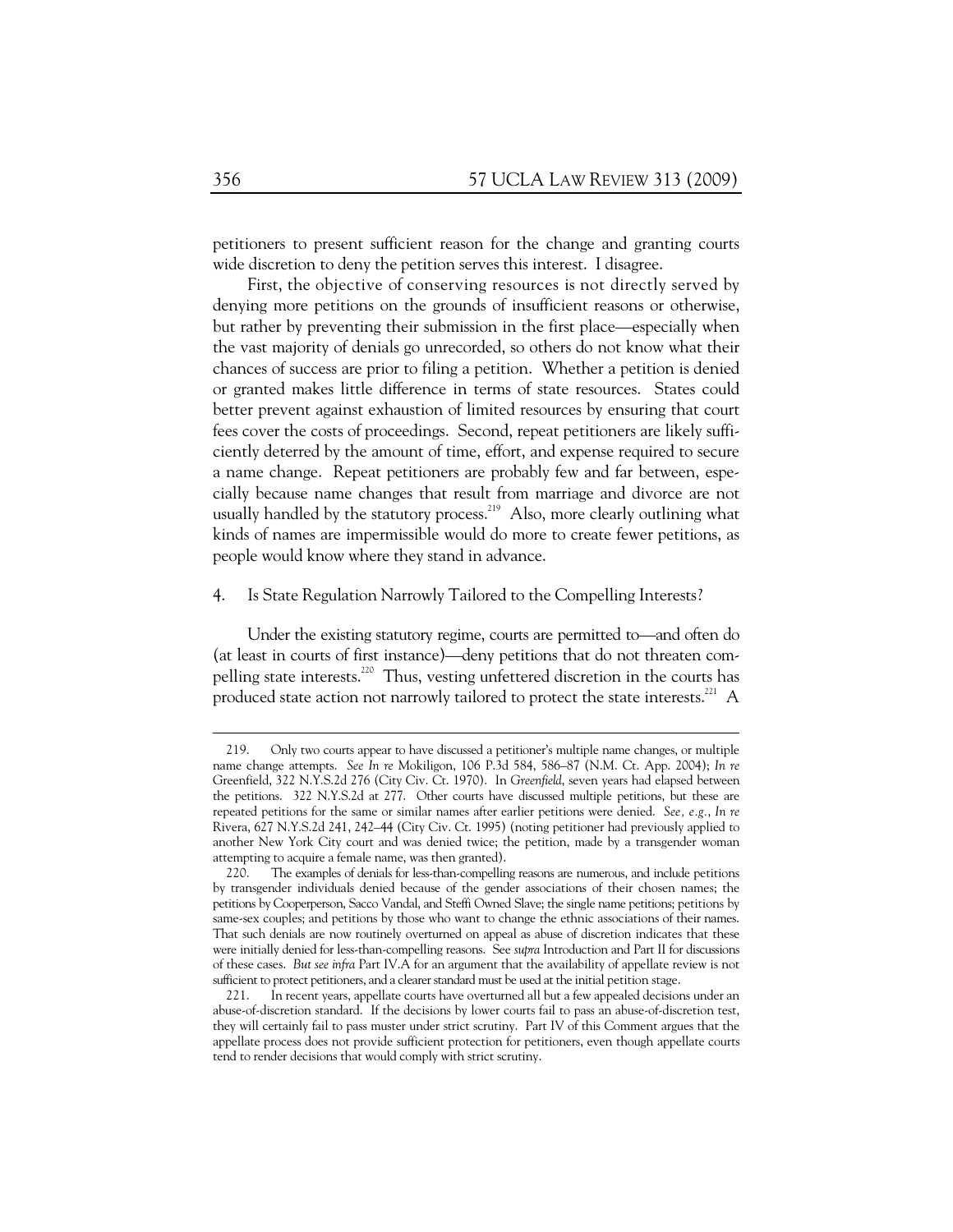regime that either explicitly defined impermissible classes of names or listed acceptable grounds for denial would prove equally effective in safeguarding state interests. Such a regime would also better protect individual interests, because it would decrease the number of petitions denied for reasons that are not compelling. Restricting courts' discretion seems the most effective way to assure this reform.

Moreover, the suggested approaches would likely protect state interests more effectively than does the existing regime. Without guidance, courts permit names that hinder compelling state interests, such as names with numeric or other special characters. At least two petitioners have been permitted names with numerals, and at least one a name with an exclamation point.<sup>222</sup> As discussed in Part III.B.3 above, such names may interfere with the state's compelling interest in preventing names that cannot be recorded, provided that evidence exists that the name is impracticable and there is no way to change recording systems to permit the name without great cost. Under the current regime, courts are also permitted to grant petitions for names that contain language that is so offensive as to render the name unusable, as making sure names can be used by the state and other private individuals and institutions is a compelling interest. Thus, the proposed reforms better safeguard both individual and state interests.

Opponents of the proposal may argue that case-by-case judicial discretion (and the resulting development of a common law standard) is more narrowly tailored than any statute, because it ensures more accurate results based on the facts of an individual case. Although possible in theory, this argument has not been borne out in practice. Initial petitions are often denied for reasons that are far from compelling.<sup>223</sup> Conversely, a factor-based approach to petitions would allow for flexible, individualized analysis while also providing sufficient restraint on courts, so that both the individual and state interests are protected.

#### IV. SUGGESTIONS FOR REFORM

### A. Reasons for Reform

Even if state restrictions on name choices do not rise to the level of constitutional violations, there are many policy reasons to reform the existing name-change process.

 <sup>222.</sup> *See supra* notes 11–12 and accompanying text.

 <sup>223.</sup> *See supra* note 220.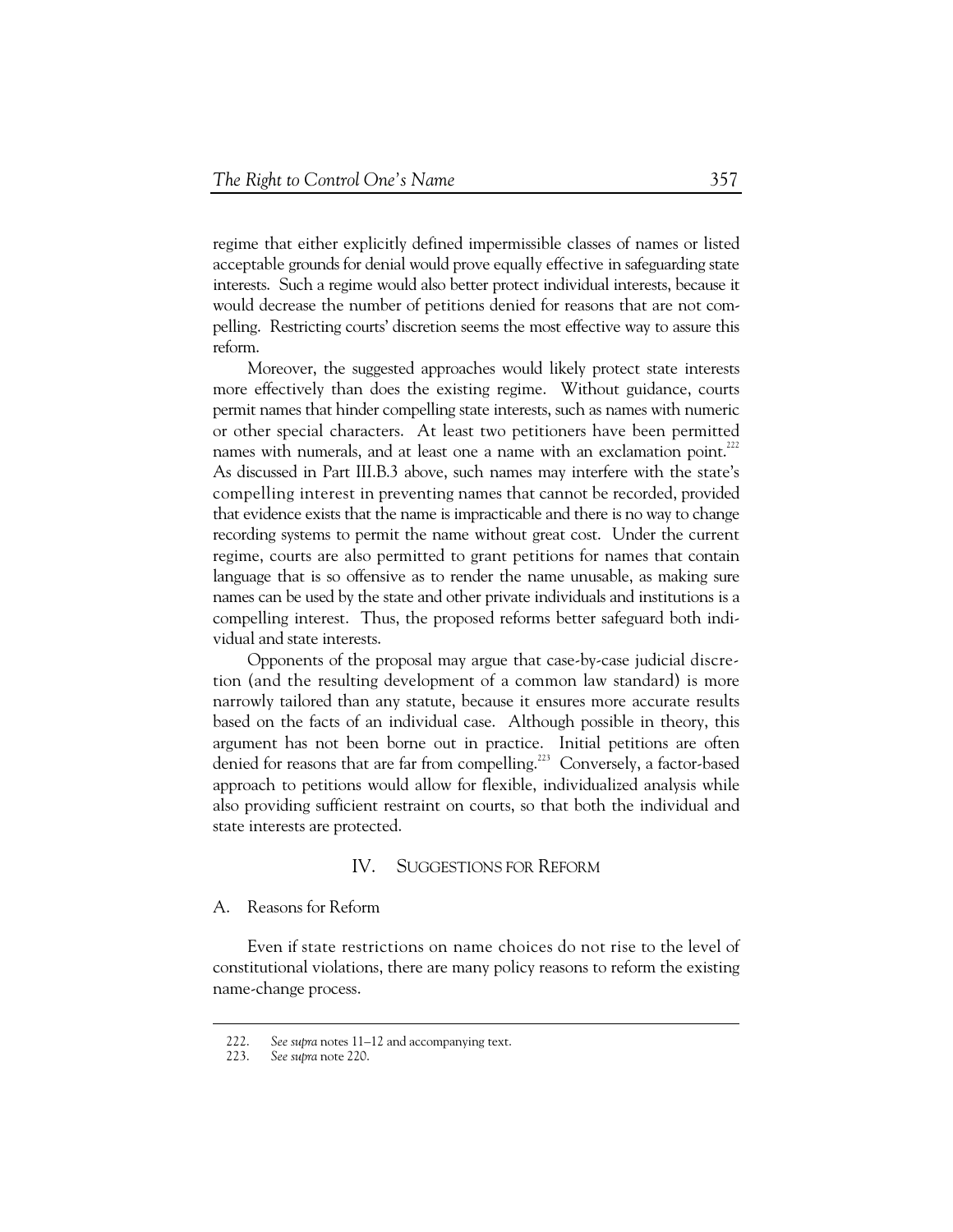First, even if control over one's name is not a fundamental right, the state should restrict naming practices as little as possible because of the great importance of specific names to their bearers, compared to the minimal importance of those same names to the state, except in a minute number of circumstances.<sup>224</sup> So long as names do not interfere with the public interests in identification and communication, $^{225}$  a person's choice of name is comparatively unimportant to the state and to others. Given the value our nation places on individual rights, the better policy is to restrict matters of great importance to individuals as little as possible—an idea reflected in the strict scrutiny requirement. Therefore, although the state may not be constitutionally required to follow the strict scrutiny standard in deciding when to regulate naming, it may be best to do so where possible.

Second, statutes that are more narrowly tailored would better protect the public and private interests in naming.<sup>226</sup> Current name-change statutes protect neither set of interests effectively.<sup>227</sup> Neither statutes nor case law have succeeded in developing a clear standard that restricts name changes based on hard evidence of the types of names that truly cause problems for the state.<sup>228</sup> Moreover, most judicial name-change decisions do not produce written opinions.<sup>229</sup> The lack of clear standards and precedent likely means that individuals are often restricted from choosing names that would be perfectly permissible. By contrast, courts may permit changes that state agencies and other members of the public find quite problematic. Clearer guidelines could help ensure that acceptable, noninterfering name choices are not wrongly denied, and that petitioners with similar name choices are dealt with

 <sup>224.</sup> See Parts I, III and IV for discussion of the importance of names both as a vehicle for speech and as a part of one's identity.

 <sup>225.</sup> This occurs only in a few extreme cases.

 <sup>226.</sup> *See* Dannin, *supra* note 30, at 169 (advocating a model name statute to better and more consistently balance individual rights and state record keeping).

 <sup>227.</sup> This is the basis for which Dannin proposes her model statute, though Dannin does not discuss the constitutionality of existing name laws. *Id.* at 153.

 <sup>228.</sup> *See* discussion *supra* Part II.

 <sup>229.</sup> For instance, between July 2005 and June 2006, New Jersey state courts received 4,690 case filings for name changes outside of the marital context (equivalent to approximately 0.05 percent of the state population—and a 15 percent increase from the previous year). Emens, *supra*  note 168, at 768–69 n.9 (citing New Jersey Judiciary Civil Statistics (June 2006) 87, table Civil Caseload Summary by Case Type). Under the Westlaw keycite for name changes, New Jersey judges produced no written opinions in these cases during that period. In total, there are only twenty-one cases under the headnote in New Jersey.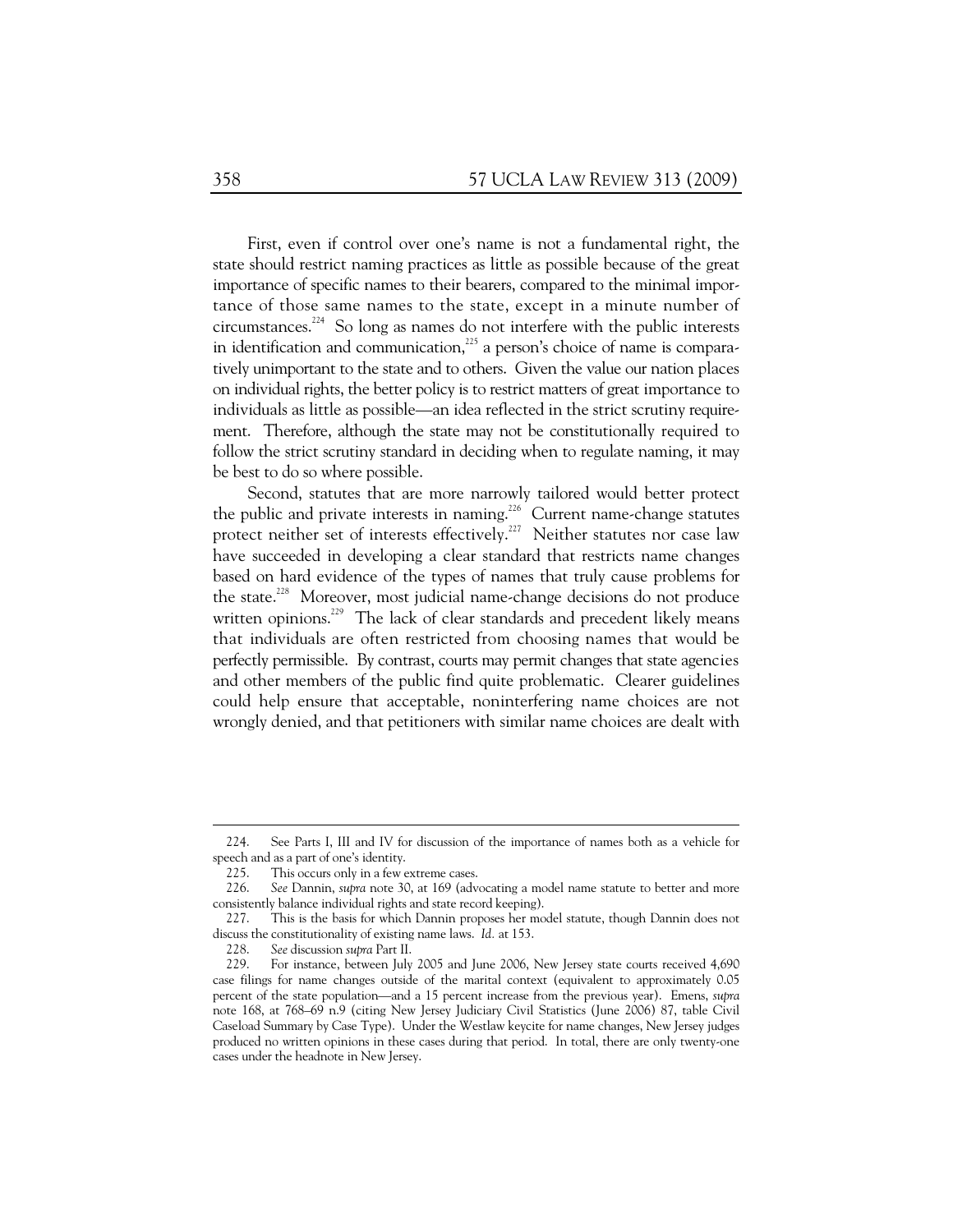similarly;<sup>230</sup> clearer guidelines could also prevent courts from permitting name changes that significantly impede compelling state interests.

Third, under the current system, the availability of appeal does not adequately protect petitioners. Indeed, most of the recent decisions this Comment criticizes were overturned on appeal. However, resort to litigation, particularly appellate litigation, is impracticable for most petitioners.<sup>231</sup> Litigation is costly and there is no money at stake in appealing a name change. Most namechange petitioners likely do not have the means to mount an appeal if their petitions are denied, and may further be deterred by the abuse-of-discretion standard on appeal, which is quite difficult to overcome. Moreover, given the paucity of written judicial opinions in name-change cases, it seems likely that there are many more wrongly denied petitions than those recorded. Reform of the process as described below would reduce the number of petitions wrongly denied in the first instance, providing far better and less costly protection than an after-the-fact appeal.

To underscore this point: In examining the previously discussed cases, it may seem that change is unnecessary because the final result often comports with my suggestions of what are appropriate and inappropriate reasons to deny petitions. However, in many of these cases, courts arrived at the constitutionally sound result only after appellate review. Faced with such a high proportion of petitions wrongly denied in the first instance, and given the difficulties and costs of mounting an appeal, it is unsatisfying to assert that the current system sufficiently protects the individual interests. Although there is no way to gather the data, it seems safe to assume that many denied petitioners do not have the time or money to litigate the denial of their name-change petition. Faced with the abuse of discretion standard on appeal, most petitioners would likely find fighting the petition a battle they would rather not fight. Therefore, decisions that would violate petitioners First and Fourteenth Amendment rights may often stand unchallenged. By ensuring that most petitions are rightly decided in the first instance, statutory reform would better protect these constitutional interests.

Fourth, the current system is inefficient, particularly with regard to "unusual" petitions, meaning those petitions where a name requested does not fit into established precedent and prompt courts to write opinions—as with most of the names discussed in this Comment. The lack of statutory

 $\overline{a}$ 

 <sup>230.</sup> Dannin also advocates for a more detailed name change statute for this purpose. *See*  Dannin, *supra* note 30, at 169–70. She argues that although the common law has been adequate in the past, naming practices are evolving too quickly for the common law to adapt. *Id.*

 <sup>231.</sup> *See id.* at 153 ("Legislation creates certainty avoiding burdensome and expensive litigation by providing judges with a clear and stable reference and reducing the number of situations requiring judicial decisions.").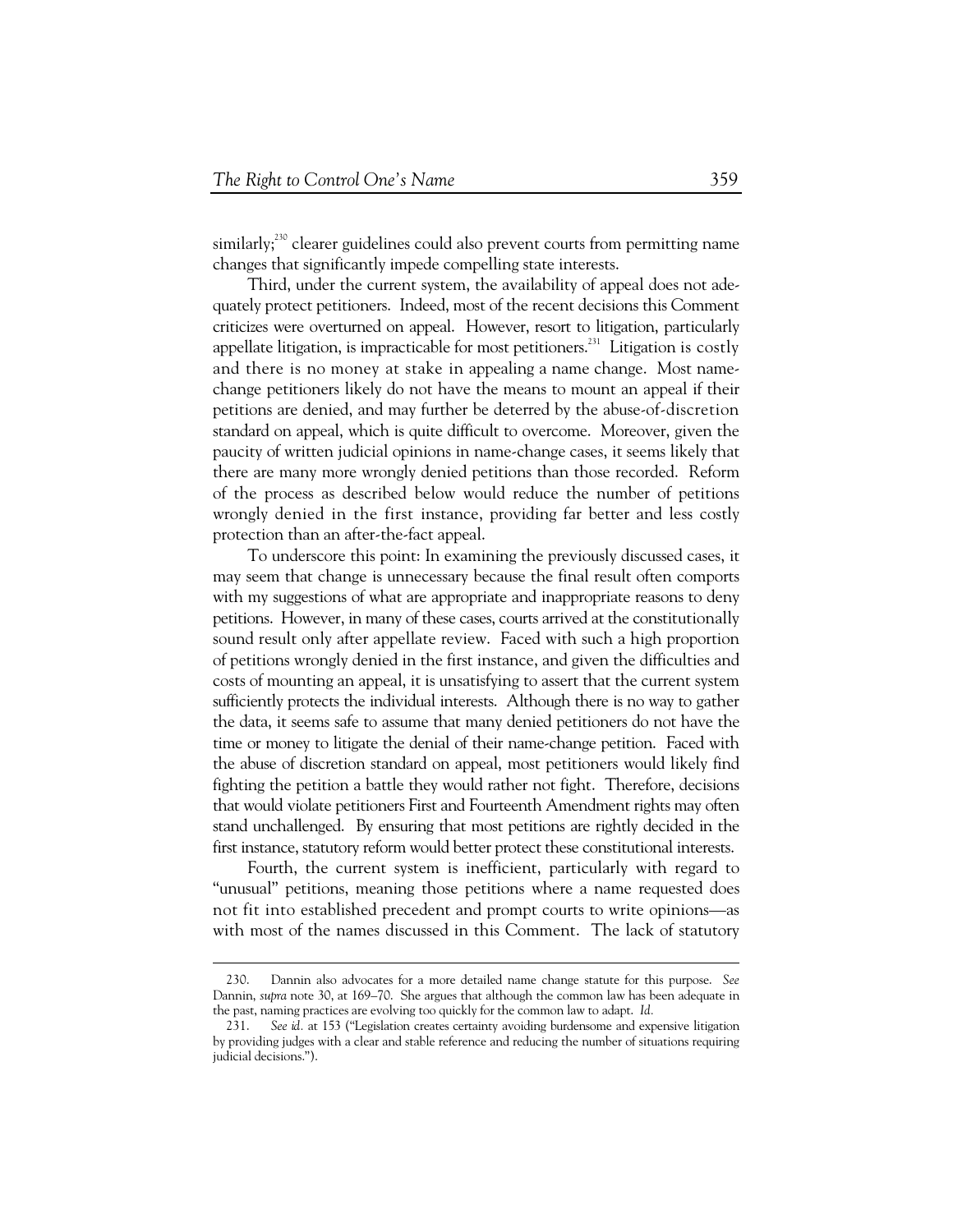guidelines means that many of these petitions require unnecessarily complicated litigation, $^{232}$  and often are appealed. Further, because states have not set guidelines for their courts, erroneous or unreasonable decisions have to be appealed. Statutory reform of the naming process would make the system more efficient by limiting the number of cases that need to be formally litigated.<sup>233</sup> Because guidelines for name changes would be clearly established by the legislature, proceedings would require less briefing, argument, and consideration by the court. Appeals would also be decreased. "Unusual" petitions would become more like the routine grants and denials that occur for most petitioners.

Statutory reform would also increase efficiency by decreasing the number of problematic petitions. If the law set out clear guidelines for permissible name characteristics, petitioners would be likely to conform their choices to these guidelines in advance. Petitioners who desired names with impermissible characteristics would know in advance that their requests would likely be denied and would therefore be less likely to invest in submitting futile petitions. Under current law, most petitioners do not know their chances of success until the court issues its decision.

More explicit, narrowly tailored statutes would also result in a more efficient process. Clearer criterion for the granting of petitions creates less to argue over in litigation, decreasing suits and appeals. A clearer statute could also reduce the number of petitions, because those seeking a name change will know the chances of success in advance. Petitioners who, for example, want names containing numbers currently have no way of knowing whether the requests will be granted or not. If name-change statutes provide that numbers are impermissible characters to have in names, these petitioners will not likely bother to spend the time and money filing petitions they know will be denied.

Finally, the current system permits courts to avoid challenging a statutory regime with serious constitutional deficiencies, because they can refer to the common law right when they deny a petition and claim that that right is sufficient. Moreover, the existence of the common law right to change one's name without state process creates problems for governments trying to keep track of residents. Therefore, it may be best for states to officially abrogate the common law right and impose a standard that would satisfy substantive

 $\overline{a}$ 

 <sup>232.</sup> *See* Slovenko, *supra* note 33, at 214 (noting that some "cases are not so clear, and have resulted in costly and burdensome litigation"); *see also* Rosensaft, *supra* note 33, at 207–09 (arguing that the statutory process is expensive and inconvenient, particularly in comparison to name changes by women at marriage). Rosensaft also argues that the publication requirement may be an invasion of privacy. Rosensaft, *supra* note 33, at 208.

 <sup>233.</sup> Dannin, *supra* note 30, at 153.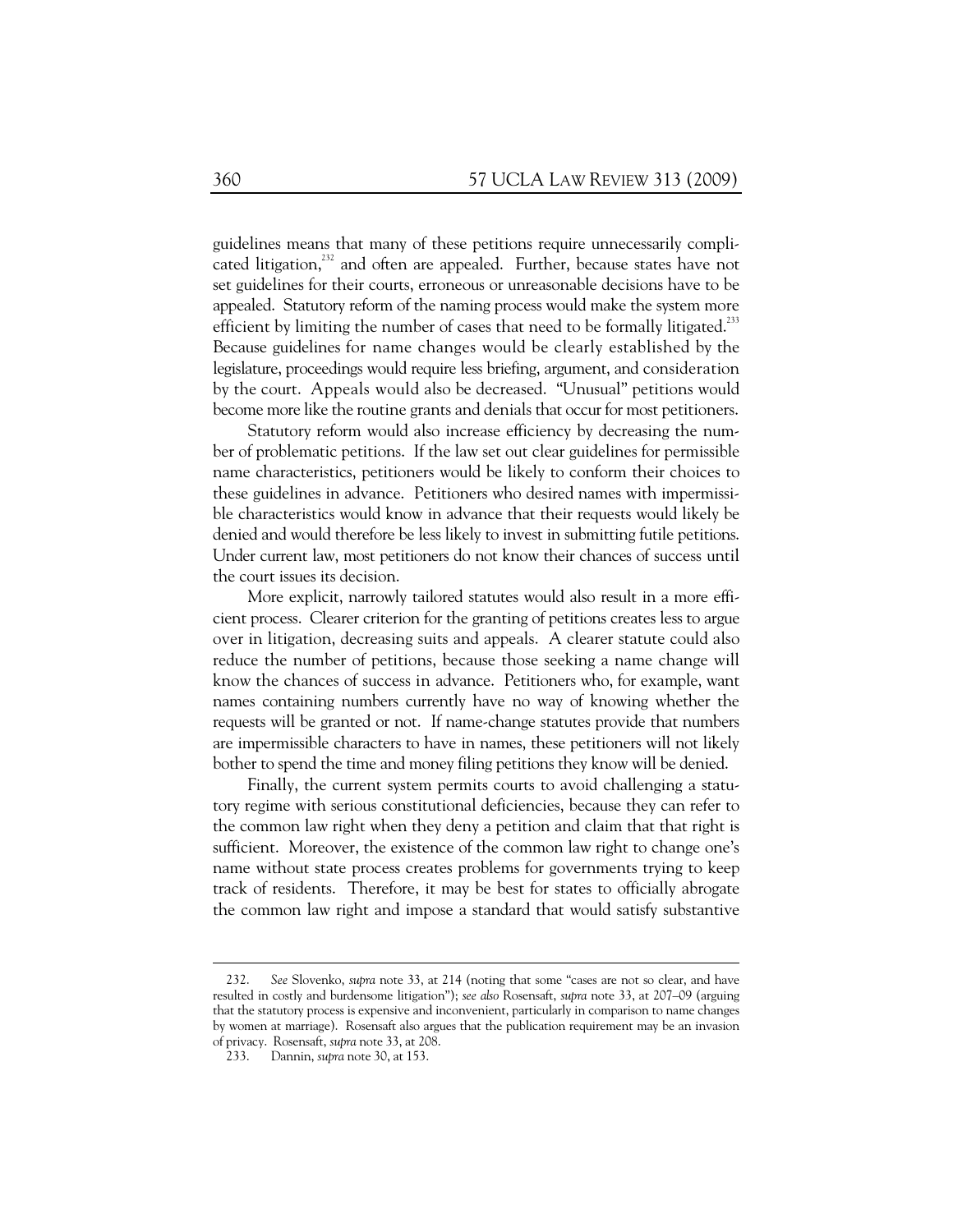due process requirements.<sup>234</sup> Abrogation would be constitutionally permissible so long as the name-change process was reformed to be more efficient and protective of the individual interests. Abrogation would also better reflect the practical realities. Finally abrogation of the common law right would disallow courts from hiding behind and avoiding discussion of constitutional issues. A more narrowly tailored law would need to be developed as a result.

#### B. Potential Improvements

 $\overline{a}$ 

There are several ways that states could improve the existing system for name changes. They could enact more detailed statutes $^{235}$  that list, explicitly, reasons for which the court must deny a petition and reasons for which it may not deny a petition.<sup>236</sup> This type of statute would provide clearer guidelines and more predictable results. Because petitioners would know the grounds on which a petition would be denied, the number of petitions would likely decrease, and certainly fewer would be litigated. The proposed statute would limit the court's discretion, and thus better assure that petitions were not wrongly denied or wrongly granted. However, if not crafted carefully, such a statute would be less flexible than the existing system, and may rapidly become obsolete.

States could also create a statute that provides factors for the court to balance.<sup>237</sup> To ensure that only compelling reasons are considered, the factors

 <sup>234.</sup> Dannin's model statute abrogates the common law process. *Id.* at 176.

 <sup>235.</sup> This is the route Dannin recommends. *Id.* However, there are some problems with Dannin's proposal. First, it appears to give the state the power to proscribe the number of names that it will recognize. *See id.* at 171. Although administrative agencies may only be able to accept a certain number of characters, a less restrictive solution would be for those agencies to use only so many letters of their names as will fit on the forms. The IRS, for example, identifies tax returns using only the first four letters of a person's last name, and matches this with the social security number. The post office also uses only the first four letters of the last name when forwarding mail. Second, although Dannin's proposed statute uses the language "shall be granted," indicating that the court possesses no discretion, it still appears to require a "sufficient reason" on the petitioner's part. *See id.*  at 177. As discussed earlier, petitioners' reasons for a name change do not affect the state interests. Third, though the statute does provide a list of reasons that may not be used as grounds for denial, it offers no guidance as to what types of petitions, other than fraudulent ones, should be denied. *Id.* The statute thus leaves room for courts to grant petitions that infringe on state interests. Notably, Dannin's statute also proposes the creation of a state agency to process name changes. *Id.* at 177–78.

 <sup>236.</sup> For example, such a statute would say that all names with numbers or special characters are impermissible, all names with obscenities are impermissible, but all transgender petitions must be granted so long as the name does not bear any impermissible characteristics, etc.

 <sup>237.</sup> For example, the statute would say courts should consider such factors as:

Whether the typographical characteristics of the name render it unusable by state and private entities.

Whether the name is so offensive that the majority of people would strongly object to having to write or speak it.

The importance to the individual of the name chosen.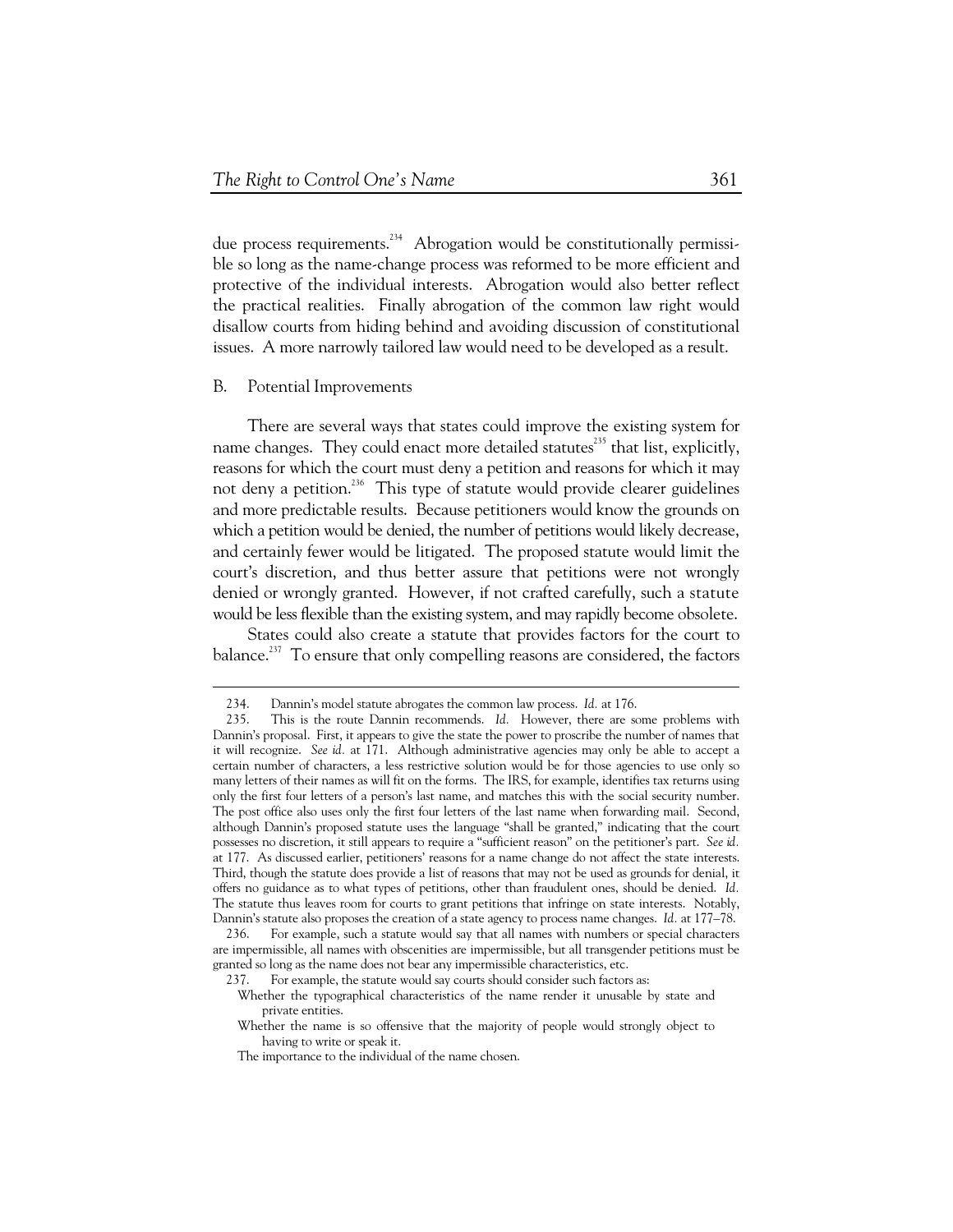could be exhaustive. Such a statute would have similar advantages to the previous proposal, though to a slightly lesser extent; the types of names that would be permitted and denied would be less predictable, as the standards will be fuzzier, and there may be more room for litigation because of the flexibility of factors. However, because the statute would provide fewer guidelines and would confer greater discretion on courts, it would create less predictability and consistency, and might also require more cases to be litigated. These issues would arise because the statutes would provide fewer advance guidelines than an explicit statute and courts would have more discretion, resulting in the need for more discussion and argument.

Problems with the existing regime could also be solved via common law precedent holding that courts may deny petitions only when the competing public interests are compelling. This reform would retain the flexibility and individualized approach that is the advantage of the existing system, while giving courts a stricter standard to follow. It would also change the burden of proof in states that require a petitioner to show a good reason and would heighten the level of public interest required to deny the petition. However, a common law precedent would not provide the same predictability of statutory reforms that clearly set forth grounds for petitions to be denied and grounds that are impermissible for courts to consider., because the criteria for permission and denial would not be set forth in advance. The common law standard might also not be a clear enough to protect sufficiently against wrongly denied petitions; appellate review would likely remain as the only real protection for petitioners.

States could also follow Louisiana's model and provide that the state's interests be represented by a state agent other than the court. Section 4752 of title 13 of the Louisiana Statute provides, "The proceedings shall be carried on contradictorily with the district attorney or district attorney pro tem of the parish in which the application is made, who shall represent the state, and who shall be served with a copy of the petition and citation to answer the same." $238$ Under this model, the state representative decides whether or not to contest the position; the process would resemble the opportunity provided by other states for interested persons to object.<sup>239</sup> The advantage of this method is that the judge does not have to act as both the representative of the state and the balancer of interests; however, it does not necessarily solve the predictability and vagueness problems. The method may however still lead to fairer results,

The extent to which the state's refusal to recognize such a name would interfere with the individual's interests in controlling their name.

The extent to which allowing the name change would interfere with the rights of others.

 <sup>238.</sup> LA. REV. STAT. ANN. § 13:4752 (2006).

 <sup>239.</sup> *See, e.g.*, CAL. CIV. PROC. CODE § 1278 (West 2008).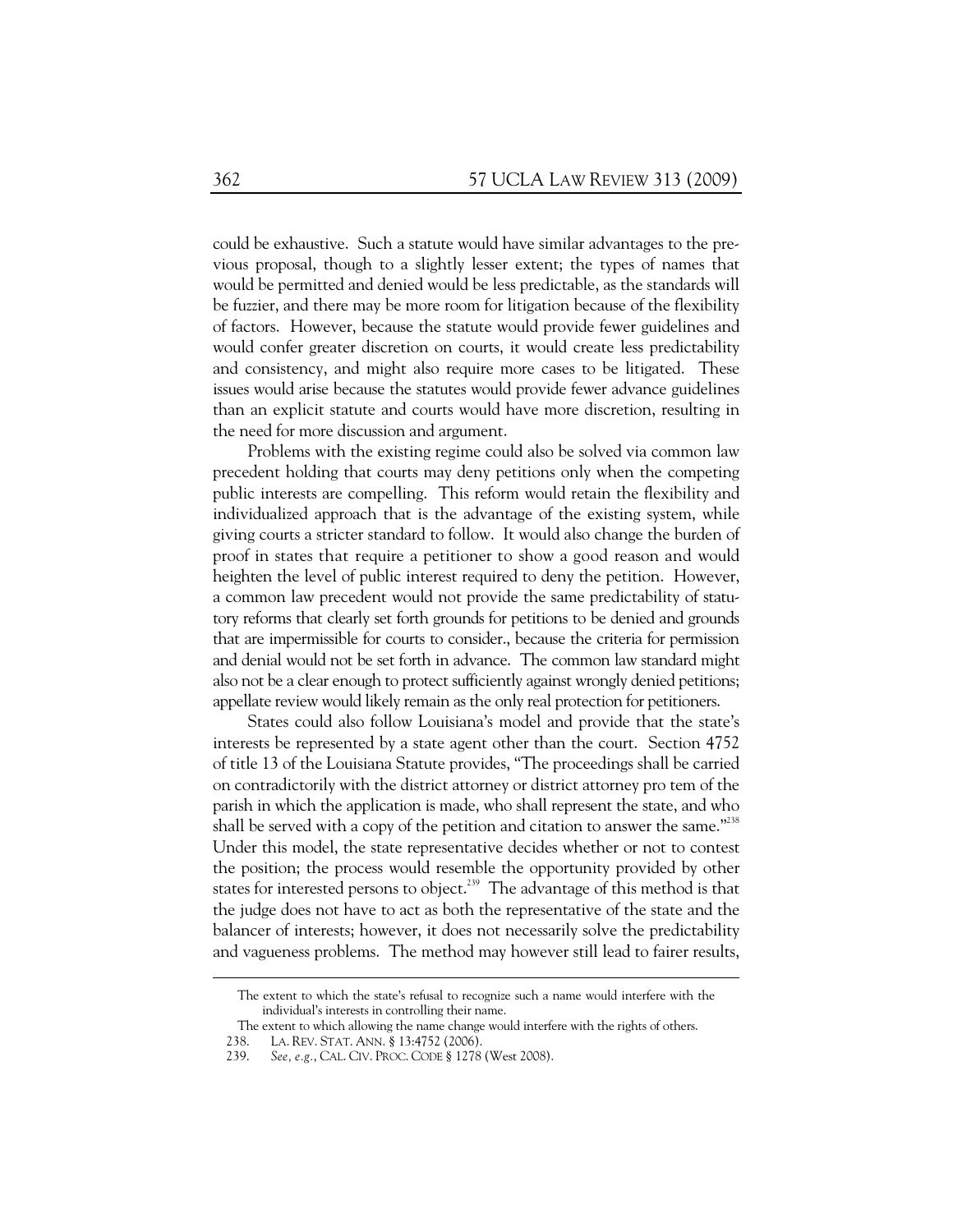as argument by an opposing party might enable judges to more fairly balance interests. In addition, as advocates, the district attorney and attorney general are likely better situated than the court to determine whether the state has an interest in preventing a person from using a particular name. However, the proposed reform would make name-change proceedings more adversarial, and would thus likely increase the time spent in litigation. Also, the district attorney's office may not prioritize name-change proceedings, and may fail to contest problematic petitions. Finally, this system would not be as predictable for petitioners.

Although just one of these changes would create important improvements, the best reform would combine elements of each. The ideal statute would provide a set of exhaustive factors for the court to balance, as well as a list of grounds upon which a state may not deny a petition. These would include: insufficient reasons; choice of name that is unusual or ridiculous; choice of name with inappropriate gender or ethnic associations; or choice of name that reflects a different family relationship (unless there is compelling evidence of a purpose to perpetuate fraud). These criteria would ensure that the statute remained sufficiently flexible to meet changing times and social values, except in cases where names should be permitted in spite of such changes in social opinion and values because those values would impermissibly interfere with individual rights of those who did not share those values. Finally, the statute would instruct the state to weigh the individual's interest in autonomy against the interests of the state in keeping effective records, preventing fraud, and preventing interference with the rights of others. The latter are the compelling public interests at stake in name-change cases; the proposed statute would thus prevent denials of name changes that did not interfere with compelling state interests.

The simplest option by far would be for the U.S. Supreme Court to issue an opinion holding that the right to change one's name is a fundamental privacy right, and that instead of the loose "substantial reason" standard and variations that state courts apply, courts must apply strict scrutiny and deny name-change petitions only when compelling state interests would be infringed by a petitioner's choice of name. Such an approach would require the least state action and administrative change. However, it would not create predictability or ease court costs. It might even encourage more petitions, though the amount of litigation might perhaps be decreased. However, this approach would only work if courts found the right to be fundamental. The other suggested reforms require only legislative action, whether spurred by appellate review or not.